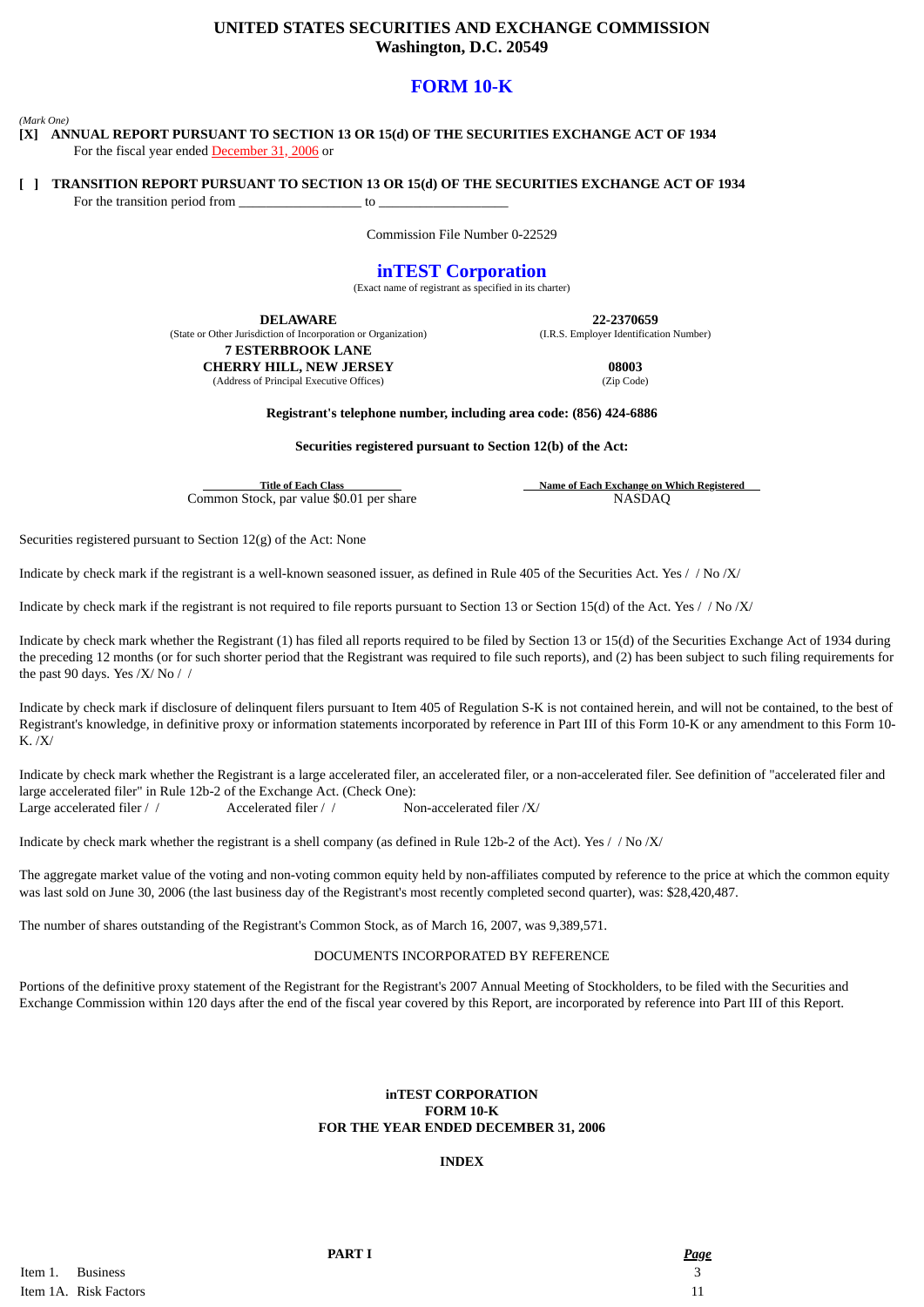| Item 1B. Unresolved Staff Comments                          | 15 |
|-------------------------------------------------------------|----|
| Item 2. Properties                                          | 16 |
| Item 3. Legal Proceedings                                   | 16 |
| Item 4. Submission of Matters to a Vote of Security Holders | 16 |
|                                                             |    |

## **PART II**

| Item 5. | Market for Registrant's Common Equity, Related Stockholder Matters and Issuer Purchases of Equity | 16 |
|---------|---------------------------------------------------------------------------------------------------|----|
|         | <b>Securities</b>                                                                                 |    |
|         | Item 6.     Selected Financial Data                                                               | 17 |
|         | Item 7. Management's Discussion and Analysis of Financial Condition and Results of Operations     | 18 |
|         | Item 7A. Ouantitative and Qualitative Disclosures About Market Risk                               | 28 |
|         | Item 8. Financial Statements and Supplementary Data                                               | 29 |
|         | Item 9. Changes in and Disagreements with Accountants on Accounting and Financial Disclosures     | 29 |
|         | Item 9A. Controls and Procedures                                                                  | 29 |
|         | Item 9B. Other Information                                                                        | 30 |

## **PART III**

| Item 10. Directors, Executive Officers and Corporate Governance                                         | 30 |
|---------------------------------------------------------------------------------------------------------|----|
| Item 11. Executive Compensation                                                                         | 30 |
| Item 12. Security Ownership of Certain Beneficial Owners and Management and Related Stockholder Matters | 31 |
| Item 13. Certain Relationships and Related Transactions, and Director Independence                      | 31 |
| Item 14. Principal Accountant Fees and Services                                                         | 31 |
|                                                                                                         |    |

## **PART IV**

| Item 15. Exhibits, Financial Statement Schedules                            | 31  |
|-----------------------------------------------------------------------------|-----|
| Signatures                                                                  | 33  |
| Index to Exhibits                                                           | 34  |
| Index to Consolidated Financial Statements and Financial Statement Schedule | 35. |

## $-2-$

### **inTEST CORPORATION FORM 10-K FOR THE YEAR ENDED DECEMBER 31, 2006**

#### **PART I**

#### **Item 1. BUSINESS**

#### **Cautionary Statement Regarding Forward-Looking Statements**

From time to time, we make written or oral "forward-looking statements" within the meaning of the Private Securities Litigation Reform Act of 1995, including statements contained in our filings with the Securities and Exchange Commission, or SEC, (including this Report on Form 10-K), our annual report to stockholders and in other communications. These statements do not convey historical information, but relate to predicted or potential future events, such as statements of our plans, strategies and intentions, or our future performance or goals. Our forward-looking statements can often be identified by the use of forward-looking terminology such as "believes," "expects," "intends," "may," "will," "should" or "anticipates" or similar terminology, and include, but are not limited to, statements made in this Report regarding:

- the indicators of a change in the industry cycles in the integrated circuit, or IC, and automatic test equipment, or ATE, industries;
- developments and trends in the IC and ATE industries;
- $\circ$  the possibility of future acquisitions;
- $\circ$ our cost-containment initiatives;
- the implementation of current and future restructuring initiatives;
- costs associated with compliance with the Sarbanes-Oxley Act of 2002 and new SEC regulations;  $\circ$
- the development of new products and technologies by us or our competitors;  $\circ$
- the availability of materials used to manufacture our products;  $\circ$
- the availability of qualified personnel;  $\circ$
- general economic conditions;  $\circ$
- net revenues generated by foreign subsidiaries;
- $\circ$  exchange rate fluctuations and the limited use of hedging transactions against foreign exchange rate risk;
- the increasing use of front-end testing by semiconductor manufacturers;
- variable product warranty costs;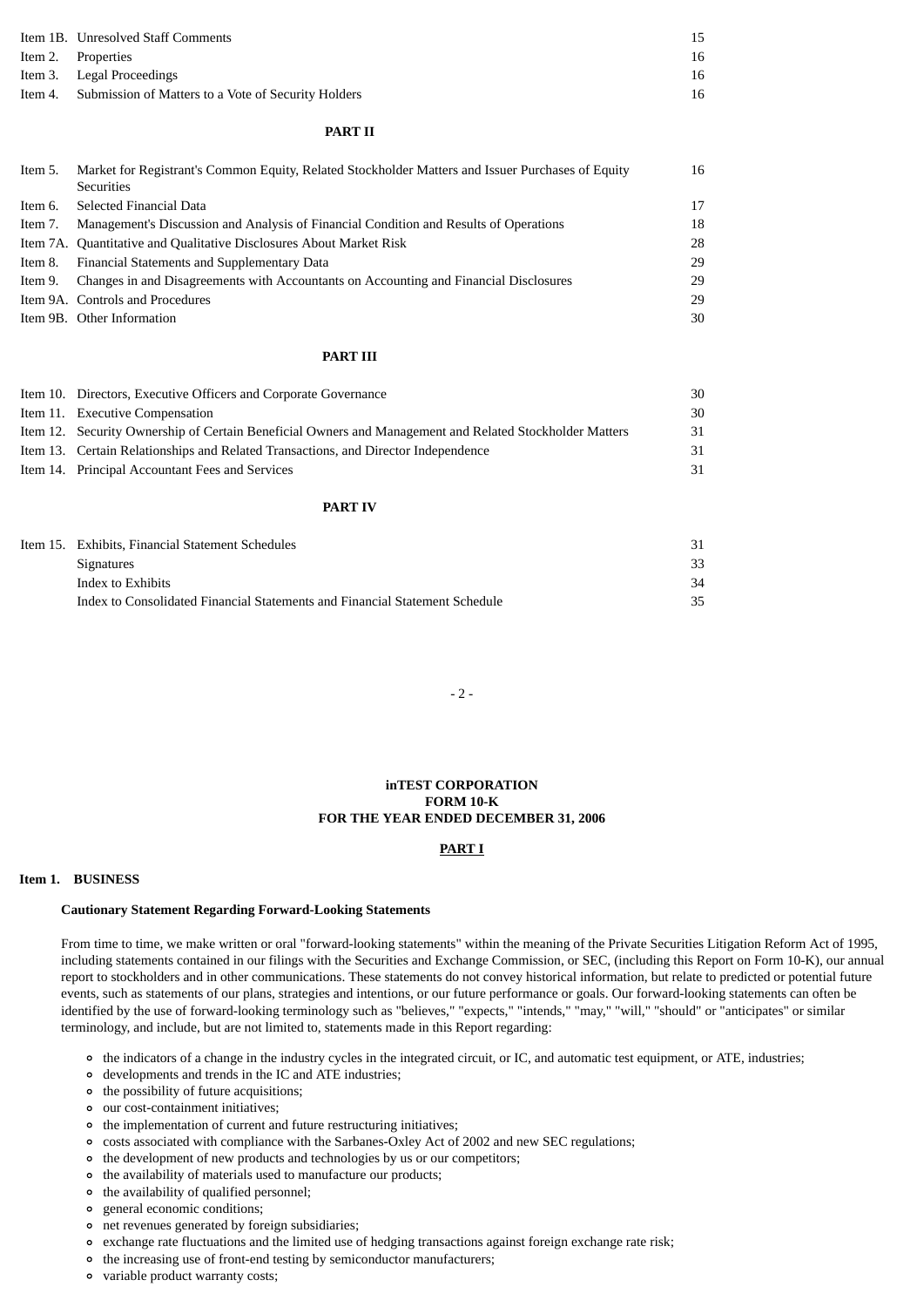- pressure on prices from OEM customer supply line managers;
- stock price fluctuations;
- the anticipated market for our products; and
- the sufficiency of cash balances, lines of credit and net cash from operations.

Investors and prospective investors are cautioned that such forward-looking statements are only projections based on current estimations. These statements involve risks and uncertainties and are based upon various assumptions. We discuss many of these risks and uncertainties under Item 1A "Risk Factors," below, and elsewhere in this Report. These risks and uncertainties, among others, could cause our actual future results to differ materially from those described in our forward-looking statements or from our prior results. We are not obligated to update these forward-looking statements, even though our situation may change in the future.

#### INTRODUCTION

We are an independent designer, manufacturer and marketer of manipulator and docking hardware products, temperature management systems and tester interface products that are used by semiconductor manufacturers in conjunction with automatic test equipment, or ATE, in the testing of integrated circuits, or ICs. Our high performance products are designed to enable semiconductor manufacturers to improve the efficiency of their IC test processes and, consequently, their profitability. We supply our products worldwide to major semiconductor manufacturers and semiconductor test subcontractors directly and through leading ATE manufacturers. Our largest customers include Analog Devices, Inc., Cascade Microtech, Inc., Credence Systems Corporation, Finisar Corporation, Hakuto Co. Ltd., LTX Corporation, Sony Corporation, STMicroelectronics N.V., Teradyne, Inc. and Texas Instruments Incorporated.

 $-3 -$ 

The consolidated entity is comprised of inTEST Corporation (parent) and our wholly-owned subsidiaries. inTEST Corporation was incorporated in New Jersey in 1981 and reincorporated in Delaware in April 1997. We manage our business as three product segments as more fully discussed under "Our Segments" below. Our Manipulator and Docking Hardware segment consists of our manufacturing operation in Cherry Hill, New Jersey as well as our subsidiaries in Singapore (inTEST Pte), Japan (inTEST KK) and Germany (Intestlogic GmbH). Our Temperature Management segment consists of our subsidiaries in Sharon, Massachusetts (Temptronic Corporation) and Germany (Temptronic GmbH). Our Tester Interface segment consists of our subsidiary in San Jose, California (inTEST Silicon Valley Corporation).

### INDUSTRY

#### *Overview*

The semiconductor market has been characterized by rapid technological change, wide fluctuations in demand and shortening product life cycles. Designers and manufacturers of a variety of electronic and industrial products, such as cell phones, telecom and datacom systems, Internet access devices, computers and consumer electronics, require increasingly complex ICs to provide improved end-product performance demanded by their customers.

Semiconductor manufacturers generally compete based on product performance and price. We believe that testing costs represent a significant portion of the total cost of manufacturing ICs. As product life cycles shorten, semiconductor manufacturers are under more pressure to maximize production yields and reduce testing costs. At the same time, the growing complexity of ICs has increased the difficulty of maximizing test yields. In order to address these market trends, semiconductor manufacturers strive for more effective utilization of ATE, smaller test areas and increased wafer level testing.

Demand for new ATE and related equipment depends upon several factors, including the demand for products that incorporate ICs, the increasing complexity of ICs and the emergence of new IC design, production and packaging technologies. Some of the evolutionary changes in IC technologies include the shift to 300 mm wafers in production, system-on-a-chip, or SOC, where digital, analog and memory functions are combined on a single IC, and chip scale packaging. As a result of these and other advances, semiconductor manufacturers may require additional ATE not only to handle increases in production but also to handle more sophisticated testing requirements of ICs.

## *IC Test Process*

Semiconductor manufacturers typically produce ICs in multiples of several hundred on a silicon wafer which is later separated or "diced" into individual ICs. Extended leads are then attached to the individual ICs, for later connection to other electrical components, before the ICs are encapsulated in a plastic, ceramic or other protective housing. These process steps are called "packaging."

Wafers are tested before being diced and packaged, to ensure that only properly functioning ICs are packaged. This testing step has several names including "front-end test," "wafer test" or "wafer probe." In front-end test, an electronic handling device known as a wafer prober automatically positions the wafer under a probe card which is electronically connected to a "test head," which connects electrically to a test system. Once the good ICs have been identified, they are packaged.

The packaged IC also requires testing, called "back-end test" or "final test," to determine if it meets design and performance specifications. Packaged ICs are tested after loading into another type of electronic handling device called a "package handler" or "handler," which then transfers the packaged ICs into a test socket which is attached to the test head. These handlers may be temperature controlled for testing. "Wafer probers" and "handlers" are sometimes referred to in this Report collectively as "electronic device handlers."

Testers range in price from approximately \$100,000 to over \$5.0 million each, depending primarily on the complexity of the IC to be tested and the number of test heads (typically one or two) with which each tester is configured. Probers and handlers range in price from approximately \$50,000 to \$500,000. A typical test floor of a large semiconductor manufacturer may have 100 test heads and 100 probers or 250 handlers supplied by various vendors for use at any one time.

Test head manipulators, also referred to as positioners, facilitate the movement of the test head to the electronic device handler. Docking hardware mechanically connects the test head to the wafer prober or handler. Tester interface products provide the electrical connection between the test head and the wafer or packaged IC. Traditionally, temperature management products are used in back-end test to allow a manufacturer to test packaged ICs under the extreme temperature conditions in which the IC may be required to operate. However, we believe that temperature-controlled testing will be an increasingly important part of front-end wafer testing as more parameters traditionally tested for in back end-test are moved to front-end test.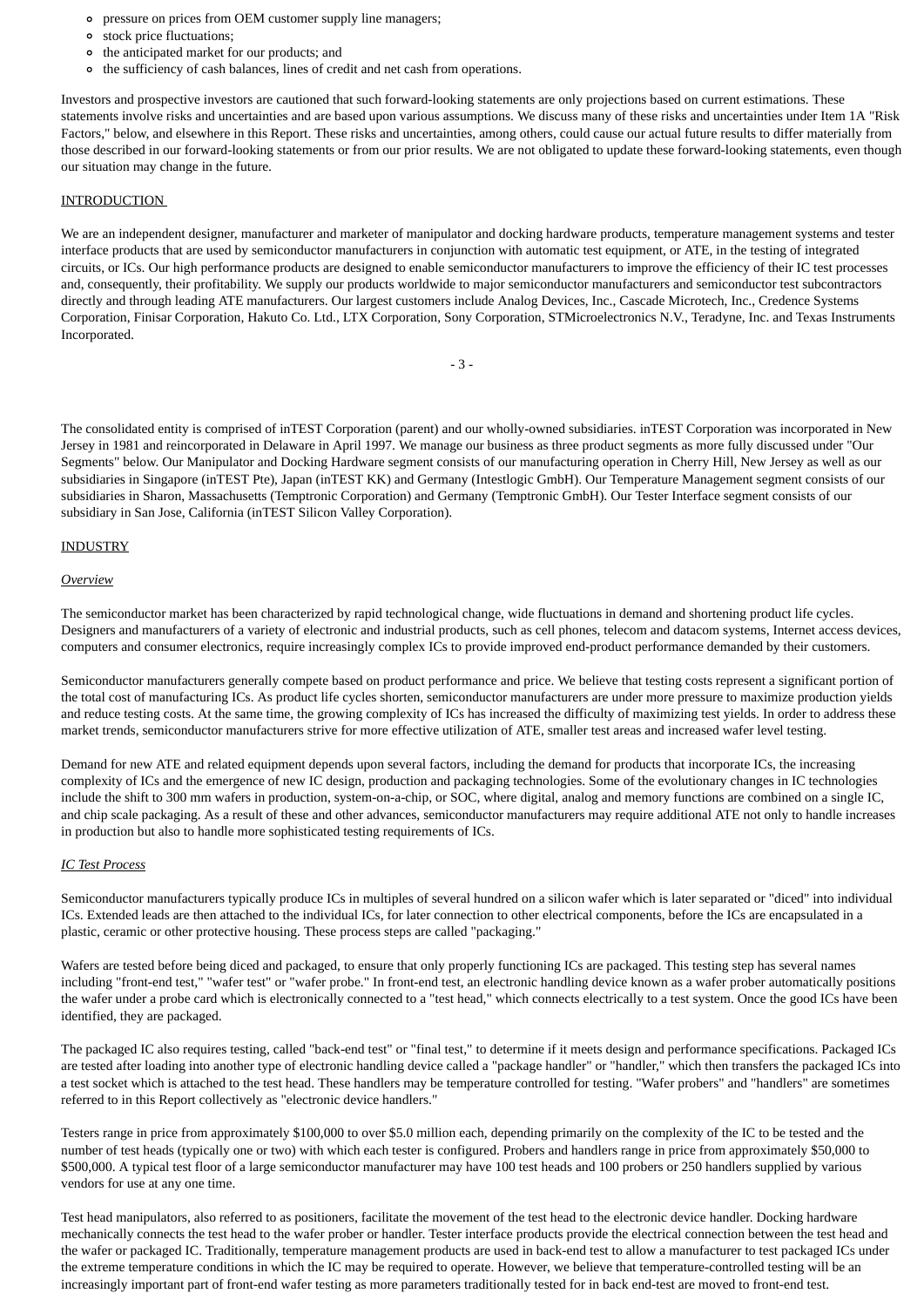## *Trends in IC Testing*

ATE is used to identify unacceptable packaged ICs and bad die on wafers. ATE assists IC manufacturers in controlling test costs by performing IC testing in an efficient and cost-effective manner. In order to provide testing equipment that can help IC manufacturers meet these goals, we believe the ATE industry must address the following issues:

*Change in Technology*. Currently, most semiconductor manufacturers use 200 mm and 300 mm wafer technology, with 300 mm technology gradually replacing 200 mm technology in order to increase throughput and lower manufacturing costs. In addition, end-user applications are demanding ICs with increasingly higher performance, greater speeds, and smaller sizes. ICs that meet these higher standards are more complex and dense. SOC designs are likely to be more in demand in the future. These technology trends have significant implications for the IC testing process, including:

- the need for test heads of higher complexity;
- higher signal densities;
- increasing test speeds; and
- a new generation of testers for SOC and other technologies.

*Need for Plug-Compatibility and Integration*. Semiconductor manufacturers need test methodologies that will perform increasingly complex tests while lowering the overall cost of testing. This can require combining ATE manufactured by various companies into optimally performing systems. Semiconductor manufacturers have to work closely with various test hardware, software, interface and component vendors to resolve design and compatibility issues in order to make these vendors' products plug-compatible with test equipment manufactured by other vendors.

*Testing Under Extreme Conditions*. ICs will have to perform across a wider spectrum of temperature and environmental conditions than ever before because of the growing complexity of products in which they are deployed. Temperature testing will likely find an increasing role in front-end, wafer level testing. Creating a uniform thermal profile over much larger wafer areas represents a significant engineering and design challenge for ATE manufacturers.

*Demand for Higher Levels of Technical Support*. As IC testing becomes more complex, semiconductor manufacturers are demanding higher levels of technical support on a routine basis. ATE manufacturers must commit greater resources to technical support in order to develop close working relationships with their customers. This level of support also requires close proximity of service and support centers to customers' facilities.

*Cost Reduction Through Increased Front-End Testing*. As the cost of testing ICs increases, semiconductor manufacturers will continue to look for ways to streamline the testing process to make it more cost-effective. We believe that this factor will lead to more front-end, wafer-level testing.

#### OUR SOLUTIONS

We focus our development efforts on designing and producing high quality products that provide superior performance and cost-effectiveness. We seek to address each manufacturer's individual needs through innovative and customized designs, use of the best materials available, quality manufacturing practices and personalized service. We design solutions to overcome the evolving challenges facing the ATE industry which we believe provide the following advantages:

*Scalable, Universal, High Performance Interface Technology*. Our universal test head manipulators provide a high degree of positioning flexibility with a minimum amount of effort. As a result, our products can be used in virtually any test setting. Our manipulators have kept pace with the increasing size of test heads, which can weigh up to 3,000 pounds and which may become larger and heavier as the required level of testing sophistication increases. Our docking hardware offers precise control over the connection to test sockets, probing assemblies and interface boards, reducing downtime and minimizing costly damage to fragile components. Our tester interface products optimize the integrity of the signals transmitted between the test head and the device under test by being virtually transparent to the test signals. This results in increased accuracy of the test data and may thus enable improved test yields. We believe that these characteristics will gain even more significance as testing becomes even m ore demanding.

*Compatibility and Integration*. A hallmark of our products has been, and continues to be, compatibility with a wide variety of ATE. Our manipulators and docking hardware are all designed to be used with otherwise incompatible ATE. We believe this integrated approach to ATE facilitates smooth changeover from one tester to another, longer lives for interface components, better test results, increased ATE utilization and lower overall test costs.

- 5 -

*Temperature-Controlled Wafer Testing*. Semiconductor manufacturers use our ThermoChuck(R) products for front-end temperature stress screening at the wafer level. This can provide significant cost savings through early identification of defective ICs that will not perform at specified temperatures, thereby eliminating the costs of packaging and back-end testing these defective ICs. ThermoChuck(R) products are capable of handling any size wafer, including a 300 mm wafer, for uniform, accurate and stable thermal testing without contributing to the wafer distortion that can occur as temperature changes are introduced.

*Worldwide Customer Service and Support*. We have long recognized the need to maintain a physical presence near our customers' facilities. We have domestic manufacturing facilities in New Jersey, Massachusetts and California, as well as overseas facilities in Europe and Asia. We provide service to our customers from sales and service offices in the U.S., Europe and Asia. Our engineers are easily accessible to, and can work directly with, most of our customers from the time we begin developing our initial proposal, through the delivery, installation and use of the product by our customer. In this way, we are able to develop and maintain close relationships with our customers.

#### OUR STRATEGY

The demand for ICs and ATE has experienced several periods of severe cyclical downturn in recent years, and, accordingly, much of our effort has been focused on reducing costs and conserving cash through these downturns. During both 2005 and 2004, we announced certain organizational changes and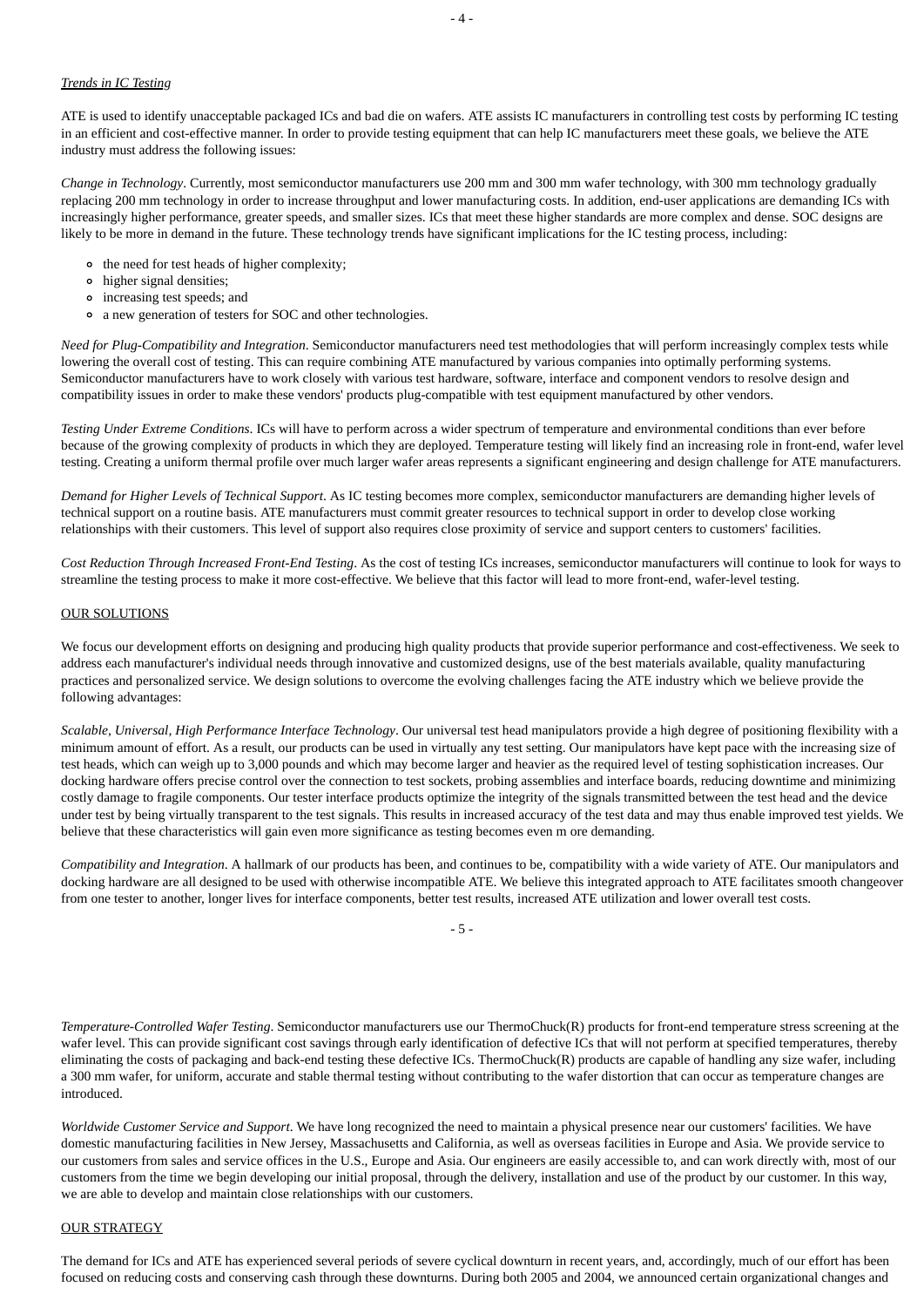cost structure adjustments as part of our continuing efforts to position ourselves to more effectively meet the needs and expectations of the fluid ATE market during such downturns. Our objectives for these changes were to focus our inTEST teams more precisely on each customer's specific needs and to enhance our competitive position and our ability to adapt more quickly to new market challenges and opportunities. See further discussion of these actions, including the costs associated with them, in Management's Discussion and Analysis of Financial Condition and Results of Operations in Item 7 of this Report on Form 10-K.

We remain committed to our goals of being recognized in our industry as the designer and manufacturer of the highest quality products in our markets and becoming the single source supplier of all of our customers' ATE needs, other than probers, handlers and testers. Our strategies to achieve these goals include the following:

*Providing Technologically Advanced Solutions*. We are committed to designing and producing only the highest quality products which incorporate innovative designs to achieve optimal cost-effectiveness and functionality for each customer's particular situation. Our engineering and design staff is continually engaged in developing new and improved products and manufacturing processes.

*Leveraging Our Strong Customer Relationships*. Our technical personnel work closely with ATE manufacturers to design tester interface and docking hardware that are compatible with their ATE. As a result, we are often privy to proprietary technical data and information about these manufacturers' products. We believe that because we do not compete with ATE manufacturers in the prober, handler and tester markets, we have been able to establish strong collaborative relationships with these manufacturers that enable us to develop ancillary ATE products on an accelerated basis.

*Maintaining Our International Presence*. Our existing and potential customers are concentrated in certain regions throughout the world. We believe that we must maintain a presence in the markets in which our customers operate. We currently have offices in the U.S., Europe and Asia.

*Pursuing Synergistic Acquisitions*. A key element of our growth strategy is to acquire businesses, technologies or products that are complementary to our current product offerings. Our TestDesign, Temptronic and Intestlogic acquisitions have expanded our line of product offerings and have given us the opportunity to market a broader range of products to our customer base. We seek to make acquisitions that will further expand our product lines, enabling us to become a single source supplier to the test floor for a complete selection of equipment compatible with testers, probers and handlers of all manufacturers.

*Pursuing Revenue Growth Opportunities Outside the Semiconductor ATE Market.* Another element of our growth strategy is pursuing revenue growth opportunities in markets we have not traditionally served, such as the aerospace, automotive, communications, consumer electronics, defense and medical industries. We believe that we will reduce some of the cyclicality that we have historically experienced by diversifying our revenue streams outside the semiconductor ATE market. For the years ended December 31, 2006, 2005 and 2004 approximately \$5.6 million or 9%, \$5.7 million or 11% and \$5.4 million or 8%, respectively, of our consolidated net revenues were derived from markets outside semiconductor test. We cannot determine at this time whether we will continue to be successful in building our sales in these non-traditional markets or what the growth rate of our sales in these markets will be in future periods.

- 6 -

## OUR SEGMENTS

Our business is managed as three segments: Manipulator and Docking Hardware Products, Temperature Management Systems and Tester Interface Products. Semiconductor manufacturers use our manipulators and docking hardware products during testing of specialized packaged ICs. They use our temperature management systems and tester interface products in both front-end and back-end testing of ICs. These ICs include microprocessors, digital signal processing chips, application specific ICs and specialized memory ICs, and are used primarily in the automotive, computer, consumer products and telecommunications industries. We custom design most of our products for each customer's particular combination of ATE.

#### *Manipulator and Docking Hardware Products*

*Manipulator Products.* We offer three lines of manipulator products. The inTEST lines of manipulator products are the in2(R), the in2 Pro and the M Series test head manipulators, which are free-standing universal manipulators. Universal manipulators can hold a variety of test heads and enable an operator to reposition a test head for alternate use with any one of several probers or handlers on a test floor.

The in2(R) and in2 Pro universal manipulators incorporate our balanced floating-head design. This design permits a test head weighing up to 3,000 pounds to be held in an effectively weightless state, so it can be moved manually or, in the case of the in2 Pro, with optional powered assistance, up or down, right or left, forward or backward and rotated around each axis (known as six degrees of motion freedom) by an operator using a modest amount of force. The same design features enable the operator to dock the test head without causing inadvertent damage to the fragile electrical contacts. As a result, after testing a particular production lot of ICs, the operator can quickly and easily disconnect a test head that is held in an in2(R) or in2 Pro manipulator and equipped with our docking hardware and dock it to another electronic device handler for testing either a subsequent lot of the same packaged IC or to test a different IC. The in2(R) and in2 Pro manipulators range in price from approximately \$12,000 to \$159,000.

The M Series line of manipulator products consists of the M400 and M500 manipulators. These compact universal manipulators are designed to handle test heads weighing less than 550 pounds. The up and down movement is supported by an air-pressure-based floating state technology. The M Series manipulators range in price from approximately \$12,000 to \$45,000.

*Docking Hardware Products*. Our docking hardware products protect the delicate interface contacts and ensure proper repeatable and precise alignment between the test head's interface board and the prober's probing assembly or the handler's test socket as they are brought together, or "docked." A simple cam action docks and locks the test head to the prober or handler, thus eliminating motion of the test head relative to the prober or handler. This minimizes deterioration of the interface boards, test sockets and probing assemblies which is caused by constant vibration during testing. Our docking hardware products are used primarily with floating-head universal manipulators when maximum mobility and inter-changeability of handlers and probers between test heads is required. By using our docking hardware products, semiconductor manufacturers can achieve cost savings through improved ATE utilization, improved accuracy and integrity of test results, and reduced repairs and replacements of expensive ATE int erface products.

We believe our docking hardware products offer our customers the ability to make various competing brands of test heads compatible with various brands of probers and handlers by only changing interface boards. This is called "plug-compatibility." Plug-compatibility enables increased flexibility and utilization of test heads, probers and handlers purchased from various manufacturers. We believe that because we do not compete with ATE manufacturers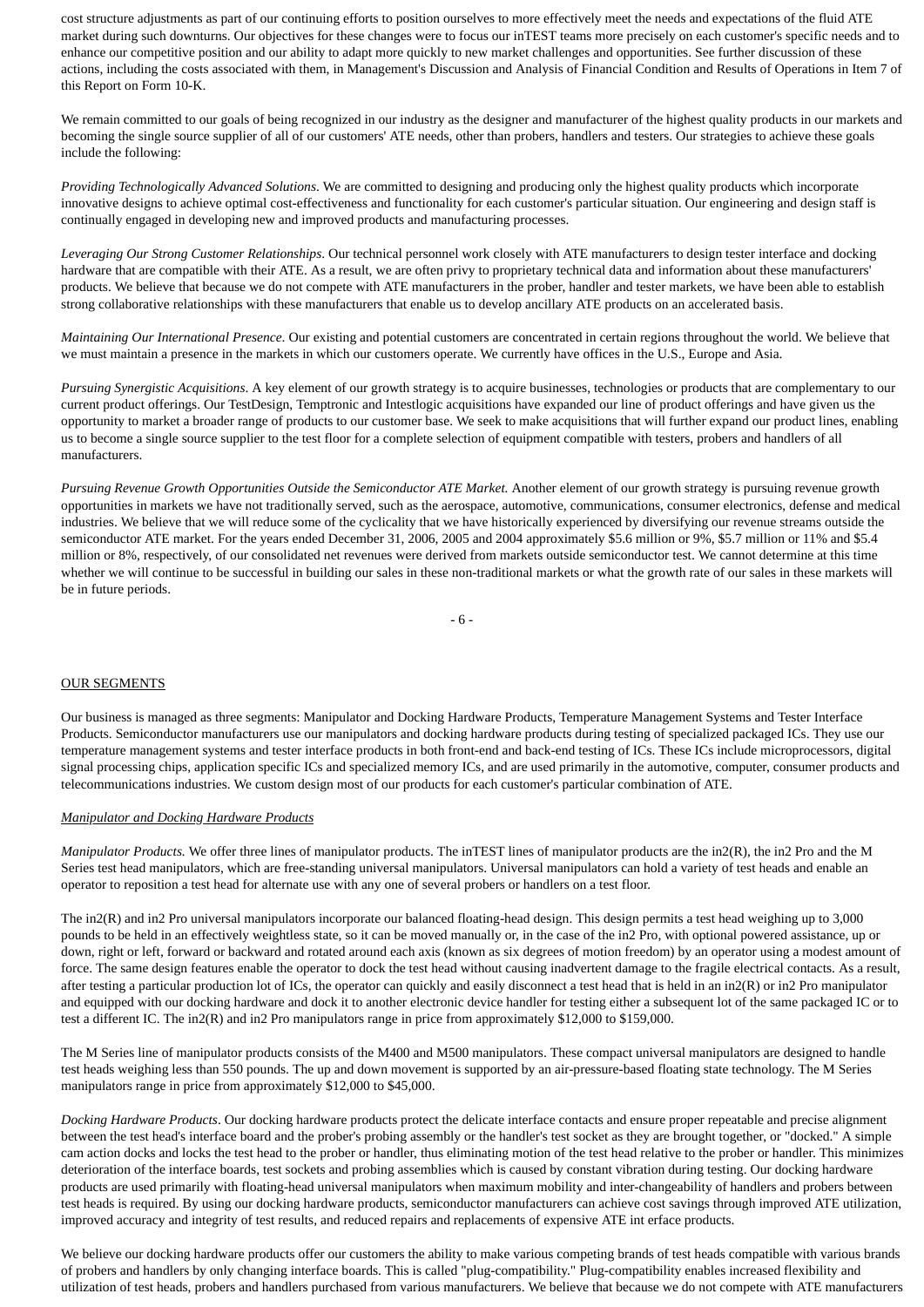in the sale of probers, handlers or testers, ATE manufacturers are willing to provide us with the information that is integral to the design of plugcompatible products. Our docking hardware products range in price from approximately \$2,000 to \$25,000.

#### *Temperature Management Systems*

Our temperature management systems are sold into a wide variety of industries including the aerospace, automotive, communications, consumer electronics, defense, medical and semiconductor industries. Our temperature management systems enable a manufacturer to test a semiconductor wafer, IC or electronic, or in some instances, a mechanical sub-assembly over the extreme and variable temperature conditions that can occur in the actual use of the device.

*ThermoChuck(R) Products*: Our ThermoChuck(R) precision vacuum platform assemblies quickly change and stabilize the temperature of semiconductor wafers accurately and uniformly during testing without removing the wafer from its testing environment. Such temperatures can range from as low as -65 degrees Celsius to as high as +400 degrees Celsius. ThermoChucks(R) are incorporated into wafer prober equipment for laboratory analysis and for inline production testing of semiconductor wafers. ThermoChuck(R) products range in price from approximately \$14,000 to \$105,000.

- 7 -

*ThermoStream(R) Products*: Our ThermoStream(R) stand-alone temperature management systems use a temperature-controlled air stream to rapidly change and stabilize the temperature of packaged ICs, electronic sub-assemblies and printed circuit boards. ThermoStream(R) products provide a source of heated and cooled air which can be directed over the component or device under test. These systems are capable of controlling temperatures to within +/- 0.1 degree Celsius over a range of -90 degrees Celsius to as high as +225 degrees Celsius within 1.0 degree Celsius of accuracy. Traditionally, our customers used ThermoStream(R) products primarily in engineering, quality assurance and small-run manufacturing environments. However, increasingly, our customers use ThermoStream(R) products in longer-run production applications. ThermoStream(R) products range in price from approximately \$4,500 to \$40,000.

*Other Temperature Management Products*: Our recently introduced MobileTemp(TM) Series combines our ThermoStream(R) products with a family of exclusive, high-speed ThermoChambers(TM) to offer environmental test systems with fast, uniform temperature control in a compact package enabling temperature testing at the test location. MobileTemp(TM) Systems are designed specifically for applications beyond the semiconductor market and have found application in the automotive, electronic, fiber optic and oil field service industries. We also manufacture ancillary temperature management products including temperature-controlled contact probes, and precision temperature platforms. Other temperature management products range in price from \$4,500 to \$40,000.

### *Tester Interface Products*

Tester interface products provide the electrical connections between the tester and the wafer prober or IC handler to carry the electrical signals between the tester and the probe card on the prober or the test socket on the handler. Our designs optimize the integrity of the transmitted signal which increases the accuracy of the test data. Therefore, our tester interface products can be used with high speed, high frequency, digital or mixed signal interfaces used in testing more complex ICs. Because our tester interface products enable the tester to provide more reliable yield data, our interfaces may also reduce IC production costs. We design standard and modular interface products to address most possible tester/prober combinations on the market today. In addition, we provide a custom design service that will allow any of our customers to use virtually any tester, prober or handler combination with any type of device, such as analog, digital, mixed signal and radio frequency. For example, our Centaur(TM) m odular interface is designed to provide flexibility and scalability through the use of replaceable signal modules which can be easily changed on the test floor as our customers' testing requirements change. In addition to the Centaur(TM) modular interface, we also offer over 200 different types of tester interface models that we custom designed for our customers' specific applications. These products range in price from approximately \$3,000 to \$125,000.

## *Financial Information About Product Segments and Geographic Areas*

Please see Note 16 of our consolidated financial statements included in Item 8 of this Report on Form 10-K for additional data regarding net revenues, profit or loss and total assets of each of our segments and revenues attributable to foreign countries.

## MARKETING, SALES AND CUSTOMER SUPPORT

We market and sell our products primarily in markets where semiconductors are manufactured. North American and European semiconductor manufacturers have located most of their back-end factories in Southeast Asia. The front-end wafer fabrication plants of U.S. semiconductor manufacturers are primarily in the U.S. Likewise, European, Taiwanese, South Korean and Japanese semiconductor manufacturers generally have located their wafer fabrication plants in their respective countries.

*Manipulator, Docking Hardware and Tester Interface Products*: In North America, we sell to semiconductor manufacturers principally through the use of independent, commissioned sales representatives. North American sales representatives also coordinate product installation and support with our technical staff and participate in trade shows.

Our regional and account managers handle sales to ATE manufacturers and are responsible for a portfolio of customer accounts and for managing certain independent sales representatives. In addition, our account managers are responsible for pricing, quotations, proposals and transaction negotiations; and they assist with applications engineering and custom product design. Technical support is provided to North American customers and independent sales representatives by employees based in New Jersey, California, Texas and Arizona.

In Europe and Japan, we sell to semiconductor and ATE manufacturers through our account managers and through the use of independent sales representatives. In China, Malaysia, the Philippines, Singapore, South Korea, Taiwan and Thailand, we sell through the use of independent sales representatives. International sales representatives are responsible for sales, installation, support and trade show participation in their geographic market areas.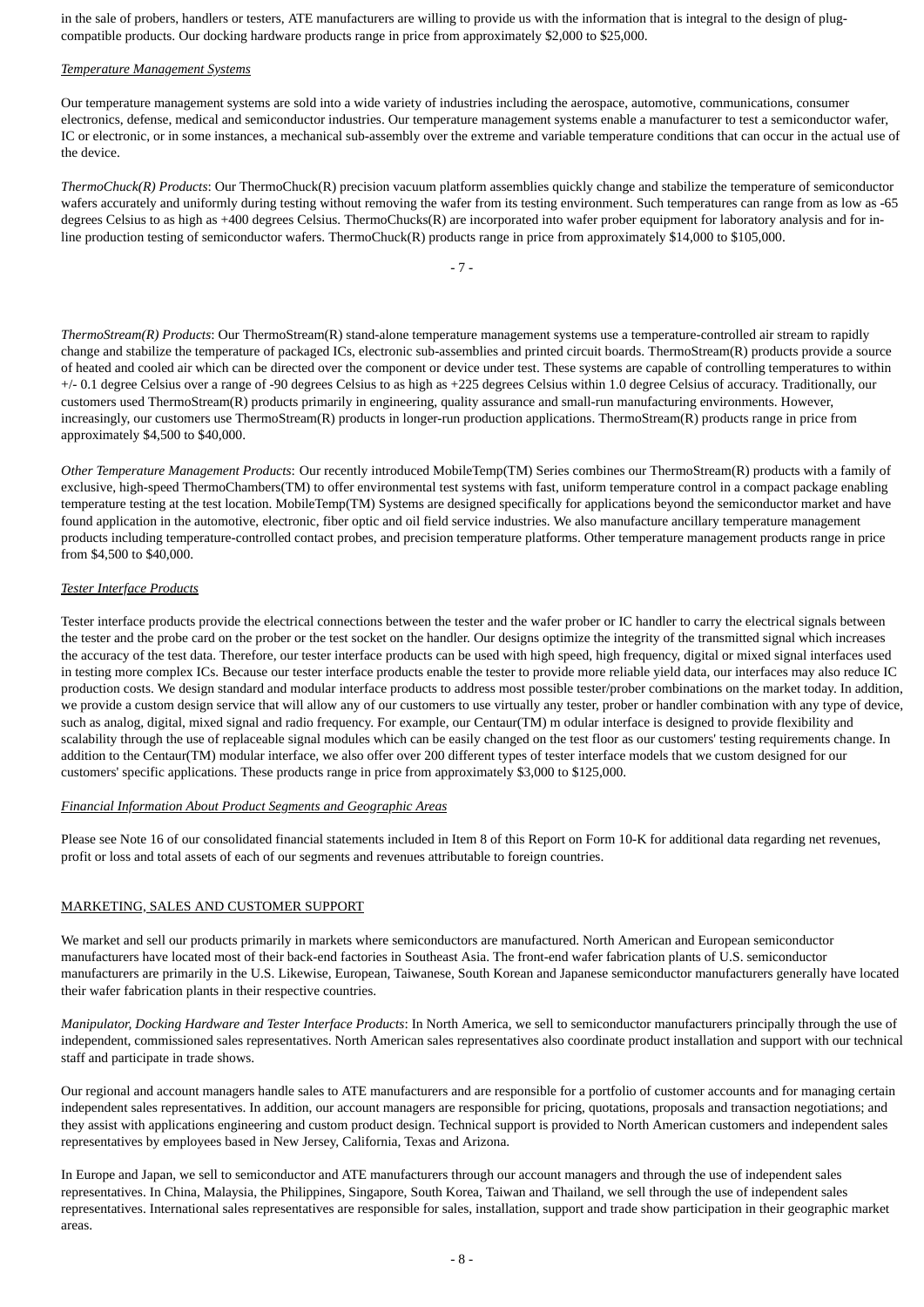*Temperature Management Systems*: Sales to ATE manufacturers are handled directly by our own sales force. Sales to semiconductor manufacturers and customers in other industries in the U.S. are handled through independent sales representative organizations. In Singapore, Malaysia and Indonesia, our sales and service are handled through our own sales and service personnel. In the rest of Asia, our sales are handled through distributors. In Europe, sales managers at our office in Germany, as well as regional distributors, sell directly to semiconductor manufacturers and customers in other industries. Our distributors represent us in 30 countries. We visit our distributors regularly and have trained them to sell and service all of our temperature management products.

## CUSTOMERS

We market all of our products to semiconductor manufacturers and ATE manufacturers. In the case of temperature management products, we also market our products to independent testers of semiconductors, manufacturers of electronic, automotive and aeronautical products, and semiconductor research facilities. Our customers use our products principally in production testing, although our ThermoStream(R) products traditionally have been used largely in engineering development and quality assurance. We believe that we sell to most of the major semiconductor manufacturers in the world.

Texas Instruments Incorporated accounted for 19%, 16% and 16% of our consolidated net revenues in 2006, 2005 and 2004, respectively. Teradyne, Inc. accounted for 11% of our net consolidated revenues in 2004. While all three of our operating segments sold to these customers, these revenues were primarily generated by our manipulator/docking hardware and tester interface segments. Our ten largest customers accounted for approximately 59%, 56% and 62% of our net revenues in 2006, 2005 and 2004, respectively. The loss of any one or more of our largest customers, or a reduction in orders by a major customer, could materially reduce our net revenues or otherwise materially affect our business, financial condition, or results of operations.

Our largest customers include:

| <b>Semiconductor Manufacturers</b> | ATE Manufacturers                   | <b>Other</b>               |
|------------------------------------|-------------------------------------|----------------------------|
| Analog Devices, Inc.               | Cascade Microtech, Inc.             | <b>Finisar Corporation</b> |
| <b>Sony Corporation</b>            | <b>Credence Systems Corporation</b> | Hakuto Co. Ltd.            |
| STMicroelectronics N.V             | <b>LTX Corporation</b>              |                            |
| Texas Instruments Incorporated     | Teradyne, Inc.                      |                            |

### MANUFACTURING AND SUPPLY

Our principal manufacturing operations consist of assembly and testing at our facilities in New Jersey, Massachusetts, California, Germany and Singapore. By maintaining manufacturing facilities and technical support in geographic markets where most of our customers are located, we believe that we are able to respond more quickly and effectively to our customers' needs. As discussed in more detail under Item 7 "Management's Discussion and Analysis of Financial Condition and Results of Operations" and elsewhere in this Report, in March 2005, we announced the closing of our manufacturing operation located in the U.K. as part of our effort to better position ourselves to more effectively meet the needs and expectations of the fluid ATE market. We ceased manufacturing at this facility in June 2005 and dissolved this entity in December 2006. We do not believe this closure has adversely impacted our ability to effectively meet our customers' needs. Most of this operation's customers were located outside the U.K. an d we expect to be able to continue to provide appropriate customer support from our other operations in Europe and elsewhere.

We assemble most of our products from a combination of standard components and custom parts that have been fabricated to our specifications by either third party manufacturers or our own fabrication operations in New Jersey and California. Our practice is to use the highest quality raw materials and components in our products. The primary raw materials used in fabricated parts are all widely available. We purchase substantially all of our components from multiple suppliers. Although we purchase certain raw materials and components from single suppliers, we believe that all materials and components are available in adequate amounts from other sources.

We conduct inspections of incoming raw materials, fabricated parts and components using sophisticated measurement equipment. This includes testing with coordinate measuring machines in all but one of our manufacturing facilities to ensure that products with critical dimensions meet our specifications. We have designed our inspection standards to comply with applicable MIL specifications and ANSI standards.

- - 9 -

In 2001, we obtained ISO 9001:1994 certification at our New Jersey facility. During 2003, we made the determination to upgrade to ISO 9001:2000 at our Cherry Hill facility, which is anticipated to be completed in late 2007. As a result, this facility's ISO 9001:1994 certification lapsed in December 2003. In May 2003, our California facility obtained ISO 9001:2000 certification and in November 2004, our Massachusetts facility completed ISO 9001:2000 certification. Finally, our Singapore and German facilities have not yet begun the ISO certification process.

#### ENGINEERING AND PRODUCT DEVELOPMENT

Our success depends on our ability to provide our customers with products and solutions that are well engineered, and to design those products and solutions before, or at least no later than, our competitors. As of December 31, 2006, we employed a total of 48 engineers, who were engaged full time in engineering and product development. Our practice in many cases is to assign engineers to work with specific customers, thereby enabling us to develop the relationships and exchange of information that is most conducive to successful product development and enhancement. In addition, some of our engineers are assigned to new product research and development and have worked on such projects as the development of new types of universal manipulators, the redesign and development of new temperature management products and the development of high performance interfaces.

Since most of our products are customized, we consider substantially all of our engineering activities to be engineering and product development. We spent approximately \$5.4 million in 2006, \$5.9 million in 2005 and \$6.5 million in 2004 on engineering and product development, respectively.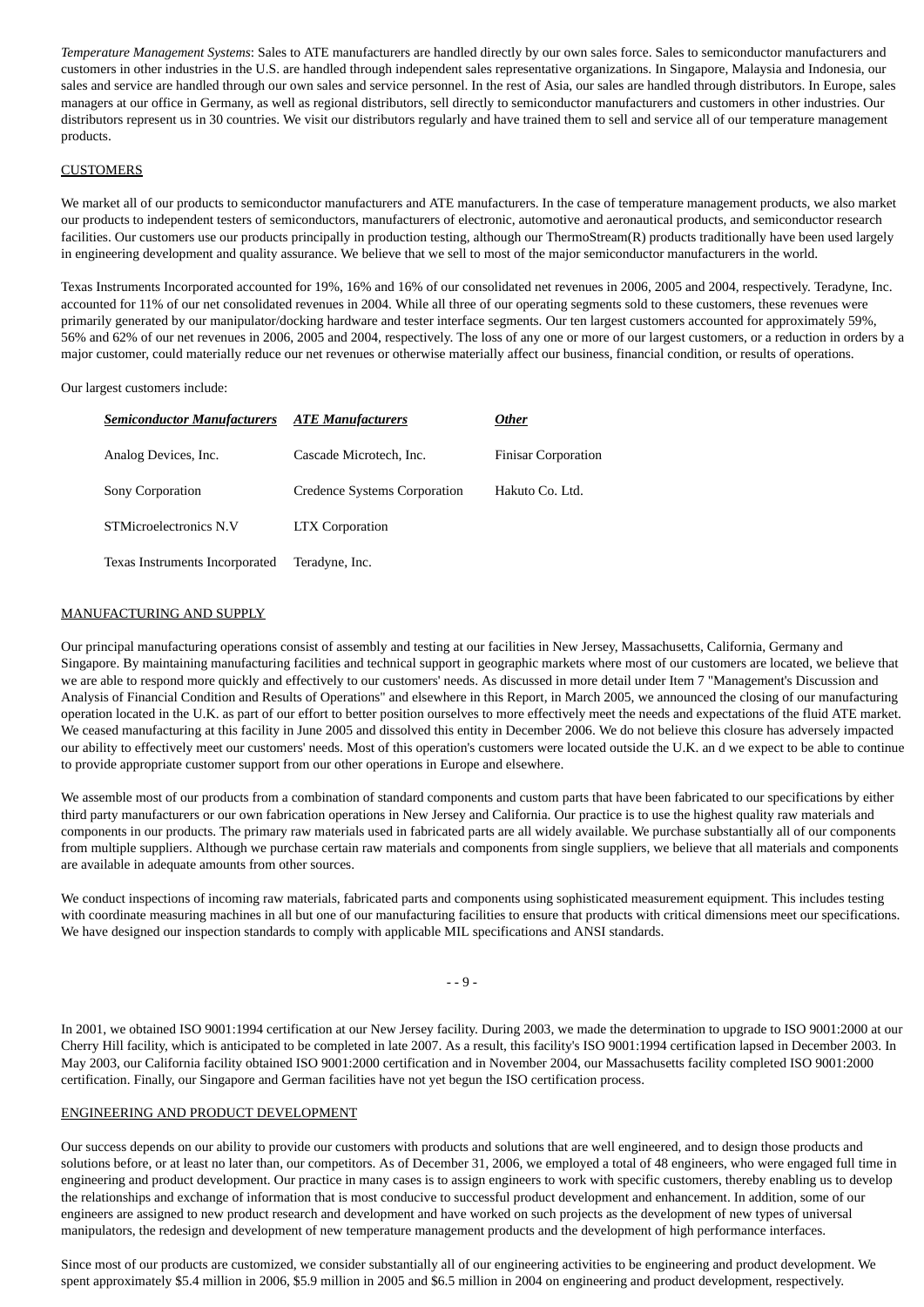### PATENTS AND OTHER PROPRIETARY RIGHTS

Our policy is to protect our technology by filing patent applications for the technologies that we consider important to our business. We also rely on trade secrets, copyrights and unpatentable know-how to protect our proprietary rights. It is our practice to require that all of our employees and third-party product development consultants assign to us all rights to inventions or other discoveries relating to our business that were made while working for us. In addition, all employees and third-party product development consultants agree not to disclose any private or confidential information relating to our technology, trade secrets or intellectual property.

As of December 31, 2006, we held 43 active U.S. patents and had 20 pending U.S. patent applications covering various aspects of our technology. Our U.S. patents expire at various times beginning in 2007 and extending through 2022. During 2006, we had no U.S. patents expire and 5 U.S. patents were issued. We also hold foreign patents and file foreign patent applications, in each case corresponding to our U.S. patents and patent applications, to the extent management deems appropriate.

### **COMPETITION**

Our competitors include independent manufacturers, ATE manufacturers and, to a lesser extent, semiconductor manufacturers' in-house ATE interface groups. Competitive factors in our market include product performance, price, functionality, reliability, customer service, applications support, and timely product delivery. We believe that our long-term relationships with the industry's leading semiconductor manufacturers and other customers, and our commitment to, and reputation for, providing high quality products, are important elements in our ability to compete effectively in all of our markets.

The independent manufacturers of docking hardware and manipulators that compete with us include Reid-Ashman Manufacturing, Microhandling GmbH and Esmo AG, all of which manufacture docking hardware and manipulators. The ATE manufacturers that compete with us in the sale of docking hardware and universal manipulators include Credence Systems and Teradyne, who are also our customers.

Our principal competitors for temperature management products are Thermonics, ERS Elektronik GmbH and Advances Temperature Test Systems GmbH. The independent manufacturers of tester interface products that compete with us include Synergetix, a division of IDI, Xandex and Reid-Ashman Manufacturing. ATE manufacturers that compete with us in the sale of tester interface products include Credence Systems, LTX and Teradyne.

### BACKLOG

At December 31, 2006, our backlog of unfilled orders for all products was approximately \$4.8 million compared with approximately \$6.0 million at December 31, 2005. Our backlog includes customer orders which we have accepted, substantially all of which we expect to deliver in 2007. While backlog is calculated on the basis of firm purchase orders, a customer may cancel an order or accelerate or postpone currently scheduled delivery dates. Our backlog may be affected by the tendency of customers to rely on shorter lead times available from suppliers, including us, in periods of depressed demand. In periods of increased demand, there is a tendency towards longer lead times that has the effect of increasing backlog. As a result of these factors, our backlog at a particular date is not necessarily indicative of sales for any future period.

- 10 -

#### EMPLOYEES

At December 31, 2006, we had 224 full time employees, including 100 in manufacturing operations, 87 in customer support/operations and 37 in administration. Substantially all of our key employees are highly skilled and trained technical personnel. None of our employees is represented by a labor union, and we have never experienced a work stoppage. We believe that our relationship with our employees is very good.

#### ADDITIONAL INFORMATION

Our Annual Report on Form 10-K, Quarterly Reports on Form 10-Q and Current Reports on Form 8-K, and amendments to these reports that are filed with the SEC pursuant to Section 13(a) or 15(d) of the Exchange Act, are available free of charge through our website (www.intest.com) as soon as reasonably practicable after we electronically file them with, or furnish them to, the SEC.

### **Item 1A. RISK FACTORS**

The following are some of the factors that could materially and adversely affect our future performance or could cause actual results to differ materially from those expressed or implied in our forward-looking statements. The risks and uncertainties described below are not the only ones facing us and we cannot predict every event and circumstance that may adversely affect our business. However, these risks and uncertainties are the most significant factors that we have identified at this time. If one or more of these risks actually occurs, our business, results of operations, and financial condition would likely suffer, and the price of our stock would be negatively affected.

#### **Our sales reflect the cyclicality of the semiconductor industry, which causes our operating results to fluctuate significantly.**

Our business depends in significant part upon the capital expenditures of semiconductor manufacturers. Capital expenditures by these companies depend upon, among other things, the current and anticipated market demand for semiconductors and the products that utilize them. Typically, semiconductor manufacturers curtail capital expenditures during periods of economic downtown. Conversely, semiconductor manufacturers increase capital expenditures when market demand requires the addition of new or expanded production capabilities or the reconfiguration of existing fabrication facilities to accommodate new products. These market changes have contributed in the past, and will likely continue to contribute in the future, to fluctuations in our operating results.

We believe current industry forecasts and recent trends in our orders and sales activity suggest we have entered the next downturn. If we have entered the next downturn, we cannot be certain how long this downturn will last or what the rate of increase or decrease in our orders and net revenues will be in any future period. Any decline in our customers' markets or in general economic conditions would likely result in a reduction in demand for our products and could harm our consolidated financial position, results of operations, cash flows and stock price. Conversely, if the current downturn were to end and we were to enter the next up-cycle we may require additional debt or equity financing to meet working capital requirements or capital expenditure needs. We cannot be sure that such financing will be available when required or on what terms such financing would be available.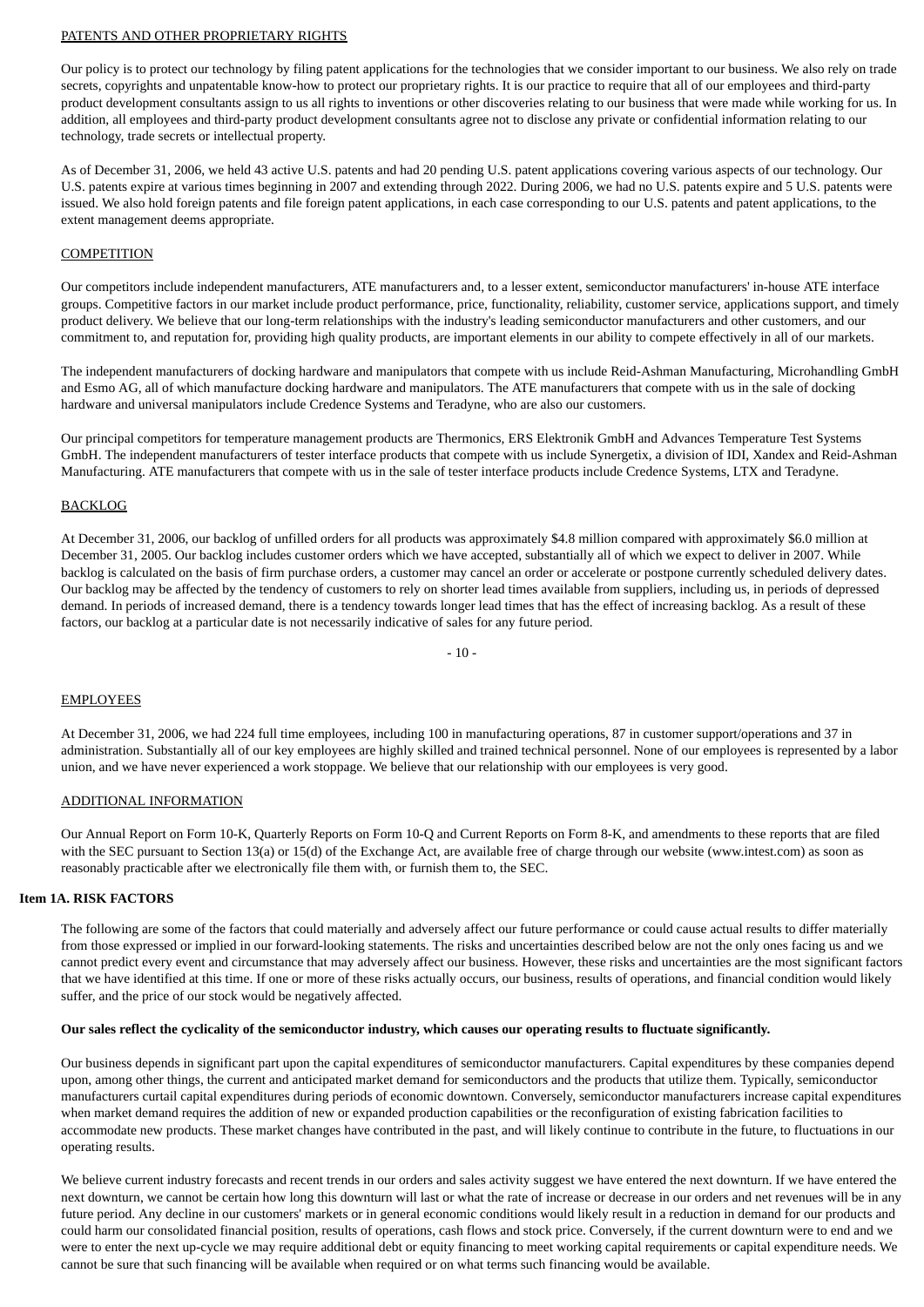## **If we are not able to control our operating expenses during a cyclical downturn, or if an upturn is more rapid than we anticipate, we may not have sufficient cash to operate our businesses.**

In recent years, we have implemented cost controls and restructured our operations with the goal of significantly reducing our fixed operating costs to position ourselves to more effectively meet the needs of the fluid ATE market. If a downturn in the industry is more severe than we have planned for, or if we are not able to control our operating expenses, the level of our cash may not be sufficient to operate our businesses. Conversely, if an upturn is stronger than we plan for, we may need additional cash to finance our working capital needs or for capital expenditures. We cannot determine with certainty that, if needed, we would be able to raise additional funding through either equity or debt financing under these circumstances or on what terms such financing would be available.

#### **Our operating results often change significantly from quarter to quarter and may cause fluctuations in our stock price.**

During the last several years, our operating results have fluctuated significantly from quarter to quarter. We believe that these fluctuations occur primarily due to the cycles of demand in the semiconductor manufacturing industry. In addition to the changing cycles of demand in the semiconductor manufacturing industry, other factors that have caused our quarterly operating results to fluctuate in the past, and that may cause fluctuations or losses in the future, include:

- 11 -

- $\circ$  the technological obsolescence of our inventories;
- quantities of our inventories greater than is reasonably likely to be utilized in future periods;  $\circ$
- significant product warranty charges;  $\circ$
- the recording of valuation allowances against deferred tax assets;
- competitive pricing pressures;
- the impairment of our assets due to reduced future demand for our products;
- our ability to control operating costs;
- costs associated with implementing our restructuring initiatives;
- costs associated with compliance with the Sarbanes-Oxley Act of 2002 and new SEC regulations;
- delays in shipments of our products;
- the mix of our products sold;
- the mix of customers and geographic regions where we sell our products;
- changes in the level of our fixed costs;
- costs associated with the development of our proprietary technology;
- costs and timing of integration of our acquisitions and plant relocations and expansions;
- our ability to obtain raw materials or fabricated parts when needed; and  $\circ$
- cancellation or rescheduling of orders by our customers.  $\circ$

Because the market price of our common stock has tended to vary based on, and in relation to, changes in our operating results, fluctuations in the market price of our stock are likely to continue as variations in our quarterly results continue.

#### **Our customers' purchasing patterns are erratic and can result in fluctuations in our backlog and quarterly results.**

Our backlog at December 31, 2006 was \$4.8 million compared to \$6.0 million at December 31, 2005. Our backlog at the beginning of a quarter typically does not include all orders necessary to achieve our sales objectives for that quarter. Orders in our backlog are subject to cancellation, delay or rescheduling by our customers with limited or no penalties or ability to collect bill back amounts. Throughout recent years, we have experienced customer-requested shipment delays and order cancellations, and we believe it is probable that orders will be cancelled and/or delayed in the future. In addition, during a downturn, some of our customers may rely on short lead times generally available from suppliers, including us, whereas in periods of stronger demand, and longer lead times, customers need to book orders earlier.

### **We have experienced varying levels of product warranty costs in recent periods and cannot predict the level of such costs that we may incur in future periods.**

We accrue product warranty charges quarterly, based upon our historical claims experience. In addition, from time to time, we accrue additional amounts based upon known product warranty issues, such as product retrofits. For the years ended December 31, 2006, 2005 and 2004, our product warranty charges were \$378,000, \$549,000 and \$2.0 million, or 0.6%, 1.0% and 2.8% of net revenues, respectively. The level of our product warranty charges both in absolute dollars and as a percentage of net revenues is affected by a number of factors including the cyclicality of demand in the ATE industry, the prototype nature of much of our business, the complex nature of many of our products, the introduction of new product "families" which typically have higher levels of warranty claims than existing product families and, at our discretion, providing warranty repairs or replacements to customers after the contractual warranty period has expired in order to promote strong customer relations. If our products have reliability, quality or other problems, or the market perceives our products to be deficient, we may suffer reduced orders, higher manufacturing costs, delays in collecting accounts receivable and higher service, support and warranty expenses.

#### **Changes in securities laws and regulations are likely to increase our costs of compliance with such laws and regulations.**

The Sarbanes-Oxley Act of 2002 has required changes in some of our corporate governance procedures and our disclosure and compliance practices. That Act also required the SEC to promulgate new rules on a variety of subjects, in addition to rule proposals the SEC had already made, and which NASDAQ revised, and continues to revise, for companies that are listed on NASDAQ. These developments have increased our legal compliance and financial reporting costs. Additional recent changes and future changes in securities regulations are expected to continue to affect our costs. In order to comply with certain requirements of the Sabanes-Oxley Act, such as the internal control system requirements of Section 404 of the Act, we have incurred, and expect to incur significant additional expenses in future periods to comply with these new requirements. We are presently evaluating and monitoring regulatory developments and cannot estimate the timing or magnitude of additional costs we may incur as a result.

 $-12-$ 

**While we believe we currently have adequate internal controls over financial reporting, we are in the process of developing an assessment protocol as required by Section 404 of the Sarbanes-Oxley Act of 2002 ("Section 404") and will be required to assess our internal controls over**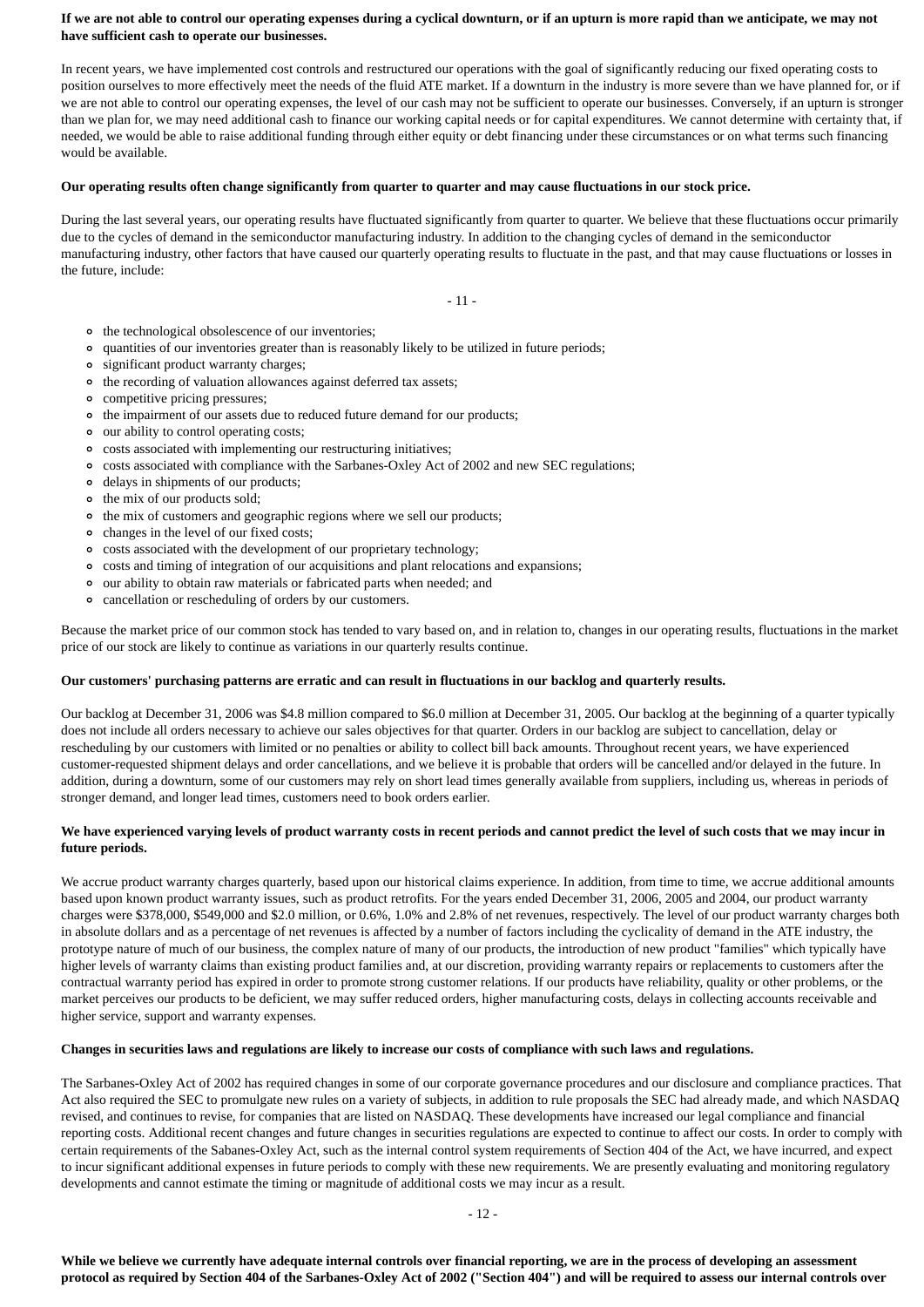## **financial reporting on an annual basis in accordance with Section 404 for the year ending December 31, 2007. Any adverse results from such an assessment could result in a loss of investor confidence in our financial reports and have an adverse effect on our stock price.**

Section 404 and the accompanying rules and regulations promulgated by the SEC to implement it require us to include in our Form 10-K for the year ending December 31, 2007, an annual report by our management regarding the effectiveness of our internal controls over financial reporting. The report must include, among other things, an assessment of the effectiveness of our internal controls over financial reporting as of the end of that fiscal year and disclosure of any material weaknesses in our internal controls over financial reporting identified by management. During our assessment process, if our management identifies one or more material weaknesses in our internal controls over financial reporting that cannot be remediated in a timely manner, we may be unable to assert that our internal controls are effective. While we currently believe our internal controls over financial reporting are effective, the effectiveness of our internal controls in future periods is subject to the risk that our control s may become inadequate because of changes in conditions, and, as a result, the degree of effectiveness of our internal controls over financial reporting may deteriorate. If we are unable to assert that our internal controls over financial reporting are effective as of December 31, 2007 or any later date, we could lose investor confidence in the accuracy and completeness of our financial reports, which could have an adverse effect on our stock price.

### **We seek to acquire additional businesses. If we are unable to do so, our future rate of growth may be reduced or limited.**

A key element of our growth strategy is to acquire businesses, technologies or products that expand and complement our current businesses. We may not be able to execute our acquisition strategy if:

- we are unable to identify suitable businesses or technologies to acquire;
- we do not have access to required capital at the necessary time; or
- we are unwilling or unable to outbid larger, more resourceful companies.

### **Our acquisition strategy involves financial and management risks which may adversely affect our earnings in the future.**

If we acquire additional businesses, technologies or products, we will face the following additional risks:

- future acquisitions could divert management's attention from daily operations or otherwise require additional management, operational and financial resources;
- we might not be able to integrate future acquisitions into our business successfully or operate acquired businesses profitably;
- we may realize substantial acquisition related expenses which would reduce our net earnings in future years; and
- our investigation of potential acquisition candidates may not reveal problems and liabilities of the companies that we acquire.

If any of the events described above occur, our earnings could be reduced. If we issue shares of our stock or other rights to purchase our stock in connection with any future acquisitions, we would dilute our existing stockholders' interests and our earnings per share may decrease. If we issue debt in connection with any future acquisitions, lenders may impose covenants on us which could, among other things, restrict our ability to increase capital expenditures or to acquire additional businesses.

### **Our industry is subject to rapidly evolving technological change, and our business prospects would be negatively affected if we are unable to respond to innovation in the semiconductor industry.**

Semiconductor technology continues to become more complex as manufacturers incorporate ICs into an increasing variety of products. This trend, and the rapid changes needed in automatic testing systems to respond to developments in the semiconductor industry, are likely to continue. We cannot be certain that we will be successful in developing, manufacturing or selling products that will satisfy customer needs or attain market acceptance. Our failure to provide products that meet customer needs or gain market acceptance will negatively affect our business prospects.

- 13 -

#### **If we are not able to obtain patents on or otherwise preserve and protect our proprietary technologies, our business may suffer.**

We have obtained domestic and foreign patents covering some of our products which expire between the years 2007 and 2022, and we have applications pending for additional patents. Some of our products utilize proprietary technology that is not covered by a patent or similar protection, and, in many cases, cannot be protected. We cannot be certain that:

- any additional patents will be issued on our applications;
- any patents we own now or in the future will protect our business against competitors that develop similar technology or products;
- our patents will be held valid if they are challenged or subjected to reexamination or reissue;
- others will not claim rights to our patented or other proprietary technologies; or
- others will not develop technologies which are similar to, or can compete with, our unpatented proprietary technologies.

If we cannot obtain patent or other protection for our proprietary technologies, our ability to compete in our markets could be impaired.

#### **Claims of intellectual property infringement by or against us could seriously harm our businesses.**

From time to time, we may be forced to respond to or prosecute intellectual property infringement claims to defend or protect our rights or a customer's rights. These claims, regardless of merit, may consume valuable management time, result in costly litigation or cause product shipment delays. Any of these factors could seriously harm our business and operating results. We may have to enter into royalty or licensing agreements with third parties who claim infringement. These royalty or licensing agreements, if available, may be costly to us. If we are unable to enter into royalty or licensing agreements with satisfactory terms, our business could suffer. In instances where we have had reason to believe that we may be infringing the patent rights of others, or that someone may be infringing our patent rights, we have asked our patent counsel to evaluate the validity of the patents in question, as well as the potentially infringing conduct. If we become involved in a dispute, neither the third parties nor the courts are bound by our counsel's conclusions.

## **Our business will suffer if we cannot compete successfully with manufacturers whose products are similar to ours.**

We compete with numerous manufacturers, many of whom have greater financial resources and more extensive design and production capabilities than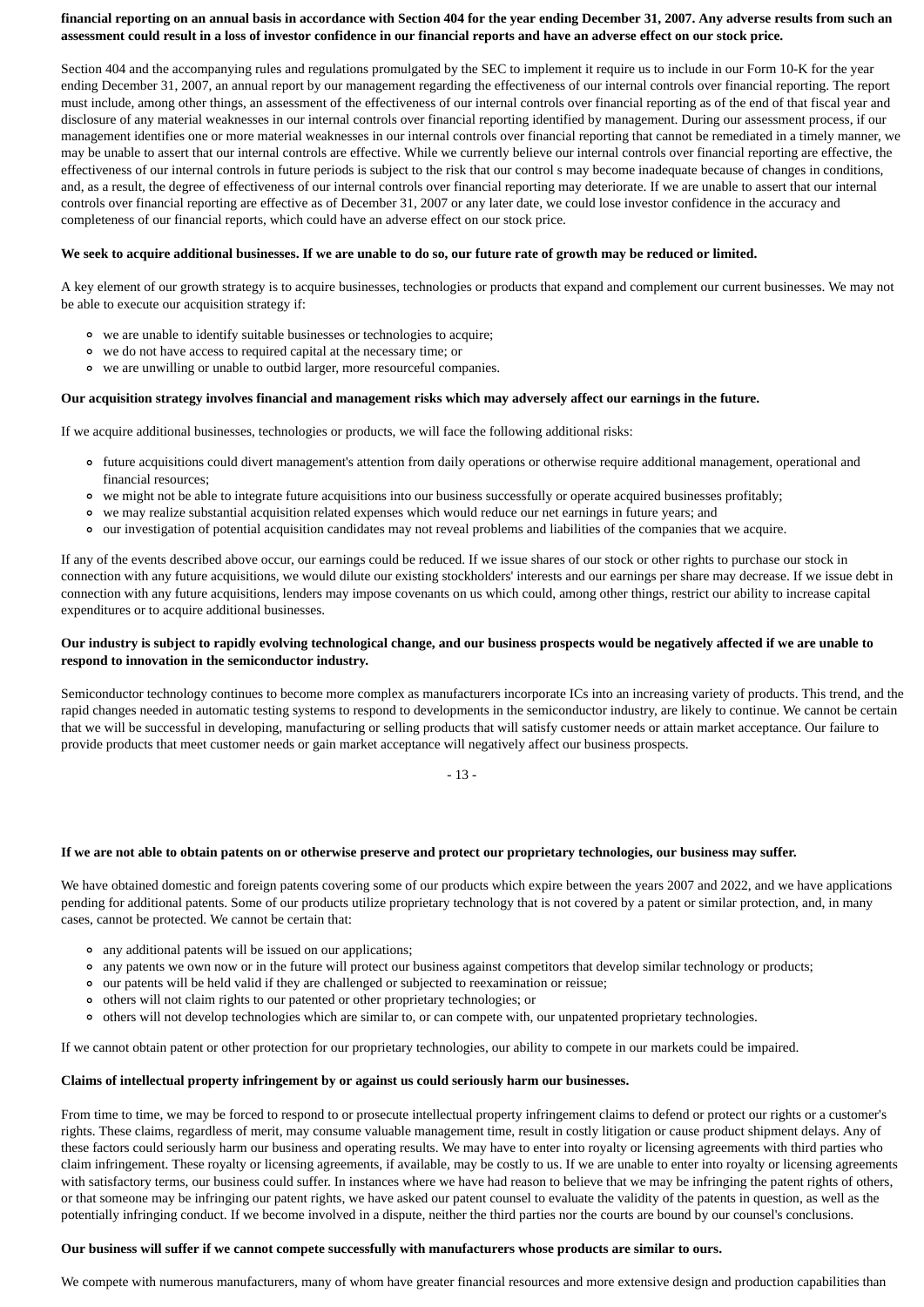we do. Some of our principal competitors in the sale of manipulator, docking and tester interface products are Reid-Ashman Manufacturing Inc., Microhandling GmbH, Esmo AG, Credence Systems Corp., LTX Corporation, Teradyne Inc. and Xandex Inc. Some of our principal competitors in the sale of temperature management products are Thermonics Inc., ERS Elektronik GmbH and Advances Temperature Test Systems GmbH. In order to remain competitive with these and other companies, we must be able to continue to commit a significant portion of our personnel, financial resources, research and development and customer support to developing new products and maintaining customer satisfaction worldwide. If we are not able to compete successfully, our business will suffer.

## **We generate a large portion of our sales from a small number of customers. If we were to lose one or more of our large customers, operating results could suffer dramatically.**

Texas Instruments Inc. accounted for 19%, 16% and 16% of our consolidated net revenues in 2006, 2005 and 2004, respectively. Teradyne Inc. accounted for 11% of our net consolidated revenues in 2004. While all three of our operating segments sold to these customers, these revenues were primarily generated by our manipulator/docking hardware and tester interface segments. Our ten largest customers accounted for approximately 59%, 56% and 62% of our net revenues in 2006, 2005 and 2004, respectively. The loss of any one or more of our largest customers, or a reduction in orders by a major customer, could materially reduce our net revenues or otherwise materially affect our business, financial condition or results of operations.

### **Significant fluctuations in our net revenues strain our management, employees and other resources.**

Over the last several years, we have experienced significant fluctuations in our net revenues due to the cyclical nature of the ATE industry. As a result of the decline in business activity during the second half of 2006, we believe that we have entered another downturn in the ATE industry. Our consolidated net revenues were \$13.2 million for the fourth quarter of 2006, a

- 14 -

decline of 30% from the level recorded in the second quarter of the year, which we now believe to be the peak of the last up-cycle. During the most recent downturn prior to this, our net revenues declined from a peak of \$22.7 million in the second quarter of 2004 to \$10.7 million in the first quarter of 2005, a decline of 53%. Conversely, in previous up-cycles, our net revenues have increased significantly period-over-period. As a result of these sometimes sudden and significant changes in our market, we have implemented cost controls, including salary and benefit reductions, and restructured our operations. These fluctuations in our net revenues, restructurings and compensation changes place strain on our management, employees and other resources.

### **If we do not continue to retain the services of key personnel, relationships with, and sales to, some of our customers could suffer, which could have a negative impact on our business.**

The loss of key personnel could adversely affect our ability to manage our business effectively. Our future success will depend largely upon the continued services of our senior management and certain other key employees. We do not have employment agreements with any of our executive officers or other key employees. Our future success will depend, in part, upon our ability to retain our managers, engineers and other key employees. Our business could suffer if we were unable to retain one or more of our senior officers or other key employees.

## **A substantial portion of our operations exists outside the U.S., which exposes us to foreign political and economic risks.**

We have operated internationally for many years and expect to expand our international operations as necessary to continue expansion of our sales and service to our non-U.S. customers. Our foreign subsidiaries generated 32% and 31% of consolidated net revenues in 2006 and 2005, respectively. Export sales from our U.S. manufacturing facilities totaled \$16.8 million, or 27% of consolidated net revenues, in 2006 and \$14.9 million, or 28% of consolidated net revenues, in 2005. The portion of our consolidated net revenues that were derived from sales by our subsidiaries in the Asia-Pacific region was 23% in 2006 and 20% in 2005. We expect our international revenues will continue to represent a significant portion of total net revenues. However, in addition to the risks generally associated with sales and operations in the U.S., sales to customers outside the U.S. and operations in foreign countries are subject to additional risks, which may, in the future, affect our operations. These risks include:

- political and economic instability in foreign countries;
- the imposition of financial and operational controls and regulatory restrictions by foreign governments;
- the need to comply with a wide variety of U.S. and foreign import and export laws;
- trade restrictions;
- changes in tariffs and taxes;
- longer payment cycles;
- fluctuations in currency exchange rates; and
- the greater difficulty of administering business abroad.

#### **We conduct business in foreign currencies, and fluctuations in the values of those currencies could result in foreign exchange losses.**

In 2006, approximately 11% of our net revenues were denominated in Japanese yen and approximately 10% were denominated in Euros. During 2006, we recorded foreign exchange currency transaction gains of \$23,000. Future fluctuations in the value of the Japanese Yen or the Euro could result in foreign exchange gains or losses. Any strengthening of the U.S. dollar in relation to the currencies of our competitors or customers, or strengthening or weakening of the Japanese yen or Euro in relation to other currencies in which our customers or competitors do business, could adversely affect our competitiveness. Moreover, a strengthening of the U.S. dollar or other competitive factors could put pressure on us to denominate a greater portion of our sales in foreign currencies, thereby increasing our exposure to fluctuations in exchange rates. Any devaluation of these currencies would hurt our business. We do not undertake hedging activities against the majority of our exchange rate risk. Fluctuations in exchange rates may adversely affect our competitive position or result in foreign exchange losses, either of which could cause our business to suffer.

#### **Item 1B. UNRESOLVED STAFF COMMENTS**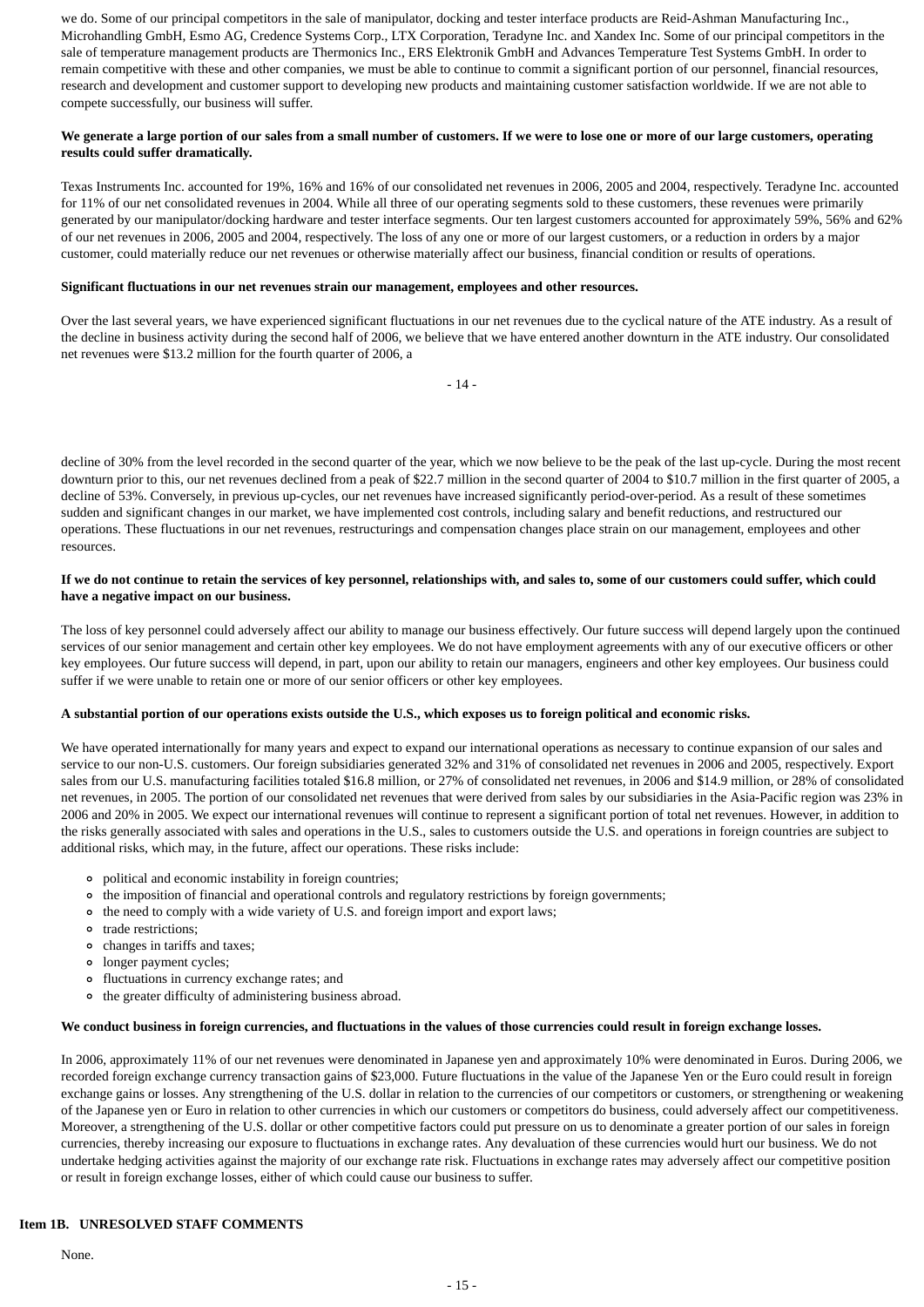## **inTEST CORPORATON FORM 10-K FOR THE YEAR ENDED DECEMBER 31, 2006**

#### **Item 2. PROPERTIES**

At December 31, 2006, we leased 9 facilities worldwide. The following chart provides information regarding each of our principal facilities which we occupied at December 31, 2006.

| Location        | Lease<br><b>Expiration</b> | Approx.<br>Square<br>Footage | <b>Principal Uses</b>                                                                                                        |
|-----------------|----------------------------|------------------------------|------------------------------------------------------------------------------------------------------------------------------|
| Cherry Hill, NJ | 9/10                       |                              | 121,700 Corporate headquarters and design, manufacturing, service<br>and sales -- manipulator and docking hardware products. |
| Sharon, MA      | 2/11                       |                              | 62,400 Design, manufacturing, service and sales -- temperature<br>management systems.                                        |
| San Jose, CA    | 4/12                       |                              | 25,088 Design, manufacturing, service and sales - tester interface<br>products                                               |

We believe that we currently have adequate space to meet our current and foreseeable future needs.

#### **Item 3. LEGAL PROCEEDINGS**

From time to time we may be a party to legal proceedings occurring in the ordinary course of business. We are not currently involved in any material legal proceedings.

## **Item 4. SUBMISSIONS OF MATTERS TO A VOTE OF SECURITY HOLDERS**

No matters were submitted to our stockholders for a vote during the fourth quarter of 2006.

#### **PART II**

## **Item 5. MARKET FOR REGISTRANT'S COMMON EQUITY, RELATED STOCKHOLDER MATTERS AND ISSUER REPURCHASES OF EQUITY SECURITIES**

Our common stock is traded on NASDAQ under the symbol "INTT." The following table sets forth the high and low sale prices of our common stock, as reported on the NASDAQ Global Market, for the periods indicated. Sale prices have been rounded to the nearest full cent.

| 2006                  | <b>Sales Price</b><br>High | Low             |
|-----------------------|----------------------------|-----------------|
| <b>First Quarter</b>  |                            | $$4.65$ \$ 3.20 |
| Second Quarter        | 4.52                       | 3.47            |
| Third Quarter         | 6.50                       | 3.92            |
| <b>Fourth Quarter</b> | 6.97                       | 3.15            |

- 16 -

## **inTEST CORPORATON FORM 10-K FOR THE YEAR ENDED DECEMBER 31, 2006**

### **Item 5. MARKET FOR REGISTRANT'S COMMON EQUITY, RELATED STOCKHOLDER MATTERS AND ISSUER REPURCHASES OF EQUITY SECURITIES** (Continued)

*Sales Price*

# 2005 *High Low*

## \$ 4 89 \$ 3 88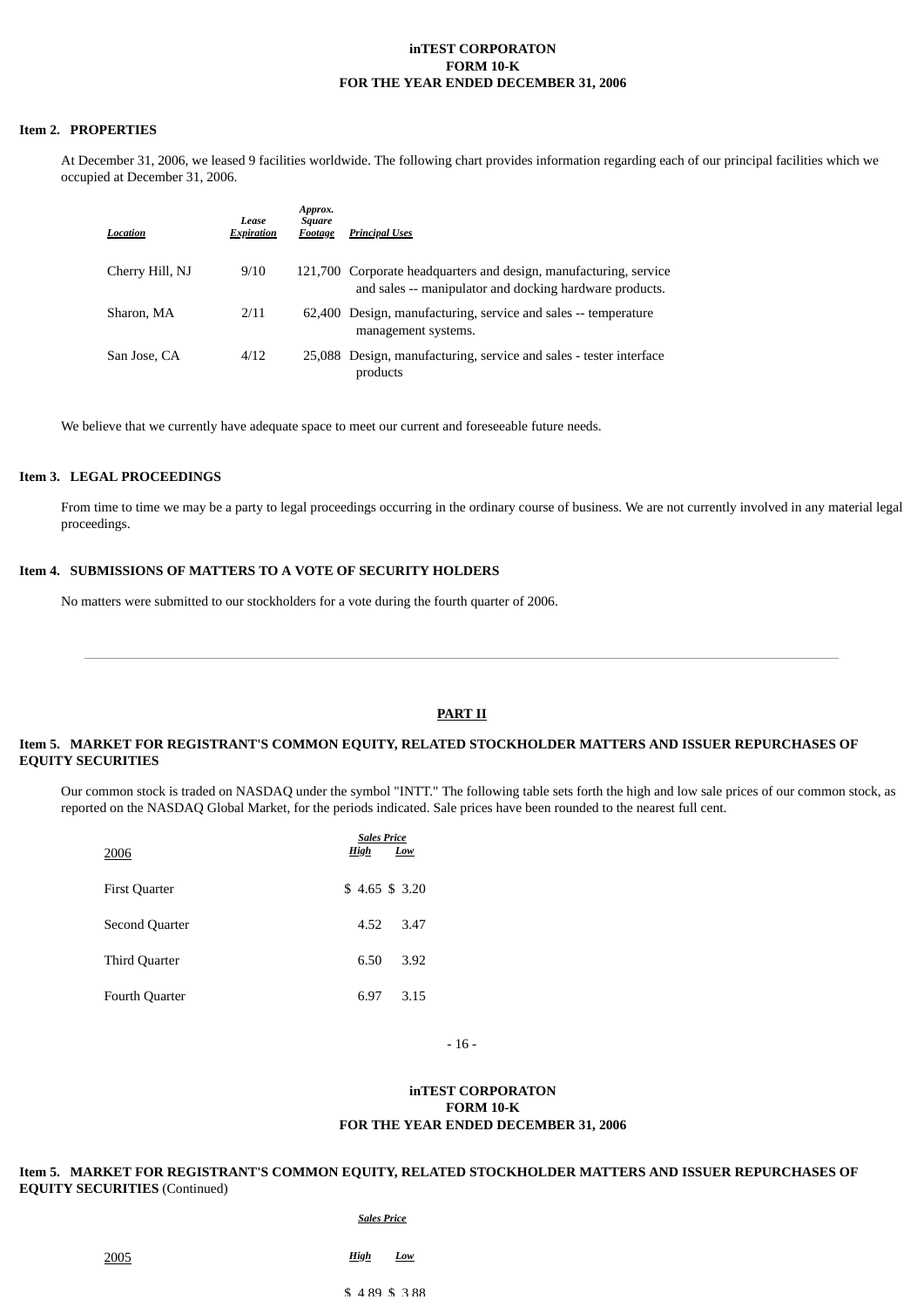| <b>First Quarter</b> |           |      |
|----------------------|-----------|------|
| Second Quarter       | 4.72 3.00 |      |
| Third Quarter        | 4.29      | 3.15 |
| Fourth Quarter       | 4.21      | 3.05 |

On March 16, 2007, the closing price for our common stock as reported on the NASDAQ Global Market was \$4.83. As of March 16, 2007, we had 9,389,571 shares outstanding that were held of record by approximately 1,200 shareholders.

We have not paid dividends on our common stock since our initial public offering 1997, and we do not plan to pay cash dividends in the foreseeable future. Our current policy is to retain any future earnings for reinvestment in the operation and expansion of our business, including possible acquisitions of other businesses, technologies or products. Payment of any future dividends will be at the discretion of our board of directors. In addition, our current credit agreement prohibits us from paying cash dividends without the lender's prior consent.

## **Item 6. SELECTED FINANCIAL DATA**

The following table contains certain selected consolidated financial data of inTEST and is qualified by the more detailed Consolidated Financial Statements and Notes thereto included elsewhere in this Annual Report on Form 10-K and should be read in conjunction with "Management's Discussion and Analysis of Financial Condition and Results of Operations" and the other financial information included in this Annual Report on Form 10-K.

|                                                             | <b>Years Ended December 31,</b> |                       |       |                                               |        |
|-------------------------------------------------------------|---------------------------------|-----------------------|-------|-----------------------------------------------|--------|
| <b>Condensed Consolidated Statement of Operations Data:</b> | 2006                            | 2005                  | 2004  | 2003<br>(in thousands, except per share data) | 2002   |
| Net revenues                                                |                                 |                       |       | \$62,346 \$53,359 \$71,211 \$48,028 \$47,127  |        |
| Gross margin                                                |                                 |                       |       | 26,394 19,780 28,869 18,892                   | 18.291 |
| Operating income (loss)                                     |                                 |                       |       | 3,520 (3,508) 1,745 (3,791) (1,754)           |        |
| Net earnings (loss)                                         |                                 |                       |       | 2,871 (3,620) 1,270 (5,451)                   | (283)  |
| Net earnings (loss) per common share:                       |                                 |                       |       |                                               |        |
| <b>Basic</b>                                                |                                 | $$0.32 \quad $(0.41)$ |       | $$0.15 \quad $(0.65) \quad $(0.03)$           |        |
| Diluted                                                     |                                 | $$0.31 \t$(0.41)$     |       | $$0.14 \quad $(0.65) \quad $(0.03)$           |        |
| Weighted average common shares outstanding:                 |                                 |                       |       |                                               |        |
| <b>Basic</b>                                                | 9,047                           | 8,807                 | 8,480 | 8,332                                         | 8,317  |
| Diluted                                                     | 9,188                           | 8,807                 | 8,804 | 8.332                                         | 8,317  |
|                                                             |                                 |                       |       |                                               |        |

|                                                   | As of December 31, |      |                |                                               |        |
|---------------------------------------------------|--------------------|------|----------------|-----------------------------------------------|--------|
|                                                   | 2006               | 2005 | 2004           | 2003                                          | 2002   |
| <b>Condensed Consolidated Balance Sheet Data:</b> |                    |      | (in thousands) |                                               |        |
| Cash and cash equivalents                         |                    |      |                | $$13,174$ \$ 7,295 \$ 7,686 \$ 5,116 \$ 8,145 |        |
| Working capital                                   | 20.393             |      | 16,195 18,428  | 15.670                                        | 19.765 |
| Total assets                                      | 35,759             |      | 30,869 33,167  | 29.977                                        | 32.582 |
| Long-term debt, net of current portion            | 16                 | 23   | 47             | 117                                           | 210    |
| Total stockholders' equity                        | 26.822             |      | 22,806 26,118  | 22.591                                        | 27,357 |

- 17 -

## **inTEST CORPORATON FORM 10-K FOR THE YEAR ENDED DECEMBER 31, 2006**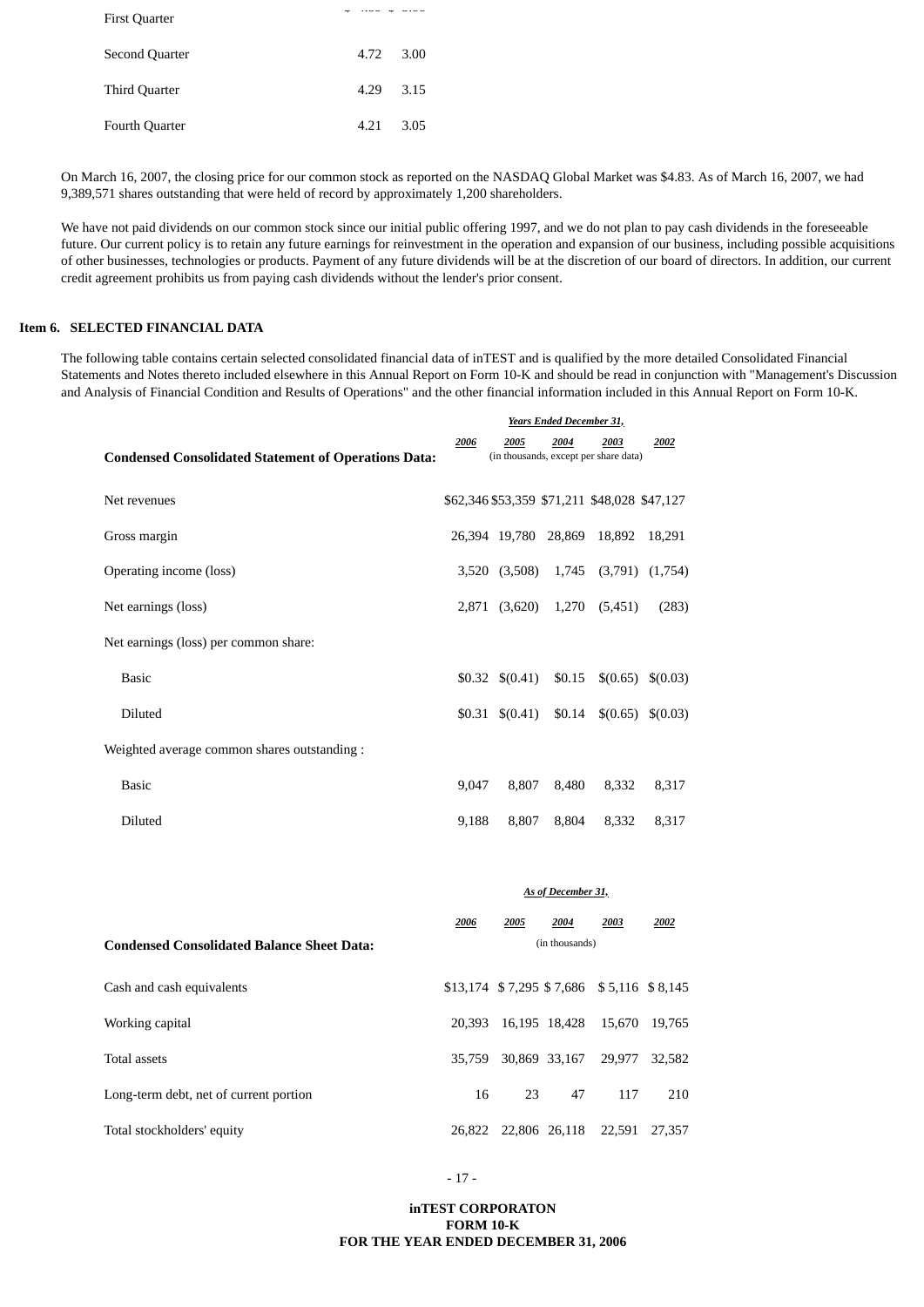#### **Item 7. MANAGEMENT'S DISCUSSION AND ANALYSIS OF FINANCIAL CONDITION AND RESULTS OF OPERATIONS**

## **Overview**

Our business and results of operations are substantially dependent upon the demand for ATE by semiconductor manufacturers and companies that specialize in the testing of ICs. Demand for ATE is driven by semiconductor manufacturers that are opening new, or expanding existing, semiconductor fabrication facilities or upgrading existing equipment, which in turn is dependent upon the current and anticipated market demand for semiconductors and products incorporating semiconductors. In the past, the semiconductor industry has been highly cyclical with recurring periods of oversupply, which often have a severe impact on the semiconductor industry's demand for ATE, including the products we manufacture. This can cause wide fluctuations in both our orders and net revenues and, depending on our ability to react quickly to these shifts in demand, can significantly impact our results of operations. These industry cycles are difficult to predict. Because the industry cycles are generally characterized by sequential quart erly growth or declines in orders and net revenues throughout the cycle, year over year comparisons of operating results may not always be as meaningful as comparisons of periods at similar points in either up or down cycles. In addition, during both downward and upward cycles in our industry, while the general trend over several quarters tends to be one of either growth or decline, in any given quarter, the trend in both our orders and net revenues can be erratic. This can occur, for example, when orders are canceled or currently scheduled delivery dates are accelerated or postponed by a significant customer or when customer forecasts and general business conditions fluctuate during a quarter.

We believe that purchases of most of our products are typically made from semiconductor manufacturers' capital expenditure budgets. Certain portions of our business, however, are generally less dependent upon the capital expenditure budgets of the end users. For example, purchases of certain related ATE interface products, such as sockets and interface boards, which must be replaced periodically, are typically made from the end users' operating budgets. In addition, purchases of certain of our products, such as docking hardware, for the purpose of upgrading or improving the utilization, performance and efficiency of existing ATE, tend to be counter cyclical to sales of new ATE. Moreover, we believe a portion of our sales of temperature management systems results from the increasing need for temperature testing of circuit boards and specialized components that do not have the design or quantity to be tested in an electronic device handler. In addition, in recent years we have begun to market our temperature m anagement systems in industries outside semiconductor test, such as the automotive, aerospace, medical and telecommunications industries. We believe that these industries usually are less cyclical than the ATE industry.

### *Net Revenues and Orders*

The following table sets forth, for the periods indicated, a breakdown of the net revenues from unaffiliated customers both by product segment and geographic area (based on the location of the selling entity).

|                                           | <b>Years Ended December 31,</b> |                                   |                               |
|-------------------------------------------|---------------------------------|-----------------------------------|-------------------------------|
| Net revenues from unaffiliated customers: |                                 |                                   |                               |
|                                           | 2006                            | 2005                              | 2004                          |
| Manipulator/Docking Hardware              |                                 | \$35,244 \$28,838 \$38,414        |                               |
| Temperature Management                    | 22,794                          | 19,967                            | 22,581                        |
| <b>Tester Interface</b>                   | 7,328                           |                                   | 6,778 13,516                  |
| Intersegment sales                        |                                 |                                   | $(3,020)$ $(2,224)$ $(3,300)$ |
|                                           |                                 |                                   |                               |
|                                           |                                 | <u>\$62,346</u> \$53,359 \$71,211 |                               |
| <b>Intersegment sales:</b>                |                                 |                                   |                               |
| Manipulator/Docking Hardware              |                                 |                                   |                               |
|                                           | \$<br>$\overline{4}$            | \$<br>$\overline{1}$              | \$53                          |
| Temperature Management                    |                                 |                                   |                               |
| <b>Tester Interface</b>                   | 2,475                           | 1,863                             | 1,599                         |
|                                           | 541                             | 360                               | 1,648                         |
|                                           | \$3,020                         | \$2,224                           | \$3,300                       |
|                                           |                                 |                                   |                               |
| U.S.                                      |                                 | \$42,559 \$36,894 \$54,123        |                               |
| Europe                                    |                                 |                                   |                               |
| Asia-Pacific                              | 5,742                           | 6,050                             | 7,343                         |
|                                           |                                 | 14,045 10,415                     | $-9,745$                      |
|                                           |                                 | <u>\$62,346</u> \$53,359 \$71,211 |                               |
|                                           |                                 |                                   |                               |

- 18 -

## **inTEST CORPORATON FORM 10-K FOR THE YEAR ENDED DECEMBER 31, 2006**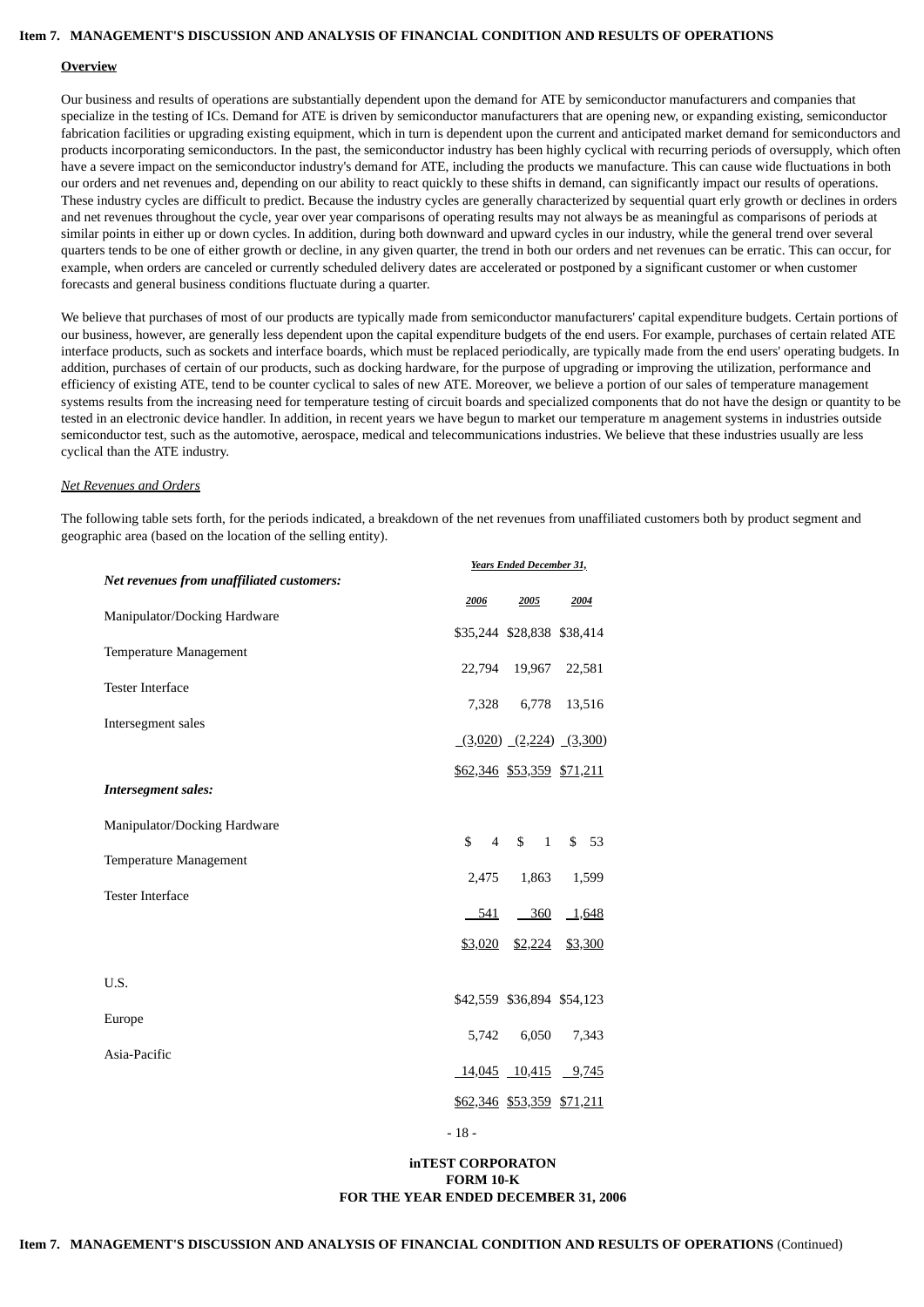Our consolidated net revenues for the year ended December 31, 2006 increased \$9.0 million or 17% as compared to 2005. During 2006, our consolidated net revenues peaked during the second quarter of the year when they totaled \$18.9 million. During both the third and fourth quarters of 2006, our quarterly consolidated net revenues declined with net revenues during the third quarter totaling \$16.6 million, and net revenues in the fourth quarter totaling \$13.2 million. We attribute the strength in the second quarter of 2006 in part to the fact that we had several customers place large orders which were booked and shipped during the second quarter. In addition, we believe the industry up cycle peaked during the second quarter of 2006. The subsequent declines we experienced during the balance of the year in the levels of both our orders and net revenues were more significant in our manipulator/docking hardware and tester interface product segments than for our temperature management segment where we have continu ed to experience increased success in selling these products in markets which we believe to be less cyclical than the semiconductor test industry. Partially offsetting the decline in net revenues within our manipulator/docking hardware product segment during the second half of 2006 was continued strong demand for certain third-party products we distribute through our operation in Japan, which is included in this segment.

Total orders for the year ended December 31, 2006 increased to \$61.2 million on a consolidated basis as compared to \$53.6 million for 2005. For our manipulator/docking hardware, temperature management and tester interface product segments, total orders for 2006 were \$33.9 million, \$20.7 million and \$6.6 million, respectively compared to \$29.0 million, \$17.9 million and \$6.7 million, respectively, for 2005. Similar to the trend in our net revenues, the second quarter of 2006 represented the peak for our orders during the year with total orders of \$20.4 million on a consolidated basis. For the third and fourth quarters of 2006, our orders declined to \$13.0 million and \$12.2 million, respectively. We believe the decline in our orders during the second half of 2006 indicates that we are in the down portion of this business cycle. We cannot be certain what the level of our orders or net revenues will be in any future period.

## *Backlog*

At December 31, 2006, our backlog of unfilled orders for all products was approximately \$4.8 million compared with approximately \$6.0 million at December 31, 2005. Our backlog includes customer orders which we have accepted, substantially all of which we expect to deliver in 2007. While backlog is calculated on the basis of firm purchase orders, a customer may cancel an order or accelerate or postpone currently scheduled delivery dates. Our backlog may be affected by the tendency of customers to rely on short lead times available from suppliers, including us, in periods of depressed demand. In periods of increased demand, there is a tendency towards longer lead times that has the effect of increasing backlog. As a result, our backlog at a particular date is not necessarily indicative of sales for any future period.

### *Cost Containment and Organizational Changes*

In response to the cyclical nature of the ATE market in which we operate, we have taken various actions to restructure our operations in recent years. The goal of these actions was to significantly reduce our fixed operating costs and position ourselves to more effectively meet the needs and expectations of the cyclical ATE market. The most recent actions (during late 2004 and 2005) included organizational changes which allowed us to eliminate certain central corporate staff as well as workforce reductions and facility closures which allowed us to eliminate excess manufacturing capacity at certain of our locations. In addition, during periods of significant weakened demand, such as in late 2004, we also implemented headcount reductions and salary and benefit adjustments as temporary cost-saving measures which we have reinstated as warranted by increases in our sales levels and profitability. This includes the restoration on April 1, 2006, of the salaries for certain staff in our manipulator/docking hardware product segment which had been reduced in late 2004. In addition, on July 1, 2006, we reinstated our employer 401(k) matching contribution and increased salaries for most of our domestic staff, the majority of whom had not had salary increases in two years. Total 401(k) employer match expense incurred in 2006 was \$242,000. Additional information regarding the various restructuring plans implemented in recent years, including the costs incurred, is set forth in Note 10 to the consolidated financial statements.

As of December 31, 2005, the only restructuring plan which was not completed was the closure of our U.K. manufacturing operation. We announced the closure of this operation in mid-March 2005 and ceased manufacturing operations at this facility during the second quarter of 2005. In November 2006, we entered into an agreement to sub-lease the facility where this operation had been located. During the fourth quarter of 2006, we finalized this subleasing arrangement. As of December 31, 2006, there are no accruals remaining related to the closure of this operation as all aspects of the closure are now complete. As

#### - 19 -

## **inTEST CORPORATON FORM 10-K FOR THE YEAR ENDED DECEMBER 31, 2006**

## **Item 7. MANAGEMENT'S DISCUSSION AND ANALYSIS OF FINANCIAL CONDITION AND RESULTS OF OPERATIONS** (Continued)

a part of the sub-lease agreement, however, we remain obligated for the lease payments in the event the sub-lessee defaults. This guaranty obligation is more fully discussed below in the Liquidity and Capital Resources section. Our U.K. operation is included in our Manipulator/Docking Hardware segment.

We believe the actions taken in recent years to reorganize and decentralize our operations have made us a more competitive company and have positioned us to adapt more quickly to new market challenges and opportunities through continued research and development as well as strategic merger and acquisition activities. As part of our continuing focus to determine methods to increase our profitability worldwide while operating in the cyclical ATE market, we intend to continue reviewing and evaluating actions that could better match our operating costs against our anticipated future revenue and product demand as we pursue additional growth opportunities.

#### *Excess and Obsolete Inventory Charges*

On a quarterly basis, we review our inventories and record charges for excess and obsolete inventory based upon our established objective excess and obsolete inventory criteria. These criteria identify material that has not been used in a work order during the prior twelve months and the quantity of material on hand that is greater than the average annual usage of that material over the prior three years. In certain cases, additional excess and obsolete inventory charges are recorded based upon current industry conditions, anticipated product life cycles, new product introductions and expected future use of the inventory. The excess and obsolete inventory charges we record establish a new cost basis for the related inventory. See also the section entitled "Critical Accounting Policies."

We incurred charges for excess and obsolete inventory of \$431,000, \$1.0 million and \$1.4 million for the years ended December 31, 2006, 2005 and 2004,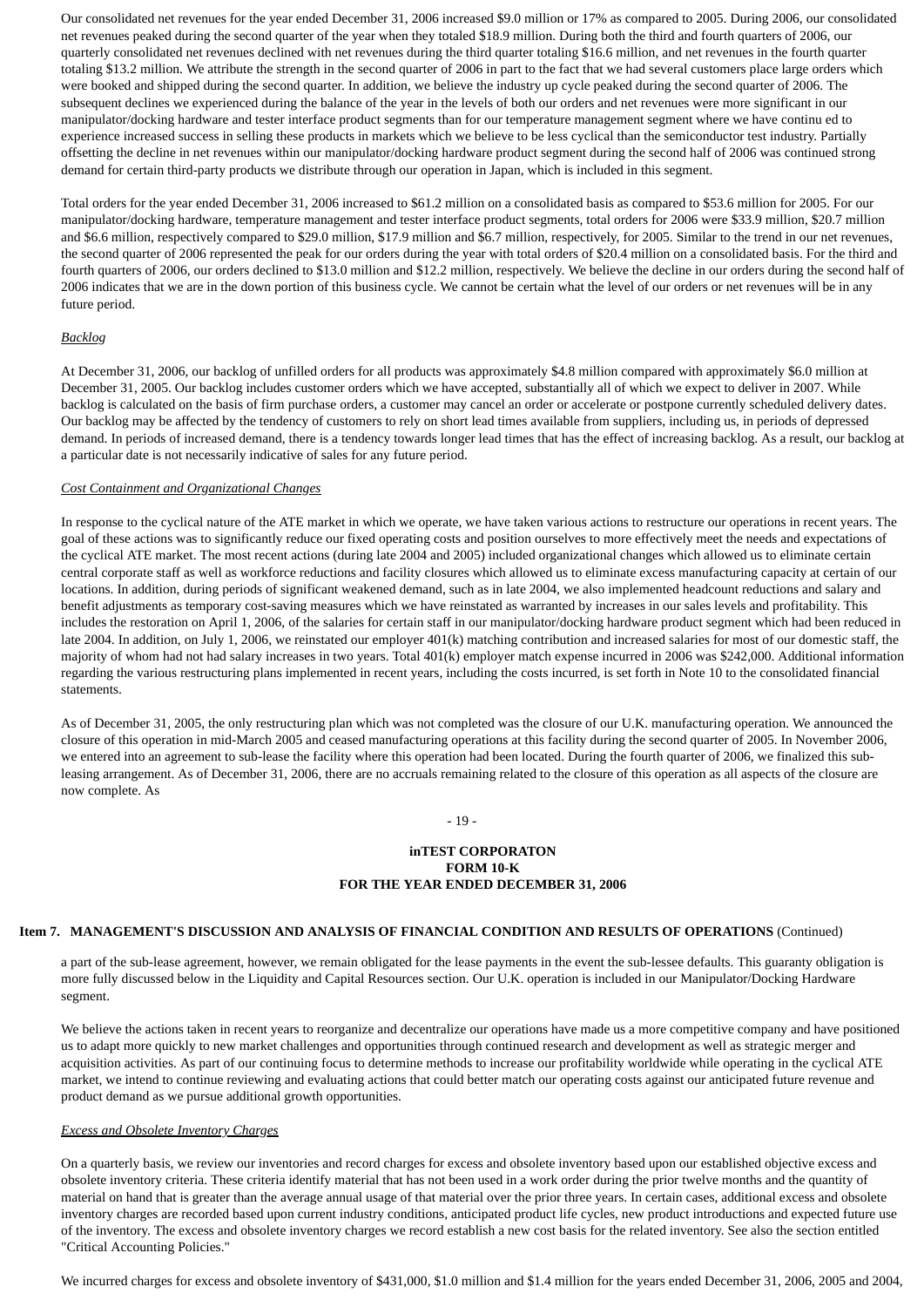respectively. The level of these charges was based upon a variety of factors, including changes in demand for our products and new product designs. The downward trend in our excess and obsolete inventory charges has been driven by a number of factors, including the stronger demand for our products during the recent up-cycle as well as more efficient inventory management. The charges for 2005 included approximately \$173,000 related to the remaining inventory located at our U.K. manufacturing operation which was closed as of June 30, 2005, as previously discussed. The higher level of inventory obsolescence charges during 2004 was primarily the result of customer order cancellations after we had already purchased inventory to fulfill the orders and where that inventory could not be used in other products we manufacture due to its highly customized nature. In addi tion during 2004, we had increases in our reserves for excess quantities related to materials that were purchased based upon forecasted orders which did not materialize. During the fourth quarter of 2004, management made the determination to curtail the practice of purchasing significant amounts of inventory against forecasted orders due to the increased level of uncertainty in our current business outlook. However, in the future, we may determine that it is appropriate to increase the level of such purchases based on a variety of factors, including, but not limited to, general market conditions and the specific delivery requirements of our customers. See also the section entitled "Critical Accounting Policies."

During the years ended December 31, 2006, 2005 and 2004 we utilized \$335,000, \$239,000 and \$173,000, respectively, of material in production that had been written off as obsolete in prior periods. When previously written off inventory material is used in production, it has a zero cost basis and as a result, has the impact of improving our gross margin in the period used. For the years ended December 31, 2006, 2005 and 2004, the use of previously obsoleted inventory materials did not materially change our gross margin.

#### *Product Warranty Charges*

We accrue product warranty charges quarterly, based upon our historical claims experience. In addition, from time to time, we accrue additional amounts based upon known product warranty issues, such as product retrofits. For the years ended December 31, 2006, 2005 and 2004, our product warranty charges were \$378,000, \$549,000 and \$2.0 million, or 0.6%, 1.0% and 2.8% of net revenues, respectively. The downward trend in our product warranty charges has been driven by a number of factors including recent improvements in product quality as well as the fact that there were no introductions of new product families in 2006 and 2005 in our manipulator/docking hardware segment. The higher levels of product warranty charges in 2004 were the result of specific product retrofits and other costs associated with several products we sold to certain ATE manufacturers. There were no similar known product retrofit warranty issues for which we needed to record additional specific product warranty accruals in 2006 or 20 05.

- 20 -

## **inTEST CORPORATON FORM 10-K FOR THE YEAR ENDED DECEMBER 31, 2006**

### **Item 7. MANAGEMENT'S DISCUSSION AND ANALYSIS OF FINANCIAL CONDITION AND RESULTS OF OPERATIONS** (Continued)

The level of our product warranty charges both in absolute dollars and as a percentage of net revenues is affected by a number of factors including the cyclicality of demand in the ATE industry, the prototype nature of much of our business, the complex nature of many of our products, the introduction of new product families which typically have higher levels of warranty claims than existing product families, and, at our discretion, providing warranty repairs or replacements to customers after the contracted warranty period has expired in order to promote strong customer relations. See also "Critical Accounting Policies."

#### *Product/Customer Mix*

Our three product segments each have multiple products that we design, manufacture and sell to our customers. The gross margin on each product we offer is impacted by a number of factors including the amount of intellectual property (such as patents) utilized in the product, the number of units ordered by the customer at one time, or the amount of inTEST designed and fabricated material included in our product compared with the amount of third-party designed and fabricated material included in our product. The weight of each of these factors, as well as the current market conditions, determines the ultimate sales price we can obtain for our products and the resulting gross margin.

The mix of products we sell in any period is ultimately determined by our customers' needs. Therefore, the mix of products sold in any given period can change significantly from the prior period. As a result, our consolidated gross margin can be significantly impacted in any given period by a change in the mix of products sold in that period.

We sell our products to both semiconductor manufacturers (end user sales) and to ATE manufacturers (OEM sales) who ultimately resell our equipment with theirs to semiconductor manufacturers. The mix of customers during any given period will affect our gross margin due to differing sales discounts and commissions. For the years ended December 31, 2006, 2005 and 2004, our OEM sales as a percentage of net revenues were 23%, 22% and 39%, respectively.

The impact of an increase in OEM sales as a percentage of net revenues is generally a reduction in our gross margin, as OEM sales historically have had a more significant discount than end user sales. Our current net operating margins on most OEM sales for these product segments, however, are only slightly less than margins on end user sales because of the payment of third party sales commissions on most end user sales. We also expect to continue to experience demands from our OEM customers' supply line managers to reduce our sales prices to them. This continued price pressure may have the ultimate effect of reducing our gross and operating margins if we cannot further reduce our manufacturing and operating costs.

#### *Risk Factors*

Please see Item 1A "Risk Factors" for a discussion of other important factors that could cause our results to differ materially from our prior results or those expressed or implied by our forward-looking statements.

## **Results of Operations**

All of our products are used by semiconductor manufacturers in conjunction with ATE in the testing of ICs. Consequently, the results of operations for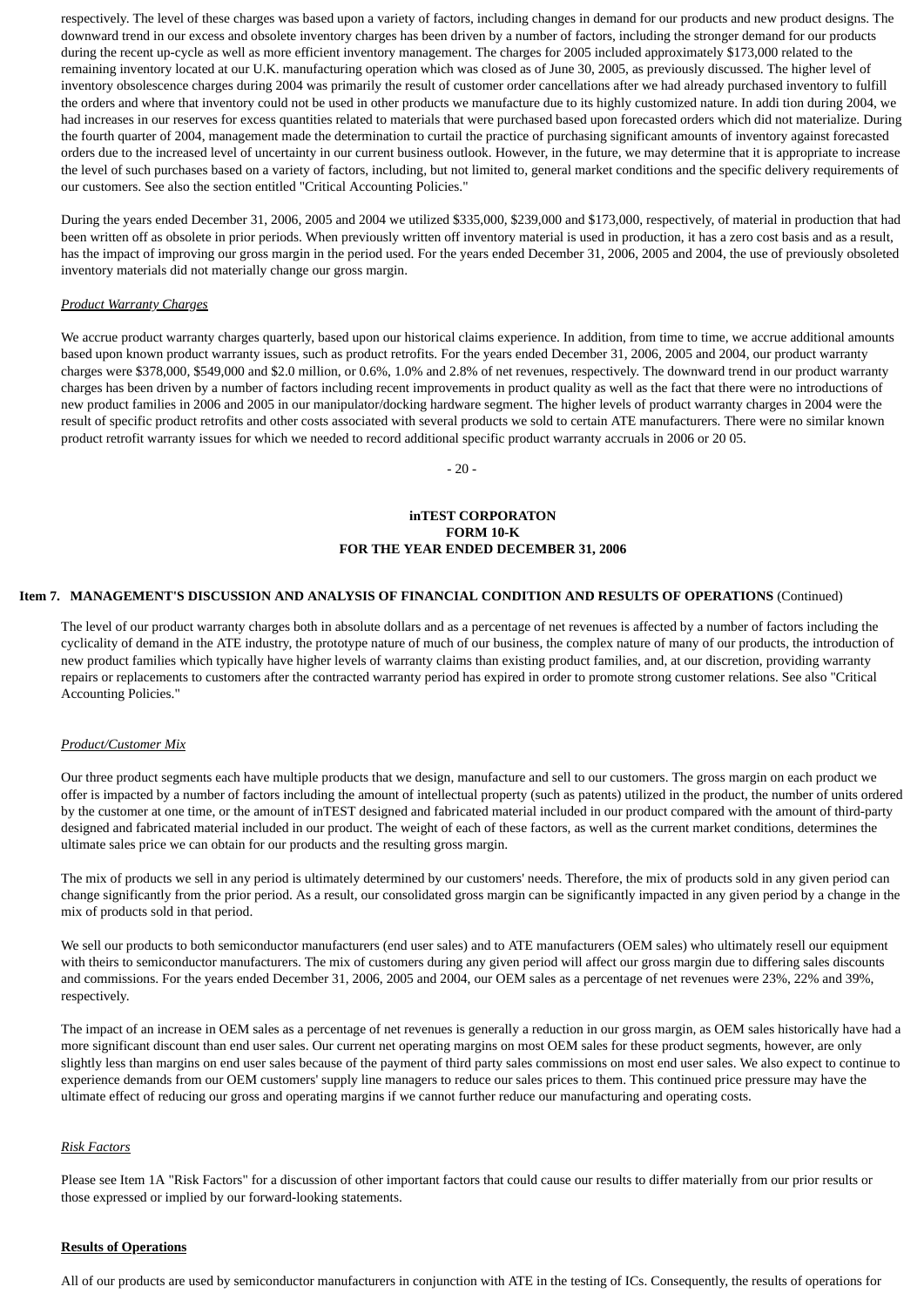each product segment are generally affected by the same factors. Separate discussions and analyses for each product segment would be repetitive and obscure any unique factors that affected the results of operations of our different product segments. The discussion and analysis that follows, therefore, is presented on a consolidated basis for the Company as a whole and includes discussion of factors unique to each product segment where significant to an understanding of each segment.

The following table sets forth for the periods indicated the principal items included in the "Consolidated Statements of Operations" as a percentage of total net revenues.

 $-21 -$ 

## **inTEST CORPORATON FORM 10-K FOR THE YEAR ENDED DECEMBER 31, 2006**

#### **Item 7. MANAGEMENT'S DISCUSSION AND ANALYSIS OF FINANCIAL CONDITION AND RESULTS OF OPERATIONS** (Continued)

|                                             | <b>Percentage of Net Revenues</b><br><b>Years Ended December 31,</b> |           |         |  |
|---------------------------------------------|----------------------------------------------------------------------|-----------|---------|--|
|                                             | 2006<br>2005                                                         |           | 2004    |  |
| Net revenues                                | 100.0%                                                               | 100.0%    | 100.0%  |  |
| Cost of revenues                            | 57.7                                                                 | 62.9      | $-59.5$ |  |
| Gross margin                                | 42.3                                                                 | 37.1      | 40.5    |  |
| Selling expense                             | 14.4                                                                 | 16.8      | 17.1    |  |
| Engineering and product development expense | 8.7                                                                  | 11.1      | 9.1     |  |
| General and administrative expense          | 13.6                                                                 | 14.7      | 11.0    |  |
| Restructuring and other charges             | $0.0\,$                                                              | 1.1       | 0.9     |  |
| Operating income (loss)                     | 5.6                                                                  | (6.6)     | 2.4     |  |
| Other income (loss)                         | 0.8                                                                  | 0.3       | (0.1)   |  |
| Earnings (loss) before income taxes         | 6.4                                                                  | (6.3)     | 2.3     |  |
| Income tax expense                          | 1.8                                                                  | 0.5       | 0.5     |  |
| Net earnings (loss)                         | $4.6\%$                                                              | $(6.8)$ % | $1.8\%$ |  |

#### *Year Ended December 31, 2006 Compared to Year Ended December 31, 2005*

*Net Revenues.* Net revenues were \$62.3 million for 2006 compared to \$53.4 million for 2005, an increase of \$9.0 million or 17%. We believe the increase in our net revenues reflects the aforementioned higher level of demand experienced in 2006, particularly in the second quarter of the year, compared to weaker cyclical demand during most of 2005. During 2006, the net revenues (net of intersegment sales) of our manipulator/docking hardware, temperature management and tester interface product segments increased 22%, 12% and 6%, respectively, as compared to 2005. We attribute the larger percentage increase in our manipulator/docking hardware product segment to the aforementioned strong demand for certain third-party products in Japan. We attribute the lower percentage increase in the net revenues of our tester interface segment to continued strong competition within this market as well as a more significant slowdown in the business of several of the major customers of this segment.

During 2006, our net revenues from customers in the U.S. and Asia increased 15% and 35%, respectively, while our net revenues from customers in Europe declined 5% over the comparable period in 2005. As previously mentioned, during 2005, we closed our U.K. manufacturing operation. When adjusted to exclude the sales of our U.K. operation in 2005, net revenues from customers in Europe increased 7% during 2006 as compared to 2005. The smaller percentage increase for our European customers reflects the fact that sales of temperature management products represent a higher percentage of our total European sales than of our domestic sales, and, as previously discussed, sales of our temperature management products have not been as significantly impacted by the changes in demand in the semiconductor industry. In addition, the lower percentage increase in sales to European customers can also be attributed to the fact that the sales of our Intestlogic operation in southern Germany increased only 4% in 2006 as compared t o 2005. Sales of this subsidiary have also been less impacted by the changes in demand within the industry, decreasing only 5% in 2005 as compared to 2004. We believe this reflects strong customer acceptance of the products manufactured by this subsidiary. The higher percentage increase for our customers in Asia primarily reflects an increase in sales of third-party products by our Japanese subsidiary as well as increases in sales of temperature management products by our subsidiary in Singapore. In addition, some of the sales which would have historically been generated by our U.K. manufacturing operation were shifted to the operation in Singapore during 2006.

*Gross Margin.* Gross margin was 42% for 2006 as compared to 37% for 2005. The increase in gross margin was primarily the result of a reduction in our fixed operating costs both in absolute dollar terms and as a percentage of net revenues. To a lesser extent, we also had a reduction in charges for excess and obsolete inventory in 2006 as compared to 2005. In absolute dollar terms, our fixed operating costs decreased \$386,000 during 2006 as compared to 2005. This decrease was primarily due to lower depreciation expense as a result of our lower fixed asset base as of December 31, 2006 compared to December 31, 2005. In addition, there was also a decrease in our insurance premiums which was a result of several factors including the lower fixed asset base, lower total average headcount for certain operations and the closure of our U.K. manufacturing operation. The decrease in our fixed operating costs in absolute dollar terms combined with the higher net revenue levels in 2006 as compared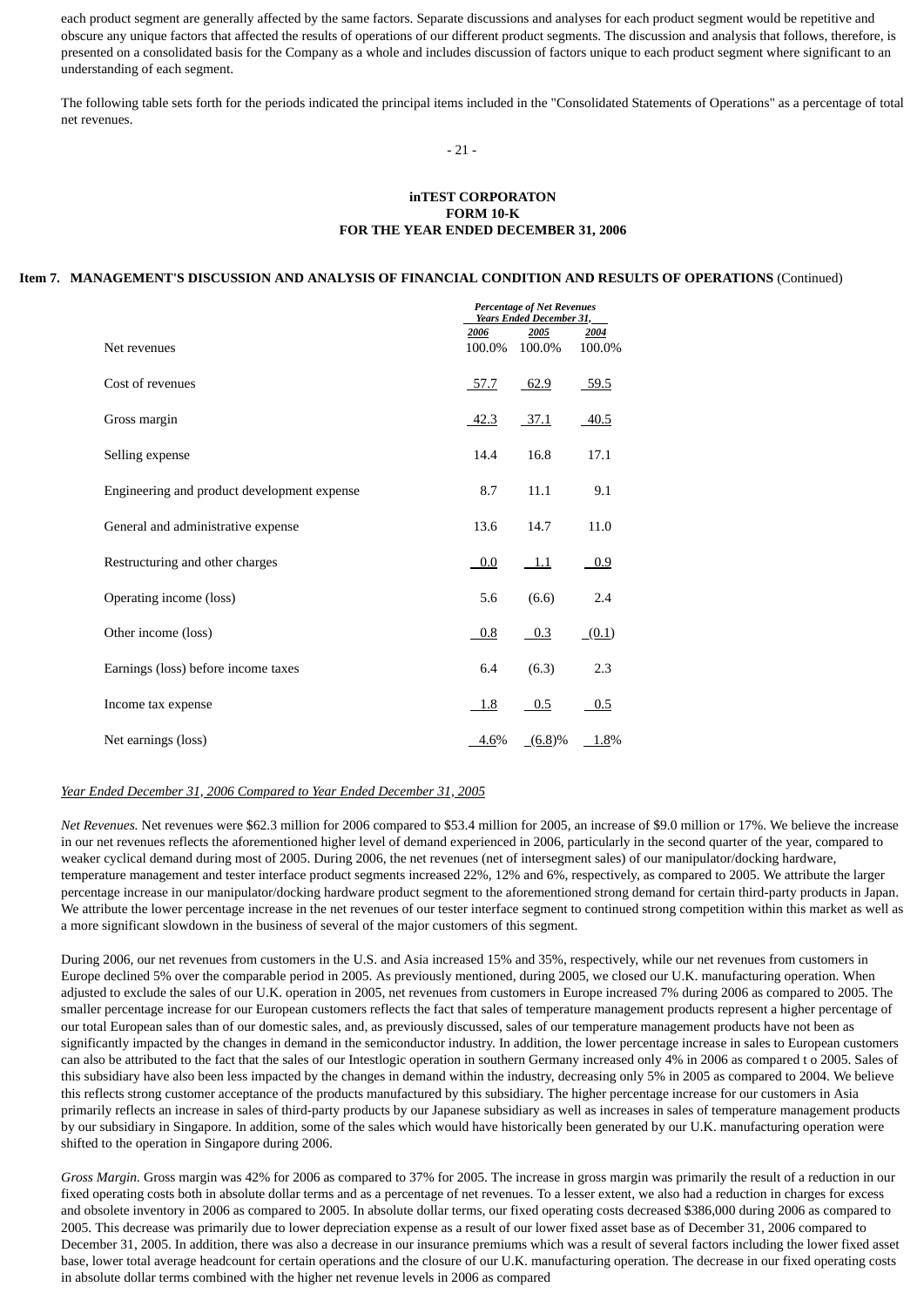## **inTEST CORPORATON FORM 10-K FOR THE YEAR ENDED DECEMBER 31, 2006**

#### **Item 7. MANAGEMENT'S DISCUSSION AND ANALYSIS OF FINANCIAL CONDITION AND RESULTS OF OPERATIONS** (Continued)

to 2005 led to the overall decrease in fixed operating costs as a percentage of net revenues from 19% in 2005 to 16% in 2006. Our excess and obsolete inventory charges totaled \$431,000, or less than 1% of net revenues, for 2006 as compared to \$1.0 million, or 2% of net revenues, for 2005. We attribute the reduction in excess and obsolete inventory charges primarily to our continued efforts to more closely manage our inventory levels and purchasing policies to minimize our risk in this area.

*Selling Expense.* Selling expense was \$9.0 million for 2006 compared to \$8.9 million for 2005, an increase of \$27,000 or less than 1%. During 2006, there were increases in travel costs, fees paid to third parties for installation of our products at customer sites, primarily in Asia, and sales commissions. The increase in travel costs primarily reflects more overseas trips to visit various customers in Asia and Europe. The increase in installation costs primarily represents instances where our internal sales people were not available to perform an installation at a customer site. In these situations, our practice is to hire a third party to perform the installation for us. As our overseas business has grown, we have experienced more instances where we do not have internal sales personnel readily available to perform installations overseas. The increase in sales commissions reflects the increase in the level of sales during 2006 as compared to 2005. These increases were offset primarily by decreases in e xpenditures related to certain limited duration marketing programs that were in place in early 2005 in our temperature management product segment, lower levels of product warranty expense, and a reduction in expenditures for demonstration equipment in 2006 as compared to 2005.

*Engineering and Product Development Expense.* Engineering and product development expense was \$5.4 million for 2006 compared to \$5.9 million for 2005, a decrease of \$502,000 or 8%. We attribute the decrease primarily to the receipt of reimbursement payments totaling \$700,000 during the first half of 2006 for engineering services under a contract with one of the customers of our tester interface product segment. Under this contract we received payments based on achieving various milestones (as defined in the contract) related to specified product redesign activities. This contract ended during the second quarter of 2006, and no further payments will be received. In addition, expenditures for third-party consultants decreased during 2006 as compared to 2005. These third-party consultants had been retained to assist in new product development efforts during 2005 for our tester interface product segment. These decreases were offset primarily by higher salary and benefits expense and increased spending on r esearch and development materials during 2006 as compared to 2005. The increase in salary and benefits expense was due to hiring additional staff at our tester interface and temperature management product segments as well as the restoration of certain salaries and benefits. The increase in staff at our tester interface product segment primarily related to the engineering services contract previously discussed. When this contract ended, certain staff members were either terminated or, in some cases, reassigned to other projects. The increase in spending on research and development materials was related to various new product development projects primarily in our temperature management and manipulator/docking hardware product segments.

*General and Administrative Expense.* General and administrative expense was \$8.5 million for 2006 compared to \$7.8 million for 2005, an increase of \$610,000 or 8%. The increase was primarily driven by an increase in salary and benefits expense which reflects the restoration of certain salaries and benefits in April and July 2006, as previously mentioned, as well as the hiring of some additional staff. To a lesser extent, we incurred additional professional fees related to audit, tax and other compliance work where we utilize the assistance of third party professionals. The increase in these fees primarily reflects the growing number and complexity of the various accounting and other compliance matters that we encounter in the normal course of running our business. Finally, the amount of performance-based bonuses we accrued in 2006 increased as compared to 2005 which reflects our positive results for 2006.

*Restructuring and Other Charges.* Restructuring and other charges were \$23,000 for 2006 compared to \$572,000 for 2005, a decrease of \$549,000. The restructuring and other charges recorded during 2006 related to finalizing the sub-lease agreement for the facility where our U.K. manufacturing operation was located prior to its closure in mid-2005. The restructuring and other charges recorded during 2005 consisted of \$234,000 in severance and related costs and \$303,000 in lease termination costs resulting from the closure of this same operation. In addition, we incurred \$35,000 in severance and related costs associated with a workforce reduction at our facility in San Jose, California in 2005.

*Other Income.* Other income was \$470,000 for 2006 compared to \$124,000 for 2005, an increase of \$346,000. The increase primarily reflects higher interest income, which was the result of both higher average cash balances and an increase in the rate of return earned on such balances, combined with a reduction in foreign exchange transaction losses. The reduction in foreign exchange transaction losses was primarily the result of a \$167,000 foreign currency translation adjustment related to the final dissolution of our U.K. operation which was completed during the fourth quarter of 2006.

## - 23 -

## **inTEST CORPORATON FORM 10-K FOR THE YEAR ENDED DECEMBER 31, 2006**

#### **Item 7. MANAGEMENT'S DISCUSSION AND ANALYSIS OF FINANCIAL CONDITION AND RESULTS OF OPERATIONS** (Continued)

*Income Tax Expense.* For 2006, we recorded income tax expense of \$1.1 million compared to \$236,000 for 2005. Our effective tax rate was 28% for 2006 compared to (7)% for 2005. The increase in our effective tax rate during 2006 as compared to 2005 reflects that a higher proportion of our taxable income for 2006 was generated by certain of our foreign operations where we do not have a history of operating losses and therefore do not have net operating loss carryforwards to offset income tax expense on those earnings. In addition, during 2005 we recorded an income tax benefit related to a domestic income tax refund we received during the year. Due to our history of operating losses in our other operations, we have recorded a full valuation allowance against all domestic and certain foreign deferred tax assets, including net operating loss carryforwards, where we believe it is more likely than not that we will not have sufficient taxable income to utilize these assets before they expire.

#### *Year Ended December 31, 2005 Compared to Year Ended December 31, 2004*

*Net Revenues.* Net revenues were \$53.4 million for 2005 compared to \$71.2 million for 2004, a decrease of \$17.9 million or 25%. Late in the third quarter of 2004, we began to see a decline in demand, and we believe the decrease in our net revenues for 2005 reflects the weaker cyclical demand during 2005 as compared to most of 2004. For 2005, the net revenues (net of intersegment sales) of our manipulator/docking hardware, temperature management and tester interface segments decreased \$9.5 million or 25%, \$2.9 million or 14% and \$5.5 million or 46%, respectively, over the comparable period in 2004. We believe the larger percentage decreases in our manipulator/docking hardware and tester interface segments reflect the decreased production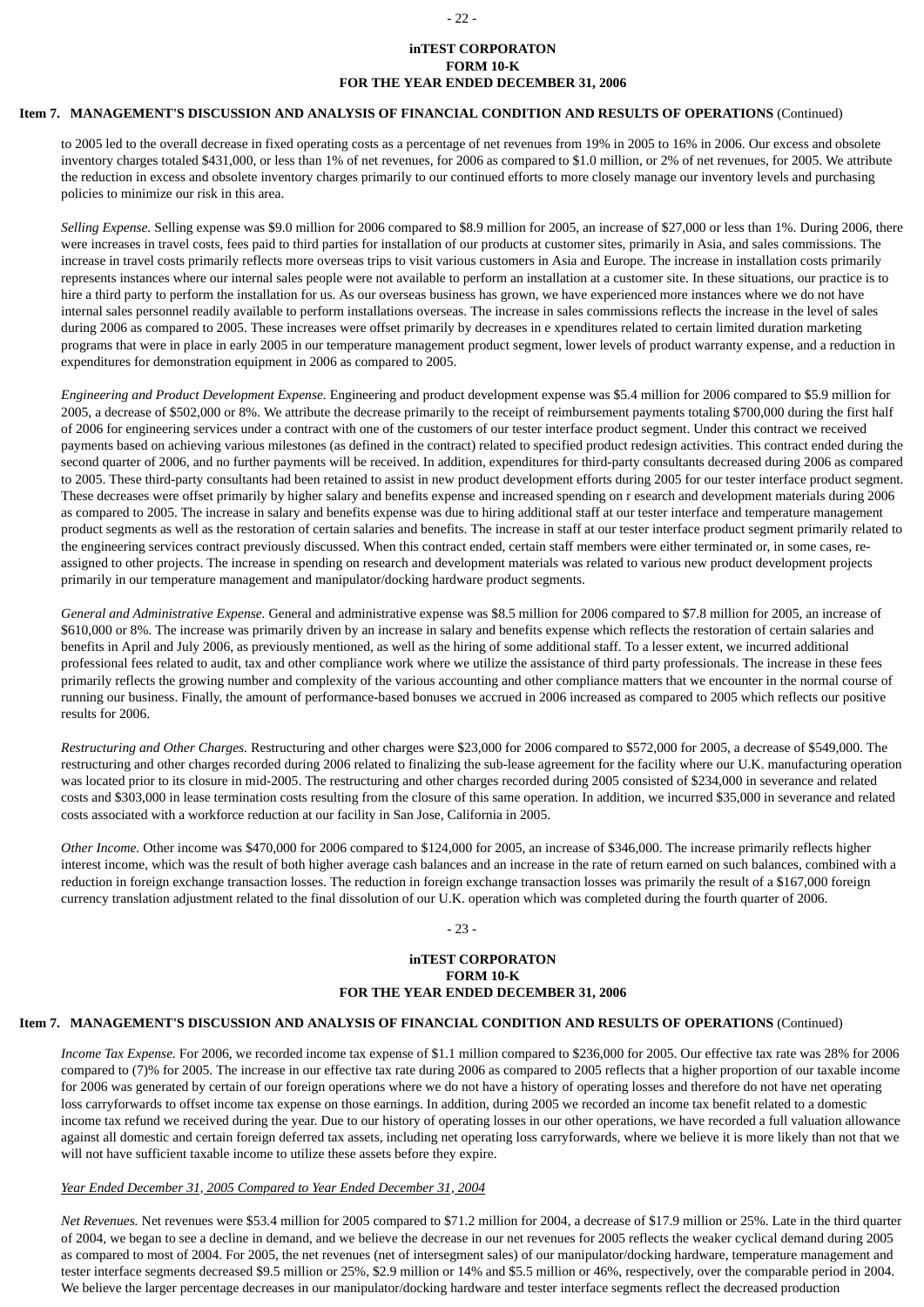requirements of our customers during 2005, and that the smaller percentage decrease in the sales of our temperature management segment reflects the fact that these products are used in less cyclical non-production environments, such as research and development laborator ies, as well as in industries outside of semiconductor test. The larger percentage decline in the net revenues of our tester interface segment also reflects increased competition during 2005. This led to significant downward pressure on pricing and, in some cases, we chose not to bid on business rather than sell at prices where we would not be assured of positive margins. Instead, this segment focused on new product development areas during 2005.

During 2005, our net revenues from customers in the U.S. and Europe decreased 32% and 18%, respectively, and our net revenues from customers in Asia increased 7% over the comparable period in 2004. The smaller percentage decline for our European customers reflects the fact that sales of temperature management products represent a higher percentage of our total European sales than they do of our domestic sales, and, as previously discussed, sales of our temperature management products have not been as significantly impacted by the weakened demand in the industry. In addition, the lower percentage decline in sales to European customers can also be attributed to the fact that the sales of our Intestlogic operation in southern Germany decreased only 5% in 2005 as compared to 2004. We believe this reflects strong customer acceptance of the products manufactured by this subsidiary. The increase for our customers in Asia primarily reflects an increase in sales of third party products by our Japanese subsidiary in 2 005 as compared to 2004.

*Gross Margin.* Gross margin was 37% for 2005 as compared to 41% for 2004. The decline in gross margin was primarily the result of our fixed operating costs not being as fully absorbed in 2005 due to the significantly lower net revenue levels as compared to 2004. As a percentage of net revenues, our fixed operating costs were 19% and 16% for 2005 and 2004, respectively. In absolute dollar terms, our fixed operating costs decreased \$1.5 million during 2005 as compared to 2004. This decrease was primarily due to lower salary and benefits expense as a result of the cost containment initiatives we put into place during late 2004 and early 2005. This decrease was partially offset by a reduction in the utilization rates of our internal machine shop operations in both our Cherry Hill, New Jersey and our San Jose, California facilities, as well as an increase in our insurance premiums. Our component material costs were 39% for 2005 as compared to 38% for the comparable period in 2004. We attribute the increase in component material costs primarily to product mix. Our excess and obsolete inventory charges totaled \$1.0 million, or 2% of net revenues, for 2005 as compared to \$1.4 million, or 2% of net revenues, for 2004. Finally, although the absolute dollar value of direct labor decreased by \$485,000 for 2005 as compared to 2004, as a percentage of net revenues, direct labor remained consistent at 3% for both years due to the significantly lower net revenue levels in 2005 as compared to 2004. We attribute the decrease in the absolute dollar value of direct labor to the aforementioned cost containment initiatives.

*Selling Expense.* Selling expense was \$8.9 million for 2005 compared to \$12.2 million for 2004, a decrease of \$3.3 million or 27%. We attribute the decrease primarily to a \$1.4 million decrease in product warranty costs as well as lower levels of commission expense. The decrease in product warranty costs is due in part to the fact that our warranty costs in 2004 included \$531,000 in charges related to product retrofits and other costs associated with several products we sold to three ATE

- 24 -

## **inTEST CORPORATON FORM 10-K FOR THE YEAR ENDED DECEMBER 31, 2006**

## **Item 7. MANAGEMENT'S DISCUSSION AND ANALYSIS OF FINANCIAL CONDITION AND RESULTS OF OPERATIONS** (Continued)

manufacturers. In addition, during the third quarter of 2004, we recorded charges of approximately \$200,000 as a result of negative trends in our historical claims experience. There were no similar charges in 2005. Commission expense decreased \$717,000, primarily due to the significantly lower net revenue levels. To a lesser extent, decreases in salary and benefits expense, travel expenses, freight and advertising also contributed to the decreased selling expense. The decreases in these expense categories reflect both the aforementioned cost containment initiatives as well as decreased business activity. These decreases were offset somewhat by an increase in marketing costs for our temperature management product segment for a specific program we implemented in 2005 related to our 300mm technology.

*Engineering and Product Development Expense.* Engineering and product development expense was \$5.9 million for 2005 compared to \$6.5 million for 2004, a decrease of \$520,000 or 8%. We attribute the decrease primarily to an \$898,000 reduction in salary and benefits expense. This reduction was primarily the result of the aforementioned cost containment initiatives. To a lesser extent there were also decreases in spending on travel and supplies. These decreases were partially offset by a \$459,000 increase in the use of third party consultants, primarily by our tester interface product segment related to specific product development projects.

*General and Administrative Expense.* General and administrative expense was \$7.8 million in each of 2005 and 2004. There were decreases in travel and information technology costs during 2005 as compared to the same period in 2004, which were offset by higher levels of incentive compensation expense related to grants of restricted stock. During 2004, we implemented a new company-wide enterprise resource planning system. The implementation process required significant additional travel and use of third party consultants to complete. The system implementation was completed in 2004; therefore, no charges associated with this process were recorded in 2005. In 2004, we began granting restricted stock awards as a form of incentive compensation for certain members of management and directors. The value of the shares granted is expensed over the four year vesting period. The level of expense in 2004 was significantly lower than in 2005 since the first grant of restricted stock was not made until the fourth quar ter of 2004.

*Restructuring and Other Charges.* Restructuring and other charges were \$572,000 for 2005 compared to \$627,000 for 2004, a decrease of \$55,000 or 9%. As previously discussed, the restructuring and other charges recorded during 2005 consisted of \$234,000 in severance and related costs and \$303,000 in lease termination costs resulting from the closure of our U.K. manufacturing operation. In addition, we incurred \$35,000 in severance and related costs associated with a workforce reduction at our facility in San Jose, California. The restructuring and other charges in 2004 consisted of severance costs of approximately \$527,000 related to the reorganization of our domestic operations and long-lived asset impairments of \$100,000 related to our U.K. facility.

*Other Income (Expense).* Other income was \$124,000 for 2005 compared to other expense of \$77,000 for 2004, an increase of \$201,000. The increase reflects higher interest income due primarily to the receipt of \$79,000 in interest related to a domestic income tax refund we received during 2005 combined with an \$89,000 decrease in foreign exchange transaction losses during 2005 as compared to 2004.

*Income Tax Expense.* Income tax expense was \$236,000 for 2005 compared to \$398,000 for 2004. Our effective tax rate for 2005 was (7)% compared to 24% in 2004. Our income tax expense recorded during 2005 included a \$243,000 tax benefit related to domestic income tax refunds we received during the second and third quarters of the year. This amount was offset by foreign income tax expense we recorded on the earnings of certain of our foreign operations where we do not have net operating loss carryforwards to offset income tax expense on those earnings. The income tax expense recorded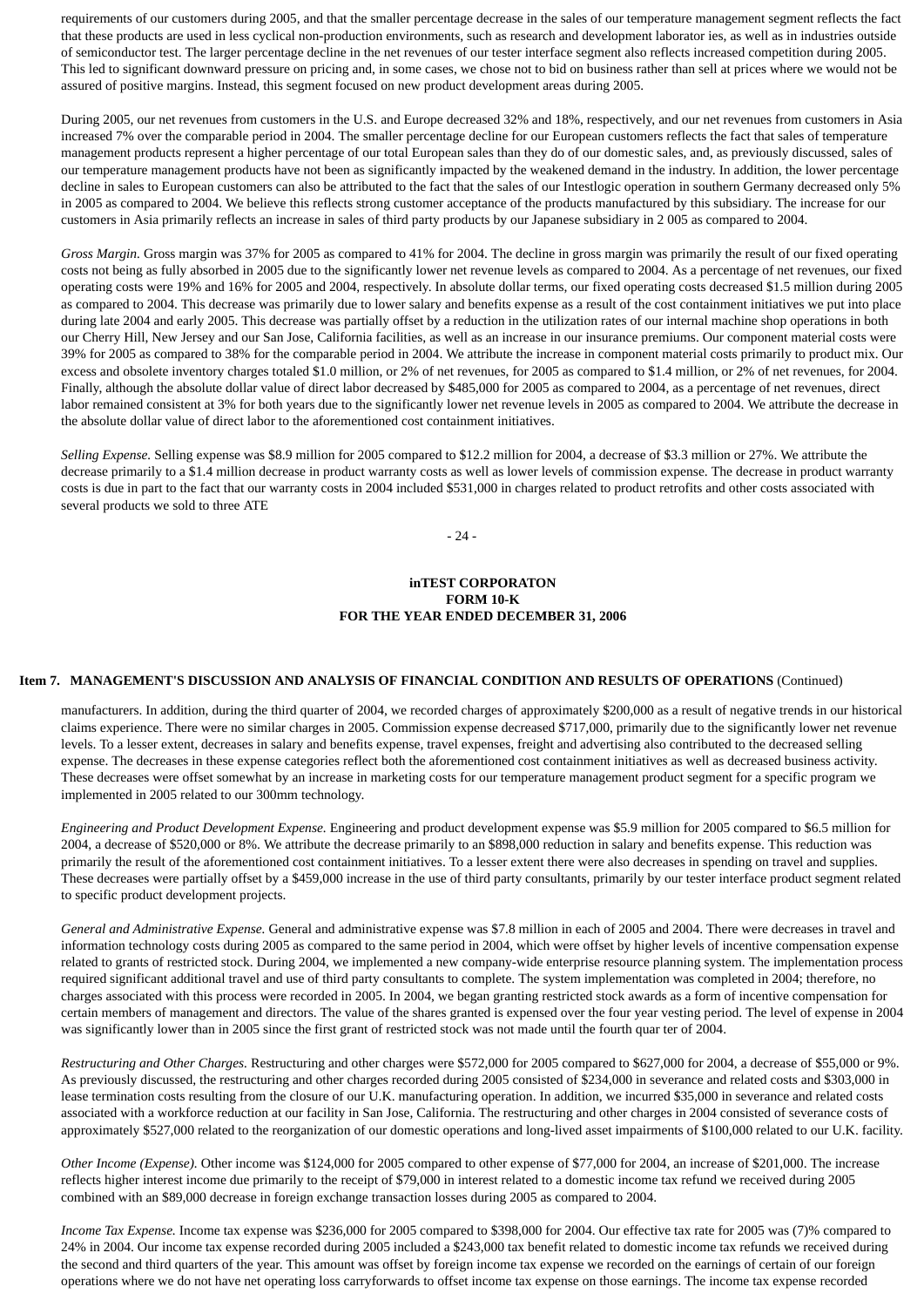during 2004 represents foreign income tax expense on the earnings of these same operations. We increased our valuation allowance against our net deferred tax assets by \$644,000 and \$213,000 in 2005 and 2004, respectively, due to taxable losses experienced in our domestic and certain foreign operations and the uncertainty surrounding whether we would be able to generate sufficient taxable income to fully utilize these net oper ating loss carryforwards before they expire.

- - 25 -

## **inTEST CORPORATON FORM 10-K FOR THE YEAR ENDED DECEMBER 31, 2006**

#### **Item 7. MANAGEMENT'S DISCUSSION AND ANALYSIS OF FINANCIAL CONDITION AND RESULTS OF OPERATIONS** (Continued)

#### **Liquidity and Capital Resources**

Net cash provided by operations for the year ended December 31, 2006 was \$6.4 million compared to \$398,000 in 2005 bringing our cash and cash equivalents to \$13.2 million at December 31, 2006. The increase in cash provided by operations in 2006 was primarily the result of \$2.9 million of net income generated in 2006 compared to a \$3.6 million net loss in 2005. Although net revenues for 2006 increased \$9.0 million or 17% for the year as compared to 2005, accounts receivable decreased \$724,000 at December 31, 2006 compared to December 31, 2005. This reflects the aforementioned slowdown in business activity in the second half of 2006. We had no significant change in the level of inventory on hand at December 31, 2006 compared to December 31, 2005, which we attribute both to the slowdown in business activity in late 2006 as well as stronger inventory management practices. Accounts payable increased \$609,000 from December 31, 2005 to December 31, 2006 primarily due to the timing of payments for purchases made dur ing the fourth quarter of 2006 in our temperature management product segment and in our Japanese subsidiary. Accrued wages and benefits increased \$387,000 as the result of increases in vacation accruals, performance-based bonus accruals and payroll withholdings related to the domestic 401(k) plan. Refundable domestic and foreign income taxes increased \$512,000 from December 31, 2005 to December 31, 2006 as a result of accruing income taxes on the earnings of our foreign subsidiaries where we do not have net operating loss carryforwards to offset this expense, as previously discussed.

Purchases of machinery and equipment were \$809,000 for the year ended December 31, 2006, consisting of \$332,000 primarily for computer hardware, software and quality assurance equipment for our three domestic operations, \$243,000 for demonstration equipment for our temperature management and tester interface divisions and \$42,000 for additional leasehold improvements primarily for our tester interface facility in San Jose, California. The balance was primarily for machinery and equipment for our foreign locations.

We have no commitments for capital expenditures in 2007, however, depending upon changes in market demand, we will make such purchases as we deem necessary or appropriate.

Net cash provided by financing activities for the year ended December 31, 2006 was \$145,000, which represented \$169,000 of proceeds from stock options exercised and payments made under capital lease obligations of \$24,000.

Our total committed contracts that will affect cash over the next five years and beyond are as follows:

|                                | <b>Expected Cash Payments By Year</b><br>(\$ in thousands) |         |      |         |            |         |      |              |    |                          |    |                          |    |              |  |
|--------------------------------|------------------------------------------------------------|---------|------|---------|------------|---------|------|--------------|----|--------------------------|----|--------------------------|----|--------------|--|
| <b>Contractual Commitments</b> | 2007                                                       |         | 2008 |         | 2009       |         | 2010 |              |    | 2011                     |    | 2012&<br><b>Beyond</b>   |    | <b>Total</b> |  |
| Capital lease obligations      | \$                                                         | 8       | \$   | 8       | $^{\circ}$ | 8       | \$   | $\mathbf{1}$ | \$ | $\overline{\phantom{a}}$ | \$ | $\overline{\phantom{a}}$ | \$ | 25           |  |
| Operating lease obligations    |                                                            | 1,734   |      | 1,554   |            | 1,537   |      | 1,262        |    | 327                      |    | 74                       |    | 6,488        |  |
| Letters of credit              |                                                            | 250     |      |         |            |         |      |              |    |                          |    |                          |    | 250          |  |
|                                |                                                            | \$1,992 |      | \$1,562 |            | \$1,545 |      | \$1,263      |    | \$327                    |    | \$74                     |    | \$6.763      |  |

The amounts above do not include minimum purchase requirements related to an exclusive rights agreement to market and sell certain products which are the proprietary and confidential designs of one of the suppliers of our tester interface product segment. The total minimum purchase requirements per the terms of the agreement for the forty-eight month period beginning April 1, 2006 are approximately \$1.5 million. During 2006, we did not meet the minimum annual purchase requirements and we do not expect to meet the minimum annual purchase requirements in the future. There is no financial liability for not meeting these purchase requirements, however, the supplier has the right to terminate our exclusive right to market and sell the products covered by the agreement. We are not currently using these products in any of the products we sell, although we are still exploring potential uses for them in new product designs. As of December 31, 2006, we have not been notified by the supplier of any inte ntion to terminate the agreement.

- 26 -

## **inTEST CORPORATON FORM 10-K FOR THE YEAR ENDED DECEMBER 31, 2006**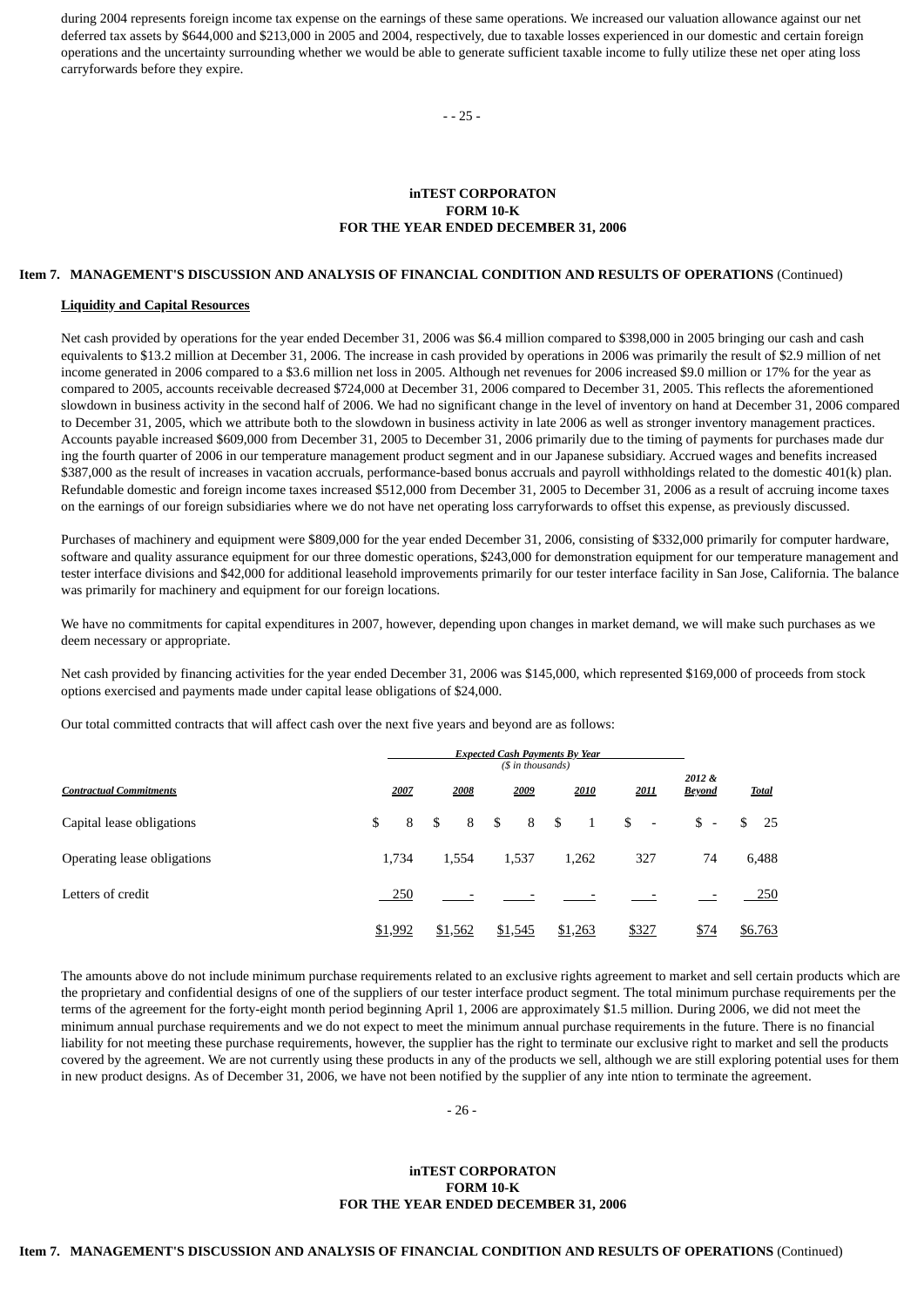In connection with the closure of our U.K manufacturing operation, we have entered into a sub-leasing arrangement for the facility which was occupied by this operation prior to its closure. As a condition of the sub-lease, the landlord of this facility has required that we guarantee the performance of the sub-lessee with respect to the lease payments. We have performed a credit analysis of the sub-lessee and believe that a default by them with regard to their obligations under the sub-lease agreement is remote. However, as of December 31, 2006, there was approximately \$431,000 of future payments that we would be obligated to make if the sub-lessee were to default and we were unable to enter into a new sub-lease agreement with another party. Our original lease on this facility extends through December 31, 2010. As of December 31, 2006 we have not recorded any amounts in our financial statements related to this guarantee.

We have a secured credit facility that provides for maximum borrowings of \$250,000. We have not utilized this facility to borrow any funds. Our usage consists of the issuance of letters of credit in the face amount of \$250,000. We pay a quarterly fee of 1.5% per annum on the total amount of the outstanding letters of credit. The terms of the loan agreement require that we maintain a minimum level of \$200,000 of domestic cash. This credit facility expires on September 30, 2007.

We believe that our existing cash balances plus the anticipated cash to be provided from operations will be sufficient to satisfy our cash requirements for the foreseeable future. As previously discussed, we believe we have entered another cyclical downturn in our industry and have experienced a decline in our orders and sales activity in the second half of 2006. We cannot be certain how long this downturn will last or what the rate of increases or decreases in our quarterly net revenues and bookings will be in any future period. As a result, we may require additional debt or equity financing to meet working capital or capital expenditure needs. We cannot be certain that, if needed, we would be able to raise such additional financing or upon what terms such financing would be available.

### **New or Recently Adopted Accounting Standards**

See Note 2 to the consolidated financial statements for information concerning the implementation and impact of new or recently adopted accounting standards.

### **Critical Accounting Policies**

The preparation of consolidated financial statements in conformity with U.S. GAAP requires us to make estimates and judgments that affect the reported amounts of assets, liabilities, revenues, expenses and related disclosure of contingent assets and liabilities. On an on-going basis, we evaluate our estimates, including those related to inventories, long-lived assets, goodwill, identifiable intangibles, deferred income tax valuation allowances and product warranty reserves. We base our estimates on historical experience and on appropriate and customary assumptions that we believe to be reasonable under the circumstances, the results of which form the basis for making judgments about the carrying values of assets and liabilities that are not readily apparent from other sources. Some of these accounting estimates and assumptions are particularly sensitive because of their significance to our consolidated financial statements and because of the possibility that future events affecting them may differ ma rkedly from what had been assumed when the financial statements were prepared.

#### *Inventory Valuation*

Inventory is valued at standard cost, which approximates actual cost computed on a first-in, first-out basis, not in excess of market value. On a quarterly basis, we review our inventories and record excess and obsolete inventory charges based upon our established objective excess and obsolete inventory criteria. These criteria identify material that has not been used in a work order during the prior twelve months and the quantity of material on hand that is greater than the average annual usage of that material over the prior three years. In certain cases, additional charges for excess and obsolete inventory are recorded based upon current industry conditions, anticipated product life cycles, new product introductions and expected future use of the inventory. The charges for excess and obsolete inventory that we record establish a new cost basis for the related inventory. In 2006, we recorded an inventory obsolescence charge for excess and obsolete inventory of \$431,000.

- 27 -

## **inTEST CORPORATON FORM 10-K FOR THE YEAR ENDED DECEMBER 31, 2006**

## **Item 7. MANAGEMENT'S DISCUSSION AND ANALYSIS OF FINANCIAL CONDITION AND RESULTS OF OPERATIONS** (Continued)

## *Long-Lived Asset Valuation*

We assess the impairment of identifiable intangibles and long-lived assets whenever events or changes in circumstances indicate that the carrying value may not be recoverable. Factors we consider important which could indicate impairment include significant underperformance relative to expected historical or projected future operating results, significant changes in the manner of our use of the asset or the strategy for our overall business and significant negative industry or economic trends. When we determine that the carrying value of intangibles and/or long-lived assets may not be recoverable based upon the existence of one or more of the above indicators of impairment, we prepare projections of operations for our product segments where these intangibles and/or long-lived assets are associated. If the carrying value of the intangible assets and/or long-lived assets exceeds the undiscounted cash flows per the projections, then we would record an impairment charge. We measure the impairment based upon the projected discounted cash flows using a discount rate determined by our management to be commensurate with the risk inherent in our current business model. At December 31, 2006 long-lived assets were \$3.3 million and no asset impairments were recorded during 2006.

#### *Goodwill*

At least annually, we review our goodwill for impairment by comparing the fair value of our reporting units to their carrying values. If the result of this analysis indicates that an impairment charge is required, the fair value of the reporting unit is allocated to its identifiable tangible and intangible assets, resulting in an implied valuation of goodwill associated with the reporting unit. We would measure the impairment based on the difference between the implied valuation of the goodwill and its actual carrying value. During 2006, we did not record any impairment charges for goodwill or identifiable intangibles. Goodwill and intangible assets totaled \$2.9 million at December 31, 2006.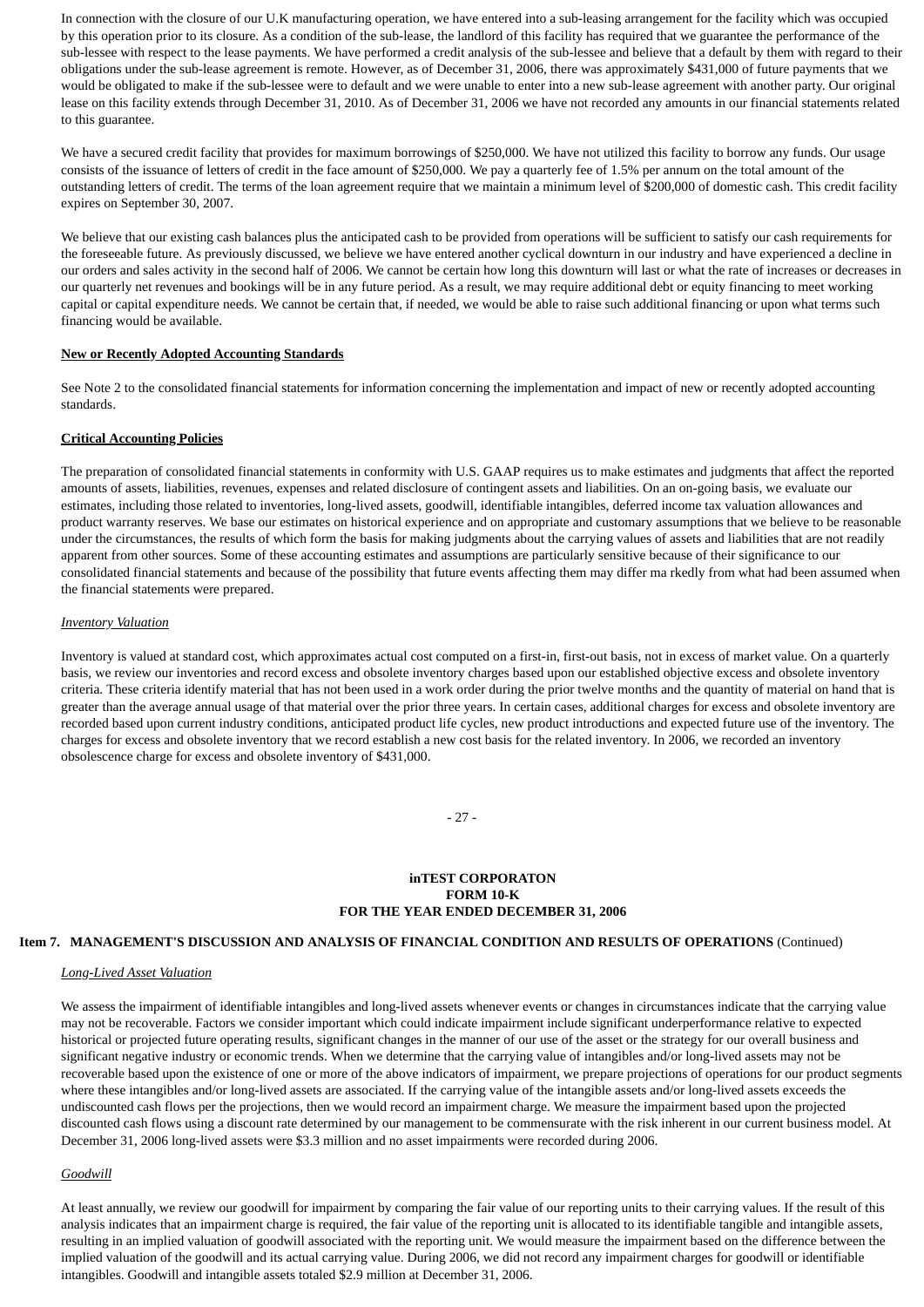#### *Income Taxes*

Deferred tax assets are analyzed to determine if there will be sufficient taxable income in the future in order to realize such assets. We assess all of the positive and negative evidence concerning the realizability of the deferred tax assets, including our historical results of operations for the recent past and our projections of future results of operations, in which we make subjective determinations of future events. If, after assessing all of the evidence, both positive and negative, a determination is made that the realizability of the deferred tax assets is not more likely than not, we establish a deferred tax valuation allowance for all or a portion of the deferred tax assets depending upon the specific facts. If any of the significant assumptions were changed, materially different results could occur, which could significantly change the amount of the deferred tax valuation allowance established. As of December 31, 2006, due to our history of operating losses, we have a 100% valuation allowance aga inst all deferred tax assets, including net operating loss carryforwards, where we believe it is more likely than not that we will not have sufficient taxable income to utilize these assets before they expire.

#### *Product Warranty Accrual*

In connection with the accrual of warranty costs associated with our products, we make assumptions about the level of product failures that may occur in the future. These assumptions are primarily based upon historical claims experience. Should the rate of future product failures significantly differ from historical levels, our accrued warranty reserves would need to be adjusted, and the amount of the adjustment could be material. At December 31, 2006 accrued warranty was \$857,000 and we incurred product warranty costs of \$378,000 for the year then ended.

### **Item 7A. QUANTITATIVE AND QUALITATIVE DISCLOSURES ABOUT MARKET RISK**

#### **Foreign Currency Risk**

We are subject to the risk of changes in foreign currency exchange rates due to our global operations. We manufacture and sell our products primarily in North America, Europe and Asia. As a result, our financial results could be significantly affected by factors such as changes in foreign currency exchange rates or weak economic conditions in foreign markets in which we manufacture and sell our products. Our operating results are primarily exposed to changes in exchange rates between the U.S. dollar and the Euro, the Singapore dollar and/or the Japanese Yen.

#### - 28 -

## **inTEST CORPORATON FORM 10-K FOR THE YEAR ENDED DECEMBER 31, 2006**

## **Item 7A. QUANTITATIVE AND QUALITATIVE DISCLOSURES ABOUT MARKET RISK** (Continued)

As currency exchange rates change, translation of the statements of operations of our international businesses into U.S. dollars affects year-over-year comparability of operating results. We do not hedge operating translation risks because cash flows from international operations are generally reinvested locally. Changes in foreign currency exchange rates are generally reported as a component of stockholders' equity as all of our foreign subsidiaries report in their local currencies. Total other comprehensive income (loss) was \$372,000, (\$812,000) and \$571,000 in 2006, 2005 and 2004, respectively, due to cumulative translation adjustments.

As of December 31, 2006 and 2005, our net current assets (defined as current assets less current liabilities) subject to foreign currency translation risk were \$5.1 million and \$3.4 million, respectively. The potential decrease in net current assets from a hypothetical 10% adverse change in quoted foreign currency exchange rates would be \$508,000 and \$339,000, respectively. The sensitivity analysis presented assumes a parallel shift in foreign currency exchange rates. Exchange rates rarely move in the same direction. This assumption may overstate the impact of changing exchange rates on individual assets and liabilities denominated in a foreign currency.

#### **Interest Rate Risk**

As of December 31, 2006, we had cash and cash equivalents of \$13.2 million. We generally place our investments in U.S. Treasury obligations or money market funds backed by such investments. We have not held and do not hold any derivatives related to our interest rate exposure. Due to the average maturity and conservative nature of our investment portfolio, a sudden change in interest rates would not have a material effect on the value of the portfolio. Management estimates that had the average yield of our investments decreased by 100 basis points, our interest income for year ended December 31, 2006 would have decreased by less than \$103,000. This estimate assumes that the decrease occurred on the first day of 2006 and reduced the yield of each investment by 100 basis points. The impact on our future interest income of future changes in investment yields will depend largely on the gross amount of our cash, cash equivalents and short-term investments. See "Liquidity and Capital Resources" as part of Manageme nt's Discussion and Analysis of Financial Condition and Results of Operations.

#### **Item 8. FINANCIAL STATEMENTS AND SUPPLEMENTARY DATA**

Consolidated financial statements are set forth in this Report beginning at page F-1 and are incorporated by reference into this Item 8.

#### **Item 9. CHANGES IN AND DISAGREEMENTS WITH ACCOUNTANTS ON ACCOUNTING AND FINANCIAL DISCLOSURES**

None.

### **Item 9A. CONTROLS AND PROCEDURES**

**CEO and CFO Certifications.** Included with this Annual Report as Exhibits 31.1 and 31.2 are two certifications, one by each of our Chief Executive Officer and our Chief Financial Officer (the "Section 302 Certifications"). This Item 9A contains information concerning the evaluations of our disclosure controls and procedures and internal control over financial reporting that are referred to in the Section 302 Certifications. This information should be read in conjunction with the Section 302 Certifications for a more complete understanding of the topics presented.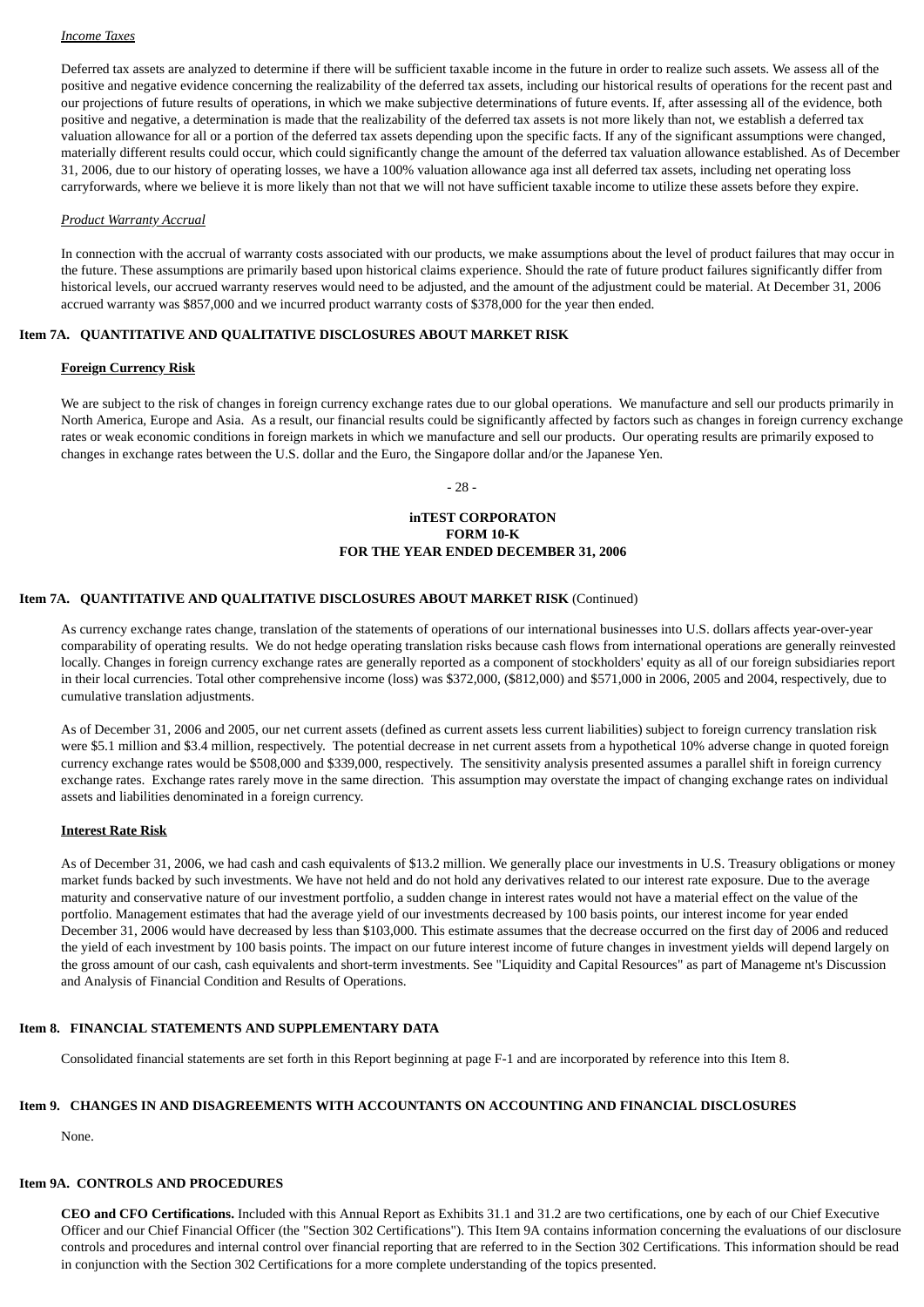**Evaluation of Our Disclosure Controls and Procedures.** The SEC requires that as of the end of the year covered by this Report, our CEO and CFO must evaluate the effectiveness of the design and operation of our disclosure controls and procedures and report on the effectiveness of the design and operation of our disclosure controls and procedures.

#### - 29 -

## **inTEST CORPORATON FORM 10-K FOR THE YEAR ENDED DECEMBER 31, 2006**

#### **Item 9A. CONTROLS AND PROCEDURES** (Continued)

"Disclosure controls and procedures" mean the controls and other procedures that are designed with the objective of ensuring that information required to be disclosed in our reports filed under the Securities Exchange Act of 1934 (the "Exchange Act"), such as this Report, is recorded, processed, summarized and reported within the time periods specified in the rules and forms promulgated by the SEC. Disclosure controls and procedures are also designed with the objective of ensuring that such information is accumulated and communicated to our management, including the CEO and CFO, as appropriate, to allow timely decisions regarding required disclosure.

**Limitations on the Effectiveness of Controls.** Our management, including the CEO and CFO, does not expect that our disclosure controls and procedures or our internal control over financial reporting will prevent all error and all fraud. A control system, no matter how well conceived and operated, can provide only reasonable, as opposed to absolute, assurance that the objectives of the control system are met. Further, the design of a control system must reflect the fact that there are resource constraints, and the benefits of controls must be considered relative to their costs. Because of the inherent limitations in all control systems, no evaluation of controls can provide absolute assurance that all control issues and instances of fraud, if any, within an entity have been detected. These inherent limitations include the realities that judgments in decision-making can be faulty, and that breakdowns can occur because of simple error or mistake. Additionally, controls can be circumvented by the individua l acts of some persons, by collusion of two or more people, or by management override of the control. The design of any system of controls also is based in part upon certain assumptions about the likelihood of future events, and there can be no assurance that any design will succeed in achieving its stated goals under all potential future conditions; over time, a system of controls may become inadequate because of changes in conditions, or the degree of compliance with the policies or procedures may deteriorate. Because of the inherent limitations in a cost-effective control system, misstatements due to error or fraud may occur and not be detected. Accordingly, our management has designed the disclosure controls and procedures to provide reasonable assurance that the objectives of the control system were met.

**CEO/CFO Conclusions about the Effectiveness of the Disclosure Controls and Procedures**. As required by Rule 13a-15(b), inTEST management, including our CEO and CFO, conducted an evaluation as of the end of the period covered by this Report, of the effectiveness of our disclosure controls and procedures. Based on that evaluation, our CEO and CFO concluded that, as of the end of the period covered by this Report, our disclosure controls and procedures were effective at the reasonable assurance level.

#### **Item 9B. OTHER INFORMATION**

None.

### **PART III**

#### **Item 10. DIRECTORS, EXECUTIVE OFFICERS AND CORPORATE GOVERNANCE**

The information required by this Item is incorporated by reference from our definitive proxy statement for our 2007 Annual Meeting of Stockholders to be filed with the SEC on or before April 30, 2007, or, if our proxy statement is not filed on or before April 30, 2007, will be filed by that date by an amendment to this Form 10-K.

## **Item 11. EXECUTIVE COMPENSATION**

The information required by this Item is incorporated by reference from our definitive proxy statement for our 2007 Annual Meeting of Stockholders to be filed with the SEC on or before April 30, 2007, or, if our proxy statement is not filed on or before April 30, 2007, will be filed by that date by an amendment to this Form 10-K.

- 30 -

## **inTEST CORPORATON FORM 10-K FOR THE YEAR ENDED DECEMBER 31, 2006**

## **Item 12. SECURITY OWNERSHIP OF CERTAIN BENEFICIAL OWNERS AND MANAGEMENT AND RELATED STOCKHOLDER MATTERS**

The information required by Item 201(d) of Regulation S-K is set forth below. The remainder of the information required by this Item 12 is incorporated by reference from our definitive proxy statement for our 2007 Annual Meeting of Stockholders to be filed with the SEC on or before April 30, 2006, or, if our proxy statement is not filed on or before April 30, 2007, will be filed by that date by an amendment to this Form 10-K.

The following table shows the number of securities that may be issued pursuant to our equity compensation plans (including individual compensation arrangements) as of December 31, 2006:

## **Equity Compensation Plan Information**

*N b f i i N b f i i*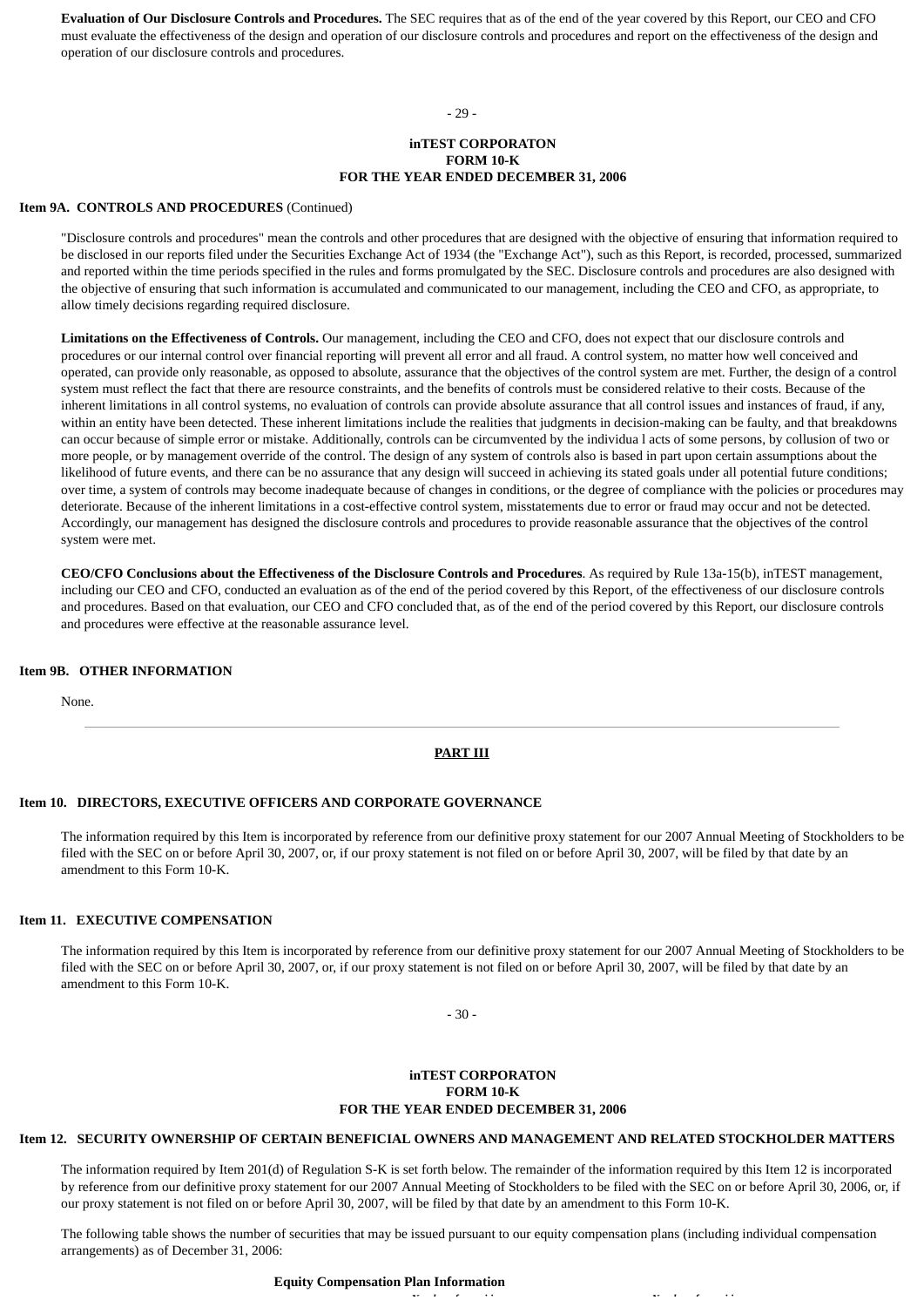| <b>Plan Category</b>                                       | <b>Number of securities</b><br>to be issued upon<br>exercise of<br>outstanding options,<br>warrants and rights(1) | Weighted-average<br>exercise of<br>outstanding options,<br>warrants and rights(1) | <b>Number of securities</b><br>remaining available<br>for future issuance<br>under equity<br>compensation plans(1) |
|------------------------------------------------------------|-------------------------------------------------------------------------------------------------------------------|-----------------------------------------------------------------------------------|--------------------------------------------------------------------------------------------------------------------|
| Equity compensation plans approved by security holders     | 561.550                                                                                                           | \$3.91                                                                            | 87,050                                                                                                             |
| Equity compensation plans not approved by security holders |                                                                                                                   |                                                                                   |                                                                                                                    |
| Total                                                      | 561,550                                                                                                           | \$3.91                                                                            | 87,050                                                                                                             |

(1) The securities that may be issued are shares of inTEST common stock, issuable upon exercise of stock options.

## **Item 13. CERTAIN RELATIONSHIPS AND RELATED TRANSACTIONS, AND DIRECTOR INDEPENDENCE**

The information required by this Item is incorporated by reference from our definitive proxy statement for our 2007 Annual Meeting of Stockholders to be filed with the SEC on or before April 30, 2007, or, if our proxy statement is not filed on or before April 30, 2007, will be filed by that date by an amendment to this Form 10-K.

### **Item 14. PRINCIPAL ACCOUNTANT FEES AND SERVICES**

The information required by this Item is incorporated by reference from our definitive proxy statement for our 2007 Annual Meeting of Stockholders to be filed with the SEC on or before April 30, 2007, or, if our proxy statement is not filed on or before April 30, 2007, will be filed by that date by an amendment to this Form 10-K.

### **PART IV**

## **Item 15. EXHIBITS, FINANCIAL STATEMENT SCHEDULES**

(a) The documents filed as part of this Annual Report on Form 10-K are:

(i) Our consolidated financial statements and notes thereto as well as the applicable report of our independent registered public accounting firm are included in Part II, Item 8 of this Annual Report on Form 10-K.

(ii) The following financial statement schedule should be read in conjunction with the consolidated financial statements set forth in Part II, Item 8 of this Annual Report on Form 10-K:

Schedule II -- Valuation and Qualifying Accounts

(iii) The exhibits required by Item 601 of Regulation S-K are included under Item 15(b) of this Annual Report on Form 10-K.

- 31 -

## **inTEST CORPORATON FORM 10-K FOR THE YEAR ENDED DECEMBER 31, 2006**

### **Item 15. EXHIBITS, FINANCIAL STATEMENT SCHEDULES**

(b) Exhibits required by Item 601 of Regulation S-K:

| Exhibit<br><u>Number</u> | <b>Description of Exhibit</b>                                                                                       |
|--------------------------|---------------------------------------------------------------------------------------------------------------------|
| 3.1                      | Certificate of Incorporation. (1)                                                                                   |
| 3.2                      | By Laws. $(1)$                                                                                                      |
| 10.1                     | Lease Agreement between First Industrial, L.P. and the Company, dated June 6, 2000. (2)                             |
| 10.2                     | First Amendment to Lease between First Industrial, L.P. and the Company dated October 2, 2000.(3)                   |
| 10.3                     | Lease between SPHOS, Inc. and Temptronic Corporation (a subsidiary of the Company),<br>dated December 27, 2000. (4) |
| 10.4                     | Lease between The Irvine Company and the Company dated September 15, 2004 (5)                                       |
| 10.5                     | Change of Control Agreement dated April 17, 2001 between the Company and Robert E. Matthiessen. $(6)(*)$            |
| 10.6                     | Change of Control Agreement dated April 17, 2001 between the Company and Hugh T. Regan, Jr. $(6)(*)$                |
| 10.7                     | inTEST Corporation Amended and Restated 1997 Stock Plan. (7)(*)                                                     |
| 10.8                     | Form of Restricted Stock Grant. (8)(*)                                                                              |
| 10.9                     | Form of Stock Option Grant - Director. (8)(*)                                                                       |
| 10.10                    | Form of Stock Option Grant - Officer. (8)(*)                                                                        |
| 10.11                    | Compensatory Arrangements of Executive Officers and Directors. (*)                                                  |

14 Code of Ethics (9)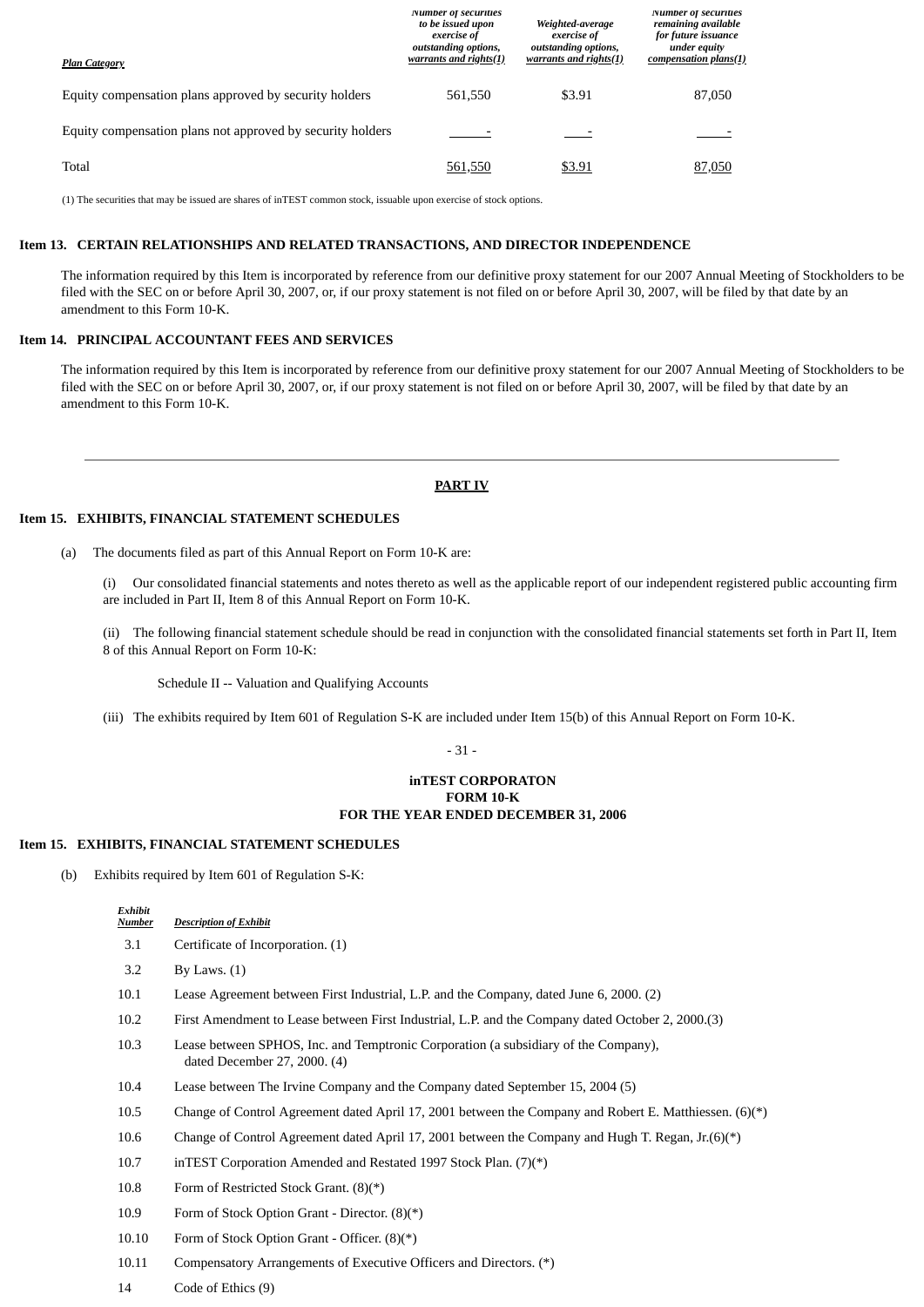- 21 Subsidiaries of the Company.
- 23 Consent of KPMG LLP.
- 31.1 Certification of Chief Executive Officer pursuant to Rule 13a-14(a).
- 31.2 Certification of Chief Financial Officer pursuant to Rule 13a-14(a).
- 32.1 Certification of Chief Executive Officer pursuant to Section 906 of the Sarbanes-Oxley Act of 2002.
- 32.2 Certification of Chief Financial Officer pursuant to Section 906 of the Sarbanes-Oxley Act of 2002.
- (1) Previously filed by the Company as an exhibit to the Company's Registration Statement on Form S-1, File No. 333-26457 filed May 2, 1997, and incorporated herein by reference.
- (2) Previously filed by the Company as an exhibit to the Company's Form 10-Q for the quarter ended June 30, 2000, File No. 000-22529, filed August 14, 2000, and incorporated herein by reference.
- (3) Previously filed by the Company as an exhibit to the Company's Form 10-K for the year ended December 31, 2005, File No. 000-22529, filed March 31, 2006, and incorporated herein by reference.
- (4) Previously filed by the Company as an exhibit to the Company's Form 10-K for the year ended December 31, 2000, File No. 000-22529, filed March 30, 2001, and incorporated herein by reference.
- (5) Previously filed by the Company as an exhibit to the Company's Form 8-K dated September 15, 2004, File No. 000-22529, filed October 6, 2004, and incorporated herein by reference.
- (6) Previously filed by the Company as an exhibit to the Company's Form 10-Q for the quarter ended March 31, 2001, File No. 000-22529, filed May 15, 2001, and incorporated herein by reference.
- (7) Previously filed by the Company as an exhibit to the Company's Form 10-Q for the quarter ended June 30, 2002, File No. 000-22529, filed August 14, 2002, and incorporated herein by reference.
- (8) Previously filed by the Company as an exhibit to the Company's Form 10-K for the year ended December 31, 2004, File No. 000-22529, filed March 31, 2005, and incorporated herein by reference.
- (9) Previously filed by the Company as an exhibit to the Company's Form 10-K for the year ended December 31, 2003, File No. 000-22529, filed March 30, 2004, and incorporated herein by reference.
- (\*) Indicates a management contract or compensatory plan, contract or arrangement in which a director or executive officers participate.

- 32 -

## **Signatures**

Pursuant to the requirements of Section 13 or 15(d) of the Securities Exchange Act of 1934, the Registrant has duly caused this report to be signed on its behalf by the undersigned thereunto duly authorized.

## **InTEST Corporation**

By: /s/ Robert E. Matthiessen Robert E. Matthiessen President and Chief Executive Officer

Pursuant to the requirements of Securities Exchange Act of 1934, this report has been signed below by the following persons on behalf of the Registrant and in the capacities and on the dates indicated.

March 30, 2007

| /s/ Robert E. Matthiessen<br>Robert E. Matthiessen, President,<br>Chief Executive Officer and Director<br>(principal executive officer)   | March 30, 2007 |
|-------------------------------------------------------------------------------------------------------------------------------------------|----------------|
| /s/ Hugh T. Regan, Jr.<br>Hugh T. Regan, Jr., Treasurer, Chief<br><b>Financial Officer and Secretary</b><br>(principal financial officer) | March 30, 2007 |
| /s/ Alyn R. Holt<br>Alyn R. Holt, Chairman                                                                                                | March 30, 2007 |
| /s/ Stuart F. Daniels<br>Stuart F. Daniels, Ph.D, Director                                                                                | March 30, 2007 |
| /s/ James J. Greed, Jr.<br>James J. Greed, Jr., Director                                                                                  | March 30, 2007 |
| /s/ James W. Schwartz, Esq.<br>James W. Schwartz, Esq., Director                                                                          | March 30, 2007 |
| /s/ Thomas J. Reilly, Jr.<br>Thomas J. Reilly, Jr., Director                                                                              | March 30, 2007 |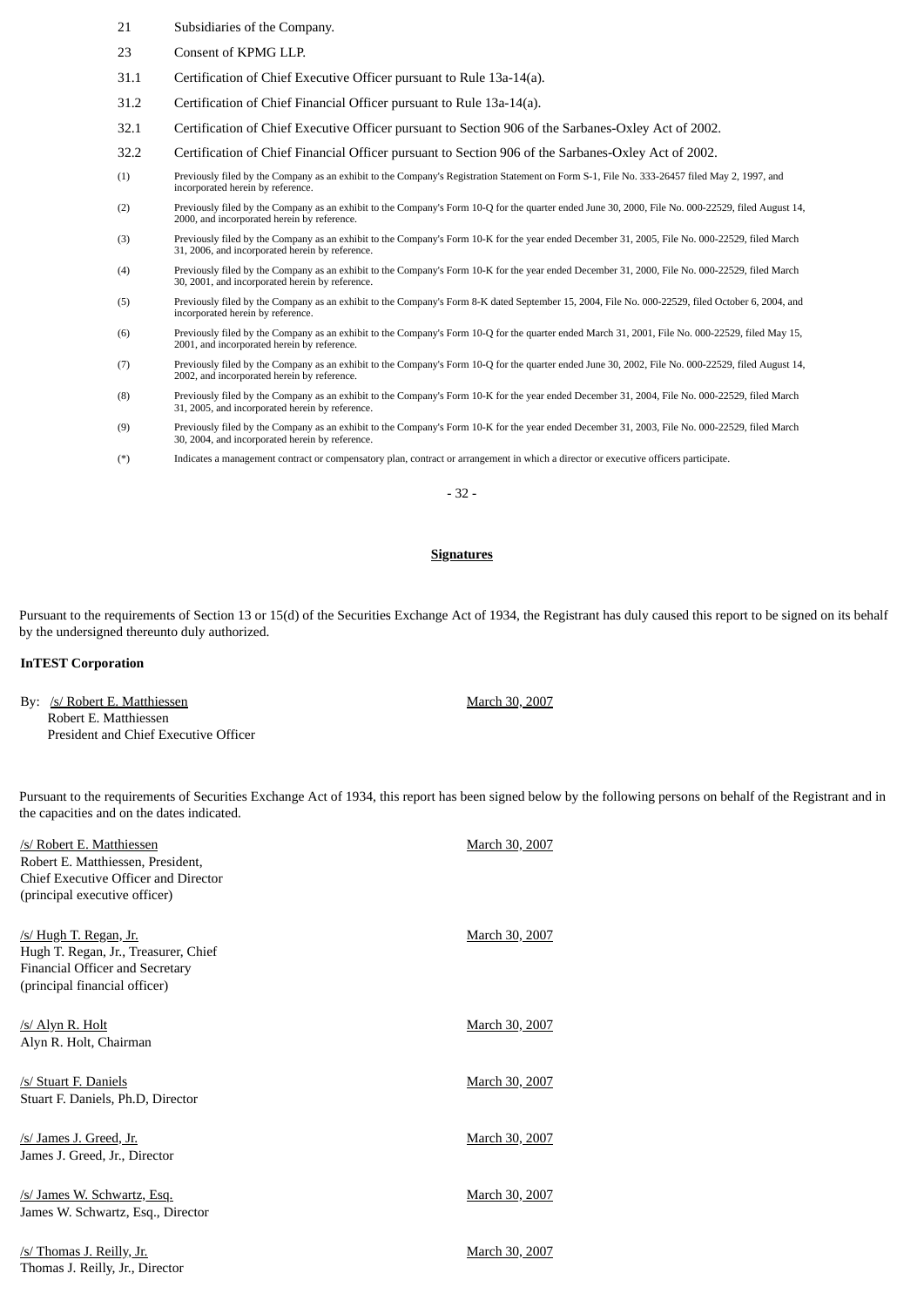## **Index to Exhibits**

| Exhibit<br><b>Number</b> | <b>Description of Exhibit</b>                                                                                                                                                                     |
|--------------------------|---------------------------------------------------------------------------------------------------------------------------------------------------------------------------------------------------|
| 3.1                      | Certificate of Incorporation. (1)                                                                                                                                                                 |
| 3.2                      | By Laws. $(1)$                                                                                                                                                                                    |
| 10.1                     | Lease Agreement between First Industrial, L.P. and the Company, dated June 6, 2000. (2)                                                                                                           |
| 10.2                     | First Amendment to Lease between First Industrial, L.P. and the Company dated October 2, 2000.(3)                                                                                                 |
| 10.3                     | Lease between SPHOS, Inc. and Temptronic Corporation (a subsidiary of the Company),<br>dated December 27, 2000. (4)                                                                               |
| 10.4                     | Lease between The Irvine Company and the Company dated September 15, 2004 (5)                                                                                                                     |
| 10.5                     | Change of Control Agreement dated April 17, 2001 between the Company and Robert E. Matthiessen. (6)(*)                                                                                            |
| 10.6                     | Change of Control Agreement dated April 17, 2001 between the Company and Hugh T. Regan, Jr. $(6)(*)$                                                                                              |
| 10.7                     | inTEST Corporation Amended and Restated 1997 Stock Plan. (7)(*)                                                                                                                                   |
| 10.8                     | Form of Restricted Stock Grant. (8)(*)                                                                                                                                                            |
| 10.9                     | Form of Stock Option Grant - Director. (8)(*)                                                                                                                                                     |
| 10.10                    | Form of Stock Option Grant - Officer. (8)(*)                                                                                                                                                      |
| 10.11                    | Compensatory Arrangements of Executive Officers and Directors. (*)                                                                                                                                |
| 14                       | Code of Ethics (9)                                                                                                                                                                                |
| 21                       | Subsidiaries of the Company.                                                                                                                                                                      |
| 23                       | Consent of KPMG LLP.                                                                                                                                                                              |
| 31.1                     | Certification of Chief Executive Officer pursuant to Rule 13a-14(a).                                                                                                                              |
| 31.2                     | Certification of Chief Financial Officer pursuant to Rule 13a-14(a).                                                                                                                              |
| 32.1                     | Certification of Chief Executive Officer pursuant to Section 906 of the Sarbanes-Oxley Act of 2002.                                                                                               |
| 32.2                     | Certification of Chief Financial Officer pursuant to Section 906 of the Sarbanes-Oxley Act of 2002.                                                                                               |
| (1)                      | Previously filed by the Company as an exhibit to the Company's Registration Statement on Form S-1, File No. 333-26457 filed May 2, 1997, and<br>incorporated herein by reference.                 |
| (2)                      | Previously filed by the Company as an exhibit to the Company's Form 10-Q for the quarter ended June 30, 2000, File No. 000-22529, filed August 14,<br>2000, and incorporated herein by reference. |
| (3)                      | Previously filed by the Company as an exhibit to the Company's Form 10-K for the year ended December 31, 2005, File No. 000-22529, filed March<br>31, 2006, and incorporated herein by reference. |
| (4)                      | Previously filed by the Company as an exhibit to the Company's Form 10-K for the year ended December 31, 2000, File No. 000-22529, filed March<br>30, 2001, and incorporated herein by reference. |
| (5)                      | Previously filed by the Company as an exhibit to the Company's Form 8-K dated September 15, 2004, File No. 000-22529, filed October 6, 2004, and<br>incorporated herein by reference.             |
| (6)                      | Previously filed by the Company as an exhibit to the Company's Form 10-Q for the quarter ended March 31, 2001, File No. 000-22529, filed May 15,<br>2001, and incorporated herein by reference.   |
| (7)                      | Previously filed by the Company as an exhibit to the Company's Form 10-Q for the quarter ended June 30, 2002, File No. 000-22529, filed August 14,<br>2002, and incorporated herein by reference. |
| (8)                      | Previously filed by the Company as an exhibit to the Company's Form 10-K for the year ended December 31, 2004, File No. 000-22529, filed March<br>31, 2005, and incorporated herein by reference. |
| (9)                      | Previously filed by the Company as an exhibit to the Company's Form 10-K for the year ended December 31, 2003, File No. 000-22529, filed March<br>30, 2004, and incorporated herein by reference. |
|                          |                                                                                                                                                                                                   |

(\*) Indicates a management contract or compensatory plan, contract or arrangement in which a director or executive officers participate.

- 34 -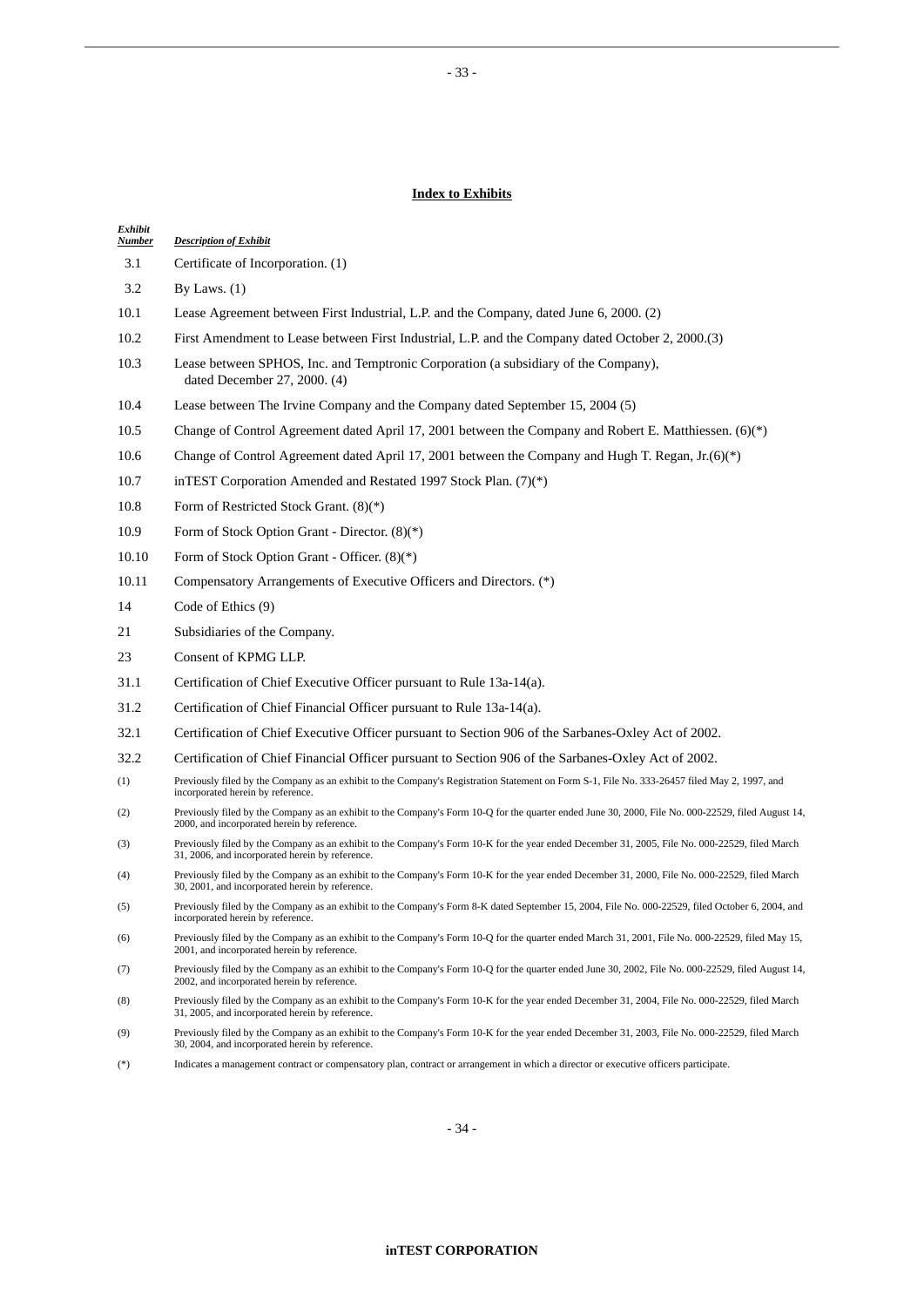## **INDEX TO CONSOLIDATED FINANCIAL STATEMENTS AND FINANCIAL STATEMENT SCHEDULE**

|                                                                                                                  | Page    |
|------------------------------------------------------------------------------------------------------------------|---------|
| REPORT OF INDEPENDENT REGISTERED PUBLIC ACCOUNTING FIRM                                                          | $F - 1$ |
|                                                                                                                  |         |
| CONSOLIDATED FINANCIAL STATEMENTS                                                                                |         |
| Consolidated Balance Sheets as of December 31, 2006 and 2005                                                     | $F - 2$ |
| Consolidated Statements of Operations for the years ended<br>December 31, 2006, 2005 and 2004                    | $F - 3$ |
| Consolidated Statements of Comprehensive Earnings (Loss) for the years<br>ended December 31, 2006, 2005 and 2004 | $F - 4$ |
| Consolidated Statements of Stockholders' Equity for the years<br>ended December 31, 2006, 2005 and 2004          | $F - 5$ |
| Consolidated Statements of Cash Flows for the years ended<br>December 31, 2006, 2005 and 2004                    | $F - 6$ |
| Notes to Consolidated Financial Statements                                                                       | $F - 7$ |
| FINANCIAL STATEMENT SCHEDULE                                                                                     |         |

| Schedule II - Valuation and Qualifying Accounts | $F - 26$ |
|-------------------------------------------------|----------|
|-------------------------------------------------|----------|

- 35 -

#### **REPORT OF INDEPENDENT REGISTERED PUBLIC ACCOUNTING FIRM**

The Board of Directors and Stockholders inTEST Corporation:

We have audited the accompanying consolidated balance sheets of inTEST Corporation and subsidiaries as of December 31, 2006 and 2005, and the related consolidated statements of operations, comprehensive earnings (loss), stockholders' equity, and cash flows for each of the years in the three-year period ended December 31, 2006. In connection with our audits of the consolidated financial statements, we also audited the related consolidated financial statement schedule as listed in the accompanying index. These consolidated financial statements and financial statement schedule are the responsibility of the Company's management. Our responsibility is to express an opinion on these consolidated financial statements and financial statement schedule based on our audits.

We conducted our audits in accordance with the standards of the Public Company Accounting Oversight Board (United States). Those standards require that we plan and perform the audit to obtain reasonable assurance about whether the financial statements are free of material misstatement. An audit includes examining, on a test basis, evidence supporting the amounts and disclosures in the financial statements. An audit also includes assessing the accounting principles used and significant estimates made by management, as well as evaluating the overall financial statement presentation. We believe that our audits provide a reasonable basis for our opinion.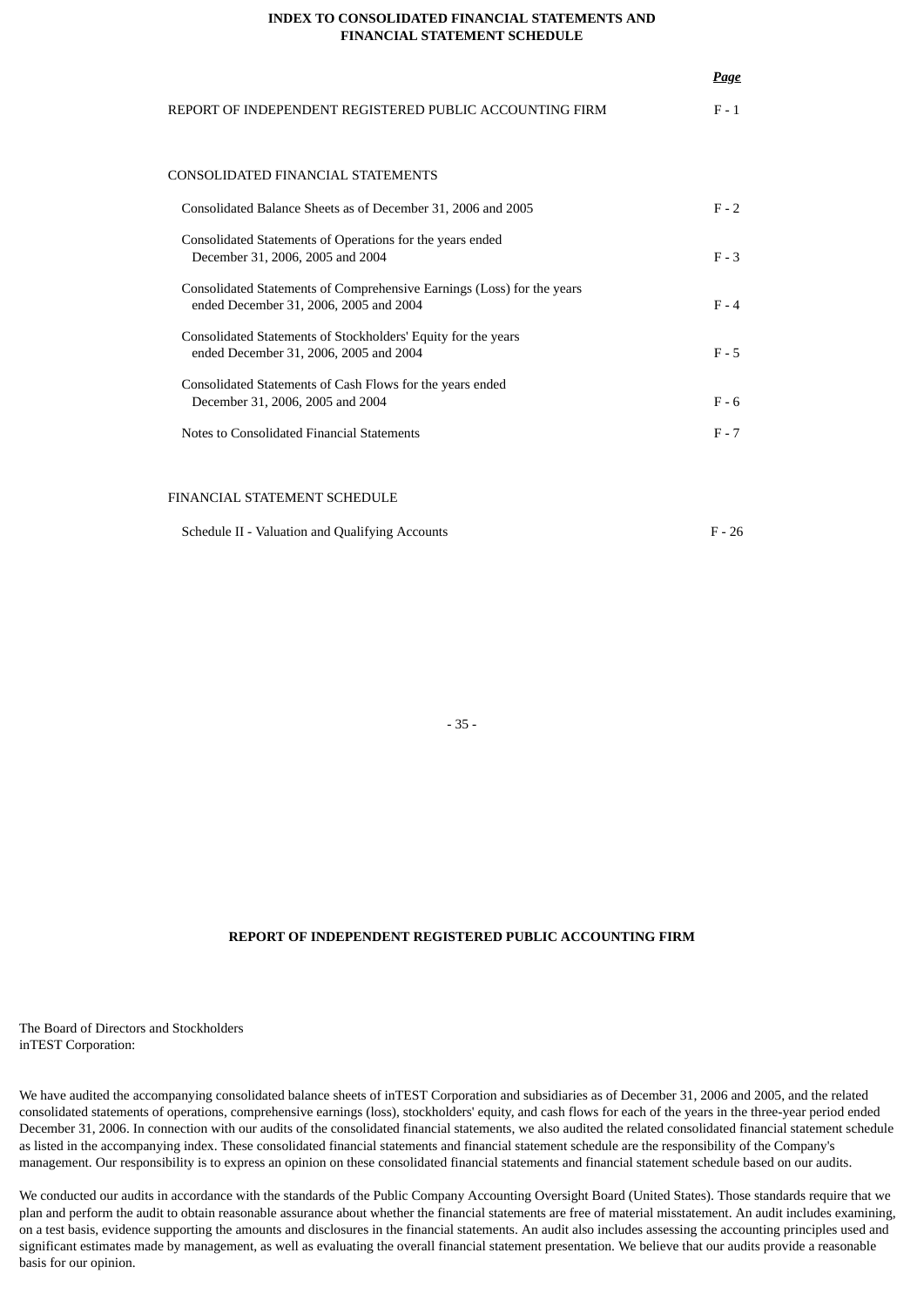In our opinion, the consolidated financial statements referred to above present fairly, in all material respects, the financial position of inTEST Corporation and subsidiaries as of December 31, 2006 and 2005, and the results of their operations and their cash flows for each of the years in the three-year period ended December 31, 2006, in conformity with U.S. generally accepted accounting principles. Also in our opinion, the related financial statement schedule, when considered in relation to the basic consolidated financial statements taken as a whole, presents fairly, in all material respects, the information set forth therein.

As discussed in Notes 2 and 14 to the consolidated financial statements, effective January 1, 2006, the Company adopted Statement of Financial Accounting Standards No. 123R, *Share-Based Payment*.

/s/KPMG LLP

Philadelphia, Pennsylvania March 30, 2007

F - 1

## **inTEST CORPORATION CONSOLIDATED BALANCE SHEETS**

(In thousands, except share data)

December 31,

|                                                                             | -------------------- |                |
|-----------------------------------------------------------------------------|----------------------|----------------|
|                                                                             | 2006 — 100           | 2005           |
| ASSETS:                                                                     |                      | --------       |
| Current assets:                                                             |                      |                |
| Cash and cash equivalents                                                   | \$13,174             | \$7,295        |
| Trade accounts and notes receivable, net of allowance for                   |                      |                |
| doubtful accounts of \$133 and \$199, respectively                          | 8,678                | 9,443          |
| Inventories                                                                 | 6,193                | 6,235          |
| Refundable domestic income taxes                                            | 15                   | 24             |
| Prepaid expenses and other current assets                                   | 743                  | 609            |
| Total current assets                                                        | 28,803               | 23,606         |
| Property and equipment:                                                     |                      |                |
| Machinery and equipment                                                     | 7,976                | 7,641          |
| Leasehold improvements                                                      | 3,256                | 3,214          |
|                                                                             | 11,232               | 10,855         |
| Less: accumulated depreciation                                              | (7, 904)             | (6, 904)       |
| Net property and equipment                                                  | <u>3,328</u>         | <u>3,951 _</u> |
| Other assets                                                                | 700                  | 594            |
| Goodwill                                                                    | 2,629                | 2,403          |
| Intangible assets, net                                                      | 299                  | 315            |
|                                                                             |                      |                |
| Total assets                                                                | \$35,759             | \$30,869       |
|                                                                             | =======              |                |
| LIABILITIES AND STOCKHOLDERS' EQUITY                                        |                      |                |
| Current liabilities:                                                        |                      |                |
| Accounts payable                                                            | \$3,145              | \$2,527        |
| Accrued wages and benefits                                                  | 1,894                | 1,492          |
| Accrued warranty                                                            | 857                  | 935            |
| Accrued sales commissions                                                   | 418                  | 391            |
| Accrued restructuring and other charges                                     |                      | 205            |
| Other accrued expenses                                                      | 1,000                | 1,272          |
| Domestic and foreign income taxes payable                                   | 971                  | 447            |
| Capital lease obligations                                                   | $\overline{7}$       | 24             |
| Deferred rent                                                               | 118                  | 118            |
| Total current liabilities                                                   | 8,410                | 7,411          |
| Capital lease obligations, net of current portion                           | 16                   | 23             |
| Deferred rent, net of current portion                                       | 511                  | 629            |
| Total liabilities                                                           | 8,937                | 8,063          |
|                                                                             |                      |                |
| Commitments and Contingencies (Notes 8, 12 and 15)<br>Stockholders' equity: |                      |                |
|                                                                             |                      |                |
| Preferred stock, \$0.01 par value; 5,000,000 shares authorized;             |                      |                |
| no shares issued or outstanding                                             |                      |                |

Common stock, \$0.01 par value; 20,000,000 shares authorized;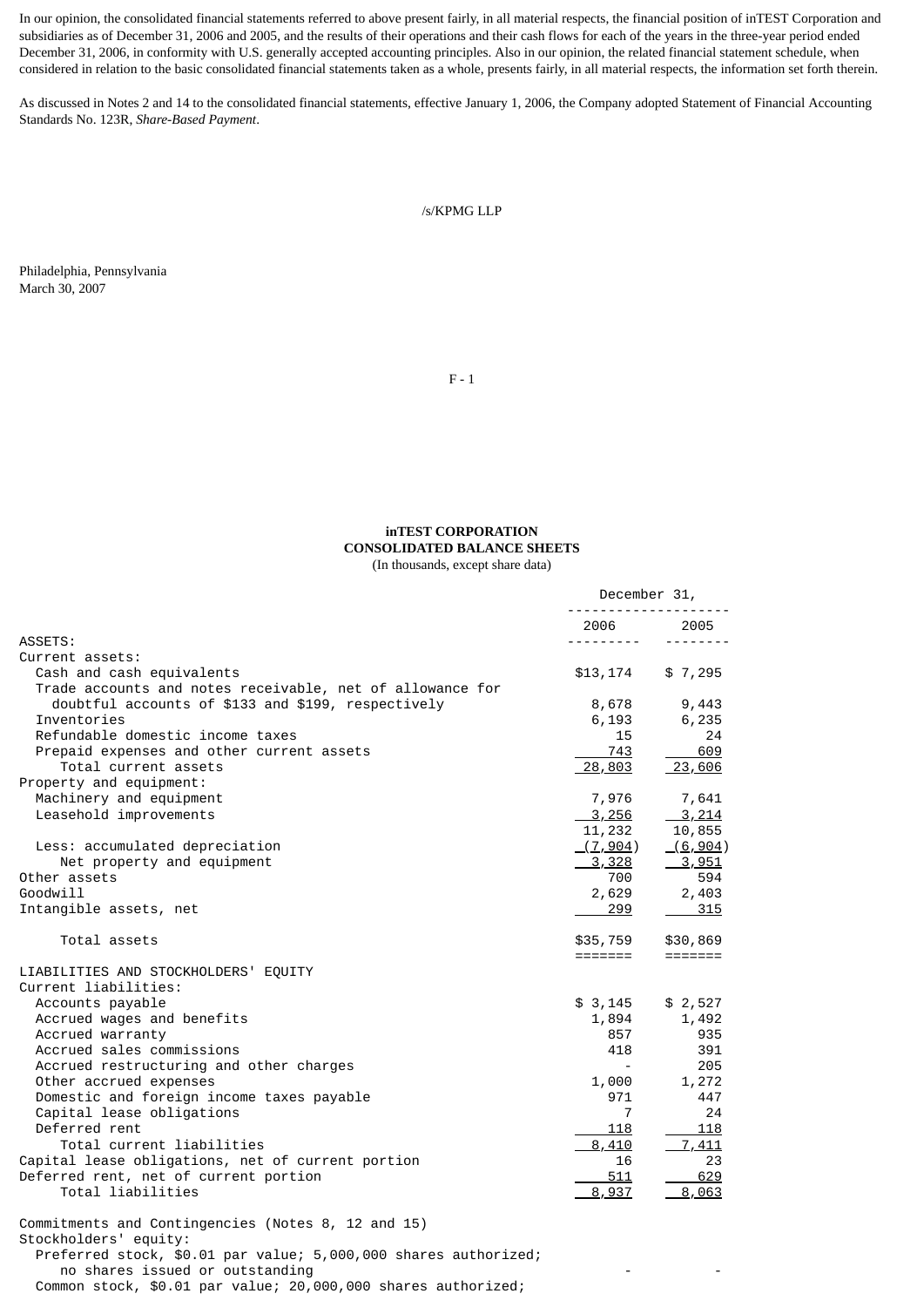| $9,510,755$ and $9,460,255$ shares issued, respectively<br>Additional paid-in capital<br>Retained earnings<br>Accumulated other comprehensive income<br>Deferred stock compensation<br>Treasury stock, at cost; 212,050 and 284,577 shares, respectively $(1,311)$<br>Total stockholders' equity | 95<br>24,515<br>2,914<br>609<br>26,822 | 95<br>25,099<br>-43<br>237<br>(909)<br><u>(1,759)</u><br>22,806 |
|--------------------------------------------------------------------------------------------------------------------------------------------------------------------------------------------------------------------------------------------------------------------------------------------------|----------------------------------------|-----------------------------------------------------------------|
| Total liabilities and stockholders' equity                                                                                                                                                                                                                                                       | \$35,759                               | \$30,869                                                        |

See accompanying Notes to Consolidated Financial Statements.

F - 2

# **inTEST CORPORATION CONSOLIDATED STATEMENTS OF OPERATIONS**

(In thousands, except share and per share data)

|                                                                       |                           | Years Ended December 31,                                        |                                                                                                                                                                                                                                                                                                                                                                                                                                                                                        |
|-----------------------------------------------------------------------|---------------------------|-----------------------------------------------------------------|----------------------------------------------------------------------------------------------------------------------------------------------------------------------------------------------------------------------------------------------------------------------------------------------------------------------------------------------------------------------------------------------------------------------------------------------------------------------------------------|
|                                                                       | <u>.</u>                  | 2006 2005 2004<br>----- ------- ------                          | .                                                                                                                                                                                                                                                                                                                                                                                                                                                                                      |
| Net revenues                                                          |                           | \$62,346 \$53,359 \$71,211                                      |                                                                                                                                                                                                                                                                                                                                                                                                                                                                                        |
| Cost of revenues                                                      |                           | $35,952$ $33,579$ $42,342$<br>------- ------- ------            |                                                                                                                                                                                                                                                                                                                                                                                                                                                                                        |
| Gross margin                                                          |                           | 26,394 19,780 28,869<br>------- ------- -------                 |                                                                                                                                                                                                                                                                                                                                                                                                                                                                                        |
| Operating expenses:                                                   |                           |                                                                 |                                                                                                                                                                                                                                                                                                                                                                                                                                                                                        |
| Selling expense<br>Engineering and product development                |                           | 8,955 8,928                                                     | 12,213                                                                                                                                                                                                                                                                                                                                                                                                                                                                                 |
| expense                                                               |                           | 5,439 5,941 6,461                                               |                                                                                                                                                                                                                                                                                                                                                                                                                                                                                        |
| General and administrative expense<br>Restructuring and other charges |                           | $8,457$ $7,847$ $7,823$<br>23 572 627                           |                                                                                                                                                                                                                                                                                                                                                                                                                                                                                        |
| Total operating expenses                                              |                           | 22,874 23,288 27,124<br>------- ------ ------ -------           |                                                                                                                                                                                                                                                                                                                                                                                                                                                                                        |
| Operating income (loss)                                               | <u> - - - - - - - - -</u> | $3,520$ $(3,508)$ $1,745$                                       |                                                                                                                                                                                                                                                                                                                                                                                                                                                                                        |
| Other income (expense):                                               |                           |                                                                 |                                                                                                                                                                                                                                                                                                                                                                                                                                                                                        |
| Interest income                                                       |                           | 355 189 89                                                      |                                                                                                                                                                                                                                                                                                                                                                                                                                                                                        |
| Interest expense<br>Other                                             | 120<br><b>-------</b>     | $(5)$ $(15)$ $(13)$<br>$(50)$ $(153)$                           | $\begin{array}{cccccccccccccc} \multicolumn{2}{c}{} & \multicolumn{2}{c}{} & \multicolumn{2}{c}{} & \multicolumn{2}{c}{} & \multicolumn{2}{c}{} & \multicolumn{2}{c}{} & \multicolumn{2}{c}{} & \multicolumn{2}{c}{} & \multicolumn{2}{c}{} & \multicolumn{2}{c}{} & \multicolumn{2}{c}{} & \multicolumn{2}{c}{} & \multicolumn{2}{c}{} & \multicolumn{2}{c}{} & \multicolumn{2}{c}{} & \multicolumn{2}{c}{} & \multicolumn{2}{c}{} & \multicolumn{2}{c}{} & \multicolumn{2}{c}{} & \$ |
| Total other income (expense)                                          |                           | 470 124 (77)<br><u> 2222222 - 2222222 - 1</u>                   | $- - - - - - - -$                                                                                                                                                                                                                                                                                                                                                                                                                                                                      |
| Earnings (loss) before income taxes<br>Income tax expense             |                           | 3,990 (3,384) 1,668<br>1,119 236 398<br>------- ------- ------- | 398                                                                                                                                                                                                                                                                                                                                                                                                                                                                                    |
| Net earnings (loss)                                                   |                           | $$2,871$ $$(3,620)$ $$1,270$                                    |                                                                                                                                                                                                                                                                                                                                                                                                                                                                                        |
| Net earnings (loss) per common share:                                 |                           |                                                                 |                                                                                                                                                                                                                                                                                                                                                                                                                                                                                        |
| Basic<br>Diluted                                                      | \$0.31                    | $$0.32$ $$(0.41)$ $$0.15$                                       | $$(0.41)$ $$0.14$                                                                                                                                                                                                                                                                                                                                                                                                                                                                      |
| Weighted average common shares outstanding:<br>Basic                  |                           | 9,046,680 8,806,528 8,479,914                                   |                                                                                                                                                                                                                                                                                                                                                                                                                                                                                        |
| Diluted                                                               |                           | 9, 187, 979 8, 806, 528 8, 804, 479                             |                                                                                                                                                                                                                                                                                                                                                                                                                                                                                        |

See accompanying Notes to Consolidated Financial Statements.

F - 3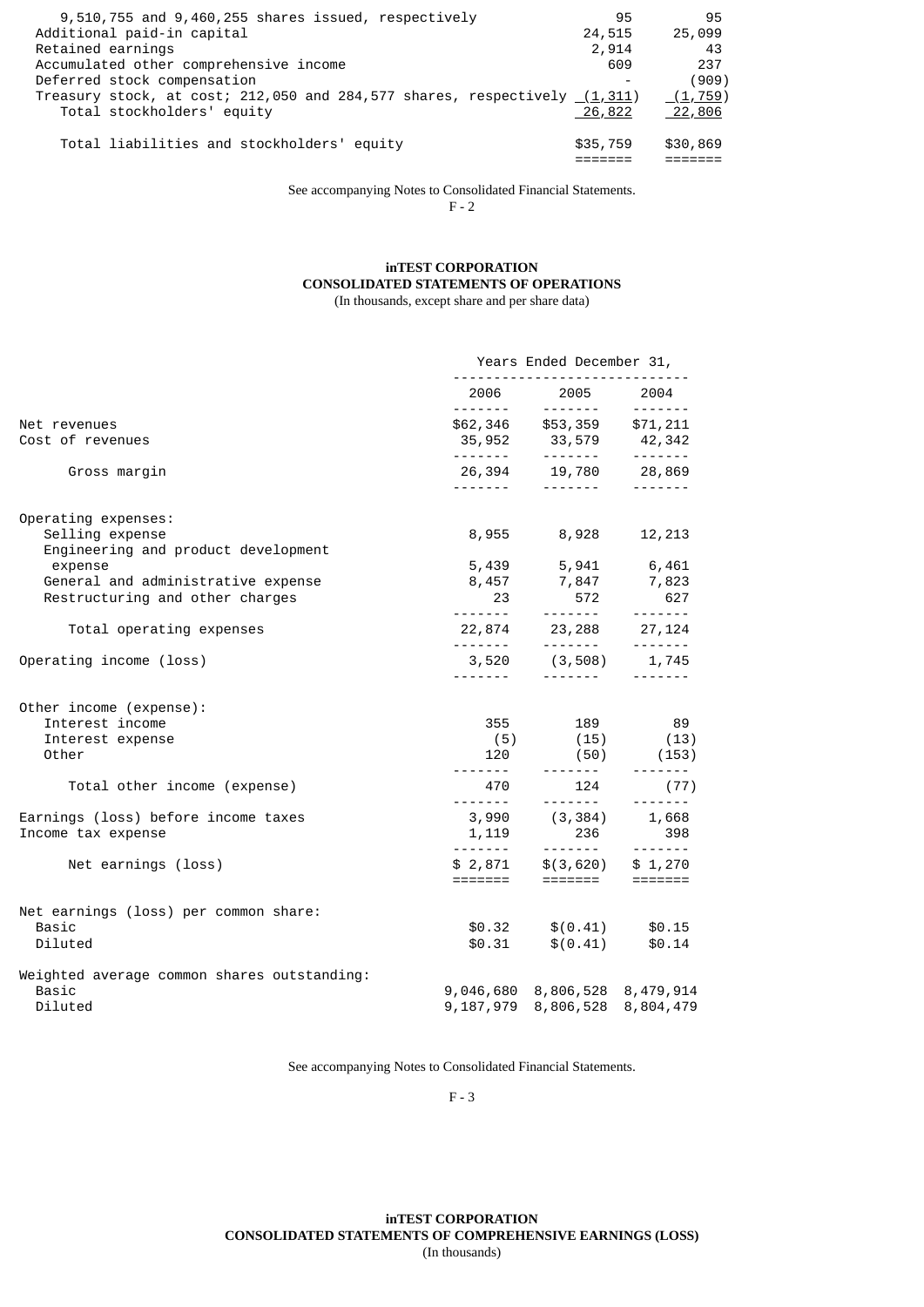|                                                                                        | Years Ended December 31, |            |         |  |  |
|----------------------------------------------------------------------------------------|--------------------------|------------|---------|--|--|
|                                                                                        | 2006                     | 2005       | 2004    |  |  |
| Net earnings (loss)                                                                    | \$2,871                  | \$(3,620)  | \$1,270 |  |  |
| Transfer of cumulative translation adjustment<br>upon dissolution of foreign subsidary | (167)                    |            |         |  |  |
| Foreign currency translation adjustments                                               | 539                      | (812)      | 571     |  |  |
| Comprehensive earnings (loss)                                                          | \$3,243                  | \$(4, 432) | \$1,841 |  |  |

See accompanying Notes to Consolidated Financial Statements.

F - 4

## **inTEST CORPORATION CONSOLIDATED STATEMENTS OF STOCKHOLDERS' EQUITY**

(In thousands, except share data)

|                                                                                          |                                      |  |         |                          |                                            |                                        | Accumulated                 |                                                 |                       |                     |  |  |  |
|------------------------------------------------------------------------------------------|--------------------------------------|--|---------|--------------------------|--------------------------------------------|----------------------------------------|-----------------------------|-------------------------------------------------|-----------------------|---------------------|--|--|--|
|                                                                                          |                                      |  |         |                          | Additional                                 |                                        | Other<br>Comprehensive      |                                                 |                       | Total               |  |  |  |
|                                                                                          | Common Stock<br>-------              |  | Paid-In | Retained                 | Earnings                                   | Deferred                               |                             | Treasury Stockholders'                          |                       |                     |  |  |  |
|                                                                                          | Shares                               |  | ------  |                          | Amount Capital<br>----------- --------- -- | Earnings                               | (Loss)<br><u>----------</u> | Compensation Stock<br><u> - - - - - - - - -</u> |                       | Equity              |  |  |  |
| Balance, January 1, 2004<br>Net earnings                                                 | 8,737,505                            |  | \$ 87   | $\sim$                   | \$21,955<br>$\sim$ $-$                     | \$2,393<br>1,270                       | \$ 478<br>$\sim 100$        | \$                                              | \$(2,322)             | \$22,591<br>1,270   |  |  |  |
| Other comprehensive income                                                               |                                      |  |         | $\overline{\phantom{a}}$ | $\blacksquare$                             |                                        | 571                         |                                                 |                       | 571                 |  |  |  |
| Stock options exercised                                                                  | 232,659                              |  |         | 3                        | 904                                        |                                        |                             |                                                 |                       | 907                 |  |  |  |
| Issuance of shares in connection                                                         |                                      |  |         |                          |                                            |                                        |                             |                                                 |                       |                     |  |  |  |
| with acquisition of Intestlogic<br>Deferred stock compensation<br>related to issuance of | 100,000                              |  |         | $\mathbf{1}$             | 755                                        |                                        |                             |                                                 |                       | 756                 |  |  |  |
| restricted stock                                                                         | 230,000                              |  |         | 2                        | 1,102                                      |                                        |                             | (1, 104)                                        |                       |                     |  |  |  |
| Amortization of deferred                                                                 |                                      |  |         |                          |                                            |                                        |                             |                                                 |                       |                     |  |  |  |
| compensation related to                                                                  |                                      |  |         |                          |                                            |                                        |                             |                                                 |                       |                     |  |  |  |
| restricted stock                                                                         |                                      |  |         |                          |                                            |                                        |                             | 23<br>.                                         |                       | 23<br>$\frac{1}{2}$ |  |  |  |
| Balance, December 31, 2004                                                               | 9,300,164                            |  |         | 93                       | 24,716                                     | 3,663                                  | 1,049                       | (1,081)                                         | (2, 322)              | 26,118              |  |  |  |
| Net loss                                                                                 |                                      |  |         |                          |                                            | (3, 620)                               | $\sim$                      | $\sim$                                          |                       | (3,620)             |  |  |  |
| Other comprehensive loss                                                                 |                                      |  |         |                          |                                            |                                        | (812)                       |                                                 |                       | (812)               |  |  |  |
| Deferred stock compensation                                                              |                                      |  |         |                          |                                            |                                        |                             |                                                 |                       |                     |  |  |  |
| related to issuance of                                                                   |                                      |  |         |                          |                                            |                                        |                             |                                                 |                       |                     |  |  |  |
| restricted stock                                                                         | 35,000                               |  |         |                          | 129                                        |                                        |                             | (129)                                           |                       |                     |  |  |  |
| Amortization of deferred                                                                 |                                      |  |         |                          |                                            |                                        |                             |                                                 |                       |                     |  |  |  |
| compensation related to                                                                  |                                      |  |         |                          |                                            |                                        |                             |                                                 |                       |                     |  |  |  |
| restricted stock<br>Elimination of deferred stock                                        |                                      |  |         |                          |                                            |                                        |                             | 277                                             |                       | 277                 |  |  |  |
| compensation related to                                                                  |                                      |  |         |                          |                                            |                                        |                             |                                                 |                       |                     |  |  |  |
| restricted stock forfeited                                                               | (5,000)                              |  |         | $\overline{\phantom{a}}$ | (24)                                       |                                        |                             | 24                                              |                       |                     |  |  |  |
| Stock options exercised                                                                  | 30,091                               |  |         | $\mathbf{1}$             | 93                                         |                                        |                             |                                                 |                       | 94                  |  |  |  |
| Issuance of shares in                                                                    |                                      |  |         |                          |                                            |                                        |                             |                                                 |                       |                     |  |  |  |
| connection with acquisition of                                                           |                                      |  |         |                          |                                            |                                        |                             |                                                 |                       |                     |  |  |  |
| Intestlogic                                                                              | 100,000                              |  |         | $\mathbf{1}$             | 373                                        |                                        |                             |                                                 |                       | 374                 |  |  |  |
| Issuance of 91,071 shares of                                                             |                                      |  |         |                          |                                            |                                        |                             |                                                 |                       |                     |  |  |  |
| treasury stock to satisfy profit                                                         |                                      |  |         |                          |                                            |                                        |                             |                                                 |                       |                     |  |  |  |
| sharing liability                                                                        |                                      |  |         | $\blacksquare$           | (188)                                      |                                        |                             |                                                 | 563                   | 375                 |  |  |  |
| Balance, December 31, 2005                                                               | 9,460,255                            |  |         | 95                       | 25,099                                     | 43                                     | 237                         | (909)                                           | (1, 759)              | -----<br>22,806     |  |  |  |
| Reclassification of deferred                                                             |                                      |  |         |                          |                                            |                                        |                             |                                                 |                       |                     |  |  |  |
| stock compensation upon                                                                  |                                      |  |         |                          |                                            |                                        |                             |                                                 |                       |                     |  |  |  |
| adoption of SFAS No. 123R                                                                |                                      |  |         |                          | (909)                                      |                                        | $\sim$                      | 909                                             |                       |                     |  |  |  |
| Net earnings                                                                             |                                      |  |         |                          | $\sim$<br>$\sim$                           | 2,871<br>$\sim$                        | $\sim$ $-$                  |                                                 |                       | 2,871               |  |  |  |
| Other comprehensive income<br>Stock options exercised                                    | 50,500                               |  |         | $\sim$                   | 169                                        |                                        | 372<br>$\sim$               |                                                 |                       | 372<br>169          |  |  |  |
| Amortization of deferred                                                                 |                                      |  |         |                          |                                            |                                        |                             |                                                 |                       |                     |  |  |  |
| compensation related to                                                                  |                                      |  |         |                          |                                            |                                        |                             |                                                 |                       |                     |  |  |  |
| restricted stock                                                                         |                                      |  |         |                          | 317                                        |                                        |                             |                                                 |                       | 317                 |  |  |  |
| Issuance of 72,527 shares of                                                             |                                      |  |         |                          |                                            |                                        |                             |                                                 |                       |                     |  |  |  |
| Treasury stock to satisfy                                                                |                                      |  |         |                          |                                            |                                        |                             |                                                 |                       |                     |  |  |  |
| profit sharing liability                                                                 |                                      |  |         |                          | (161)                                      |                                        |                             |                                                 | 448                   | 287                 |  |  |  |
|                                                                                          |                                      |  |         |                          |                                            |                                        |                             |                                                 |                       |                     |  |  |  |
| Balance, December 31, 2006                                                               | 9,510,755 \$ 95<br>================= |  |         |                          | \$24,515<br><b>EEEEEEE</b>                 | \$2,914<br>$=$ $=$ $=$ $=$ $=$ $=$ $=$ | \$<br>609<br>======         | \$<br>=======                                   | \$(1, 311)<br>======= | \$26,822<br>======= |  |  |  |

See accompanying Notes to Consolidated Financial Statements.

 $F - 5$ 

### **inTEST CORPORATION CONSOLIDATED STATEMENTS OF CASH FLOWS** (In thousands)

| TIII monsumo) |
|---------------|
|               |

|                                                                                                                         | Years Ended December 31, |                          |                         |
|-------------------------------------------------------------------------------------------------------------------------|--------------------------|--------------------------|-------------------------|
|                                                                                                                         | 2006 —                   | 2005                     | 2004                    |
| CASH FLOWS FROM OPERATING ACTIVITIES<br>Net earnings (loss)<br>Adjustments to reconcile net earnings (loss) to net cash |                          | $$2,871$ $$(3,620)$      | \$1,270                 |
| provided by operating activities:<br>Depreciation and amortization<br>Impairment of long-lived assets                   | 1,481                    | 1,873                    | 2,106<br>100            |
| Foreign exchange (gain) loss<br>Amortization of deferred compensation related to restricted stock                       | (23)<br>317              | 134<br>277               | 217<br>23               |
| Issuance of treasury stock to satisfy profit sharing liability<br>(Gain) loss on disposal of fixed assets               | 287<br>(7)               | 375<br>15                | 175                     |
| Proceeds from sale of demonstration equipment, net of gain<br>Changes in assets and liabilities:                        | $\overline{2}$           | 14                       | 83                      |
| Trade accounts and notes receivable<br>Inventories<br>Refundable domestic income taxes                                  | 724<br>113<br>9          | (3, 011)<br>3,056<br>704 | 2,505<br>(1, 979)<br>23 |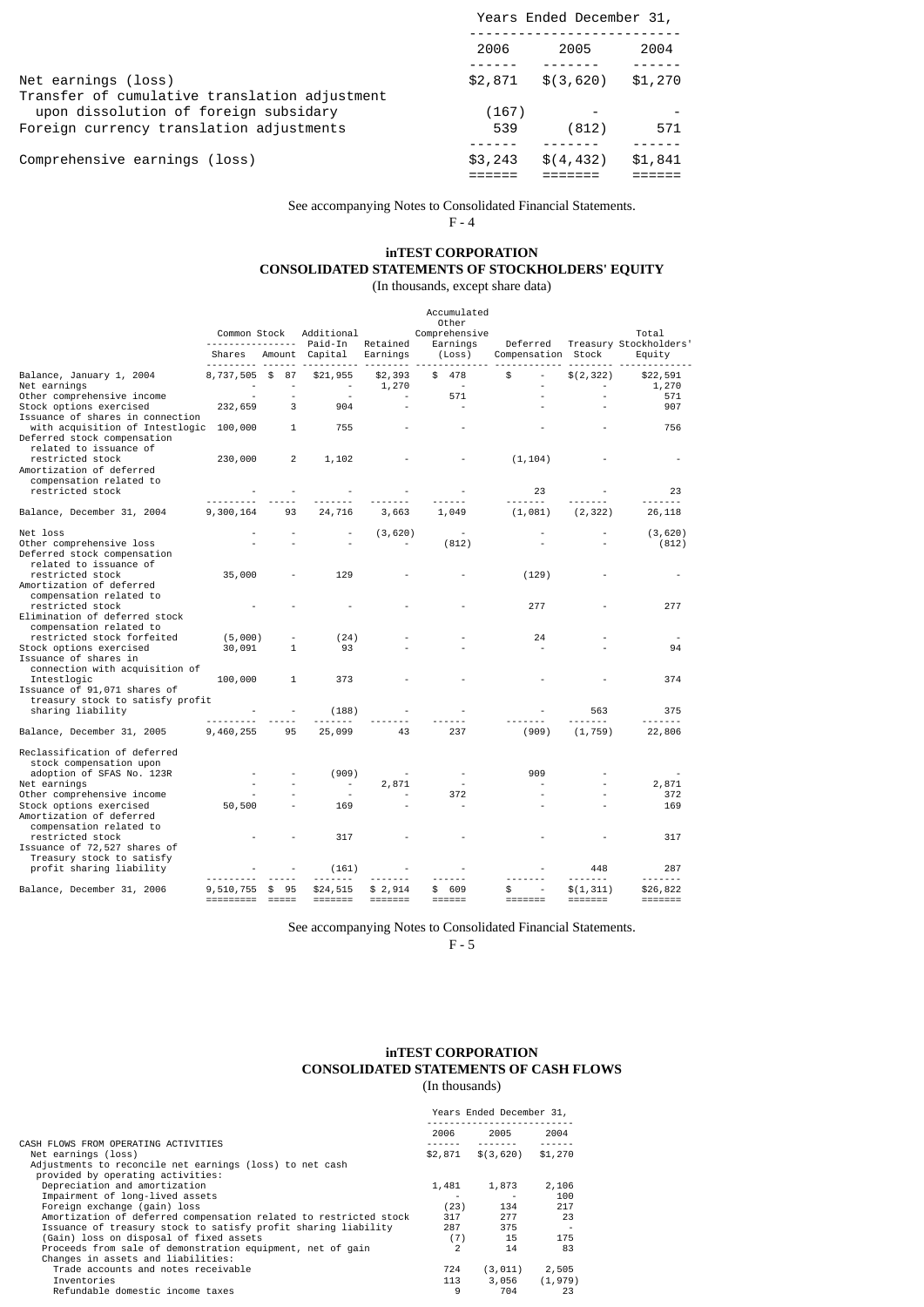| Prepaid expenses and other current assets<br>Other assets<br>Accounts payable<br>Accrued wages and benefits<br>Accrued warranty<br>Accrued sales commissions<br>Accrued restructuring and other charges<br>Other accrued expenses<br>Domestic and foreign income taxes payable<br>Deferred rent | (129)<br>(102)<br>609           | 215<br>(61)<br>444<br>387 85<br>(86) (262)<br>16 (107)<br>$(221)$ $(45)$ 261<br>$(286)$ 403 (70)<br>$\begin{array}{cccc} 512 & 16 & 169 \\ (118) & (107) & - & \end{array}$                                                                                                                                                                                                                                                                                                                                             | (275)<br>248<br>(1, 582)<br>584<br>97<br>10                                                                                                                                                                                                                                                                                                                                                                                                                                                        |
|-------------------------------------------------------------------------------------------------------------------------------------------------------------------------------------------------------------------------------------------------------------------------------------------------|---------------------------------|-------------------------------------------------------------------------------------------------------------------------------------------------------------------------------------------------------------------------------------------------------------------------------------------------------------------------------------------------------------------------------------------------------------------------------------------------------------------------------------------------------------------------|----------------------------------------------------------------------------------------------------------------------------------------------------------------------------------------------------------------------------------------------------------------------------------------------------------------------------------------------------------------------------------------------------------------------------------------------------------------------------------------------------|
| Net cash provided by operating activities                                                                                                                                                                                                                                                       | 6,356<br><u>------- - - - -</u> | $398$ $3,965$                                                                                                                                                                                                                                                                                                                                                                                                                                                                                                           |                                                                                                                                                                                                                                                                                                                                                                                                                                                                                                    |
| CASH FLOWS FROM INVESTING ACTIVITIES<br>Purchase of property and equipment<br>Proceeds from sale of property and equipment                                                                                                                                                                      | <u>.</u>                        | $(809)$ $(1, 448)$<br>41 - 12<br>$\begin{array}{cccccccccccccc} \multicolumn{2}{c}{} & \multicolumn{2}{c}{} & \multicolumn{2}{c}{} & \multicolumn{2}{c}{} & \multicolumn{2}{c}{} & \multicolumn{2}{c}{} & \multicolumn{2}{c}{} & \multicolumn{2}{c}{} & \multicolumn{2}{c}{} & \multicolumn{2}{c}{} & \multicolumn{2}{c}{} & \multicolumn{2}{c}{} & \multicolumn{2}{c}{} & \multicolumn{2}{c}{} & \multicolumn{2}{c}{} & \multicolumn{2}{c}{} & \multicolumn{2}{c}{} & \multicolumn{2}{c}{} & \multicolumn{2}{c}{} & \$ | (2, 326)<br>$\begin{array}{cccccccccc} \multicolumn{2}{c}{} & \multicolumn{2}{c}{} & \multicolumn{2}{c}{} & \multicolumn{2}{c}{} & \multicolumn{2}{c}{} & \multicolumn{2}{c}{} & \multicolumn{2}{c}{} & \multicolumn{2}{c}{} & \multicolumn{2}{c}{} & \multicolumn{2}{c}{} & \multicolumn{2}{c}{} & \multicolumn{2}{c}{} & \multicolumn{2}{c}{} & \multicolumn{2}{c}{} & \multicolumn{2}{c}{} & \multicolumn{2}{c}{} & \multicolumn{2}{c}{} & \multicolumn{2}{c}{} & \multicolumn{2}{c}{} & \mult$ |
| Net cash used in investing activities                                                                                                                                                                                                                                                           | .                               | $(768)$ $(1, 448)$ $(2, 326)$                                                                                                                                                                                                                                                                                                                                                                                                                                                                                           |                                                                                                                                                                                                                                                                                                                                                                                                                                                                                                    |
| CASH FLOWS FROM FINANCING ACTIVITIES<br>Deferred rent resulting from landlord provided tenant improvements<br>Repayments of capital lease obligations<br>Proceeds from stock options exercised                                                                                                  | 169<br><u>.</u>                 | - 854<br>$(24)$ $(106)$ $(93)$<br>94<br><u> 222222   1</u>                                                                                                                                                                                                                                                                                                                                                                                                                                                              | $\sim 100$<br>907<br>$- - - - - - -$                                                                                                                                                                                                                                                                                                                                                                                                                                                               |
| Net cash provided by financing activities                                                                                                                                                                                                                                                       | 145                             | $842$                                                                                                                                                                                                                                                                                                                                                                                                                                                                                                                   | 814                                                                                                                                                                                                                                                                                                                                                                                                                                                                                                |
| Effects of exchange rates on cash                                                                                                                                                                                                                                                               | <u>.</u><br>146                 | (183)                                                                                                                                                                                                                                                                                                                                                                                                                                                                                                                   | $- - - - - - -$<br>117<br>$\omega$ is $\omega$ in $\omega$                                                                                                                                                                                                                                                                                                                                                                                                                                         |
| Net cash provided by (used in) all activities<br>Cash and cash equivalents at beginning of period                                                                                                                                                                                               |                                 | 5,879 (391) 2,570<br>7,295 7,686 5,116                                                                                                                                                                                                                                                                                                                                                                                                                                                                                  | .                                                                                                                                                                                                                                                                                                                                                                                                                                                                                                  |
| Cash and cash equivalents at end of period                                                                                                                                                                                                                                                      | \$13,174<br><b>SEBBBBB</b>      | \$7,295<br>$=$ $=$ $=$ $=$ $=$ $=$                                                                                                                                                                                                                                                                                                                                                                                                                                                                                      | \$7,686<br>$\equiv \equiv \equiv \equiv \equiv \equiv$                                                                                                                                                                                                                                                                                                                                                                                                                                             |
| SUPPLEMENTAL DISCLOSURE OF NON-CASH INVESTING AND FINANCING ACTIVITIES:<br>Details of acquisition:                                                                                                                                                                                              |                                 |                                                                                                                                                                                                                                                                                                                                                                                                                                                                                                                         |                                                                                                                                                                                                                                                                                                                                                                                                                                                                                                    |
| Common stock released from escrow<br>Goodwill resulting from acquisition                                                                                                                                                                                                                        | \$<br><b>All Control</b>        | $-$ \$ 374<br>(374)                                                                                                                                                                                                                                                                                                                                                                                                                                                                                                     | \$ 756<br>(756)                                                                                                                                                                                                                                                                                                                                                                                                                                                                                    |
| Restricted stock awards granted                                                                                                                                                                                                                                                                 | \$<br>28<br>=======             | \$<br>129<br>eeeeee                                                                                                                                                                                                                                                                                                                                                                                                                                                                                                     | \$1,104<br>$=$ $=$ $=$ $=$ $=$ $=$                                                                                                                                                                                                                                                                                                                                                                                                                                                                 |
| Capital lease additions                                                                                                                                                                                                                                                                         | \$<br>$\sim$<br>=======         | \$<br><b>HEBBBBB</b>                                                                                                                                                                                                                                                                                                                                                                                                                                                                                                    | 36<br>\$<br>$=$ $=$ $=$ $=$ $=$ $=$                                                                                                                                                                                                                                                                                                                                                                                                                                                                |
| Cash payments (refunds) for:<br>Domestic and foreign income taxes<br>Interest                                                                                                                                                                                                                   | \$<br>601<br>5                  | \$<br>(502)<br>15                                                                                                                                                                                                                                                                                                                                                                                                                                                                                                       | \$ 228<br>13                                                                                                                                                                                                                                                                                                                                                                                                                                                                                       |

See accompanying Notes to Consolidated Financial Statements.

F - 6

## **inTEST CORPORATION NOTES TO CONSOLIDATED FINANCIAL STATEMENTS**

(In thousands, except share and per share data)

## **(1) NATURE OF OPERATIONS**

We are an independent designer, manufacturer and marketer of manipulator and docking hardware products, temperature management systems and tester interface products that are used by semiconductor manufacturers in conjunction with automatic test equipment ("ATE") in the testing of integrated circuits ("ICs" or "semiconductors").

The consolidated entity is comprised of inTEST Corporation (parent) and our wholly-owned subsidiaries. We manufacture our products in the U.S., Germany and Singapore. Marketing and support activities are conducted worldwide from our facilities in the U.S., the U.K., Germany, Japan and Singapore.

The semiconductor industry in which we operate is characterized by rapid technological change, competitive pricing pressures and cyclical market patterns. This industry is subject to significant economic downturns at various times. Our financial results are affected by a wide variety of factors, including, but not limited to, general economic conditions worldwide or in the markets in which we operate, economic conditions specific to the semiconductor industry, our ability to safeguard patents and intellectual property in a rapidly evolving market, downward pricing pressures from customers, and our reliance on a relatively few number of customers for a significant portion of our sales. In addition, we are exposed to the risk of obsolescence of our inventory depending on the mix of future business and technological changes within the industry. As a result of these or other factors, we may experience significant period-to-period fluctuations in future operating results.

## **(2) SUMMARY OF SIGNIFICANT ACCOUNTING POLICIES**

#### *Basis of Presentation and Use of Estimates*

The accompanying consolidated financial statements include our accounts and those of our wholly-owned subsidiaries. All significant intercompany accounts and transactions have been eliminated upon consolidation. The preparation of financial statements in conformity with accounting principles generally accepted in the United States of America requires us to make estimates and assumptions that affect the reported amounts of assets and liabilities and disclosure of contingent assets and liabilities at the date of the financial statements and the reported amounts of revenues and expenses during the reporting period. Actual results could differ from those estimates. Certain of our accounts, including long-lived assets, goodwill, inventory, deferred income tax valuation allowances and product warranty reserves, are particularly impacted by estimates.

*Reclassification*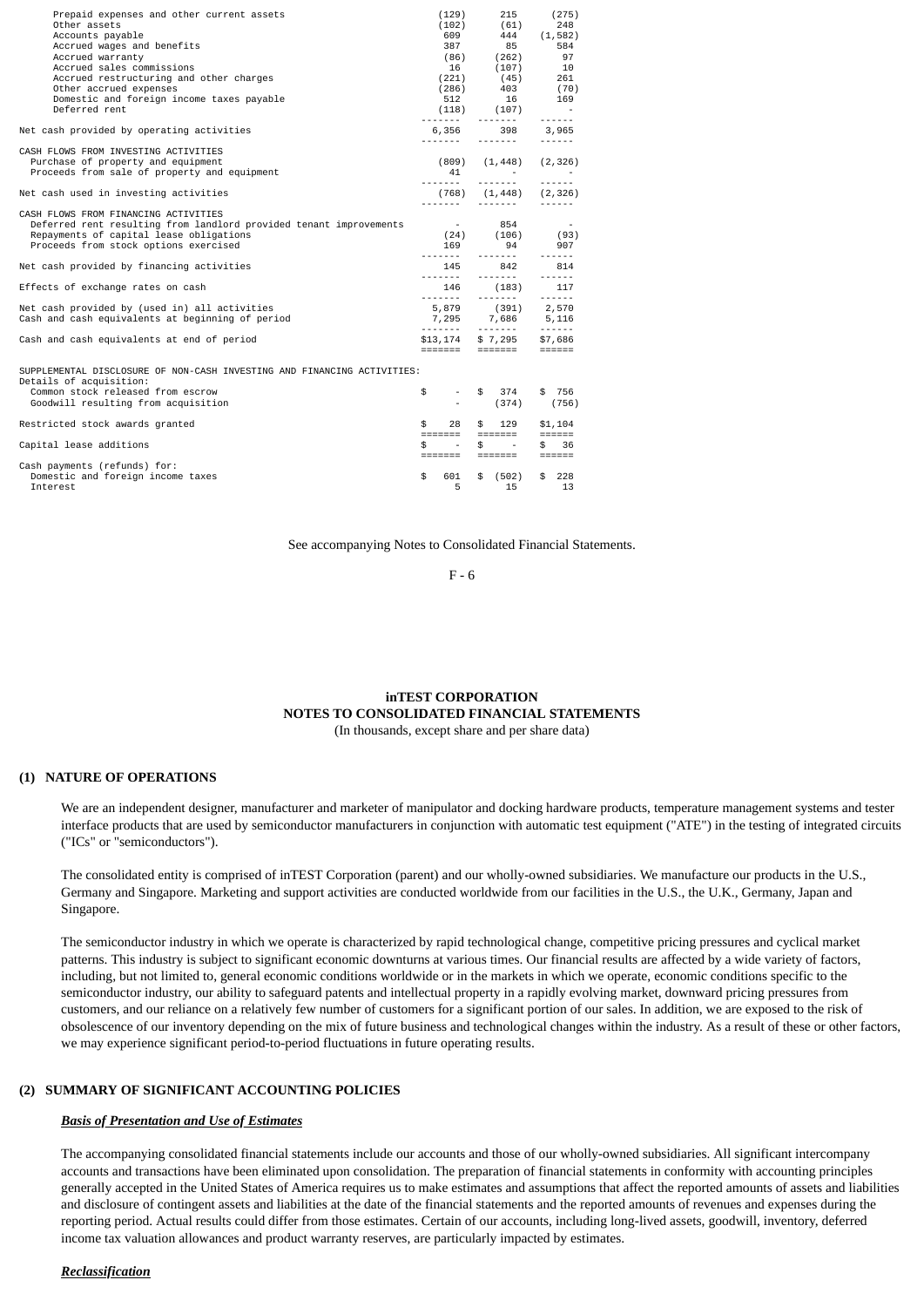Certain prior year amounts have been reclassified to be comparable with the current year's presentation.

## *Cash and Cash Equivalents*

Short-term investments that have maturities of three months or less when purchased are considered to be cash equivalents and are carried at cost, which approximates market value.

## *Trade Accounts and Notes Receivable*

Trade accounts receivable are recorded at the invoiced amount and do not bear interest. We grant credit to customers and generally require no collateral. To minimize our risk, we perform ongoing credit evaluations of our customers' financial condition. The allowance for doubtful accounts is our best estimate of the amount of probable credit losses in our existing accounts receivable. We determine the allowance based on historical write-off experience and the aging of such receivables, among other factors. Account balances are charged off against the allowance after all means of collection have been exhausted and the potential for recovery is considered remote. We do not have any off-balance sheet credit exposure related to our customers. Bad debt (recovery) expense was \$(16), \$55, and \$38 for the years ended December 31, 2006, 2005 and 2004, respectively.

Notes receivable are due from trade customers in Japan and have original maturities of less than six months. The notes are non-interest bearing. Notes receivable were \$163 and \$164 at December 31, 2006 and 2005, respectively. Cash flows from accounts and notes receivable are recorded in operating cash flows.

F - 7

## **inTEST CORPORATION NOTES TO CONSOLIDATED FINANCIAL STATEMENTS** (In thousands, except share and per share data)

### **(2) SUMMARY OF SIGNIFICANT ACCOUNTING POLICIES** (Continued)

#### *Fair Value of Financial Instruments*

Our financial instruments, principally accounts and notes receivable and accounts payable, are carried at cost which approximates fair value, due to the short maturities of the accounts. The estimated fair values of our capital lease obligations approximate their carrying value based upon the rates offered to us for similar type arrangements.

#### *Inventories*

Inventory is valued at standard cost, which approximates actual cost computed on a first-in, first-out basis, not in excess of market value. Cash flows from the sale of inventory are recorded in operating cash flows. On a quarterly basis, we review our inventories and record excess and obsolete inventory charges based upon our established objective excess and obsolete inventory criteria. These criteria identify material that has not been used in a work order during the prior twelve months and the quantity of material on hand that is greater than the average annual usage of that material over the prior three years. In certain cases, additional excess and obsolete inventory charges are recorded based upon current industry conditions, anticipated product life cycles, new product introductions and expected future use of the inventory. The charges for excess and obsolete inventory we record establish a new cost basis for the related inventory. We incurred excess and obsolete inventory charges of \$431, \$1,044 and \$1,397 for the years ended December 31, 2006, 2005 and 2004, respectively.

## *Property and Equipment*

Machinery and equipment are stated at cost. Depreciation is based upon the estimated useful life of the assets using the straight-line method. The estimated useful lives range from two to seven years. Leasehold improvements are recorded at cost and amortized over the shorter of the lease term or the estimated useful life of the asset. Total depreciation expense, including amortization of assets acquired under capital leases, was \$1,431, \$1,824 and \$2,058 for the years ended December 31, 2006, 2005 and 2004, respectively. Expenditures for maintenance and repairs are charged to operations as incurred.

#### *Impairment of Long-Lived Assets*

In accordance with Statement of Financial Accounting Standards ("SFAS") No. 144, *Accounting for the Impairment or Disposal of Long-Lived Assets,* we continually monitor events and changes in circumstances that could indicate carrying amounts of long-lived assets may not be recoverable. When such events or changes in circumstances occur, we assess the recoverability of long-lived assets by determining whether the carrying value of such assets will be recovered through undiscounted expected future cash flows. If the total of the undiscounted future cash flows is less than the carrying amount of those assets, we recognize an impairment loss based on the excess of the carrying amount over the fair value of the assets.

#### *Goodwill and Intangibles*

In accordance with SFAS No. 142, *Goodwill and Other Intangible Assets*, goodwill and other indefinite life intangible assets are no longer subject to amortization. Instead, they are subject to at least an annual assessment for impairment by applying a fair value based test. During 2006 and 2005, we assessed our goodwill for impairment in accordance with the requirements of SFAS No. 142, and no impairments of goodwill were indicated based on these assessments.

Goodwill at both December 31, 2006 and 2005 relates to the manipulator/docking hardware segment. Changes in the amount of the carrying value of goodwill for the years ended December 31, 2006 and 2005 are as follows:

|                               | 2006            | 2005 |
|-------------------------------|-----------------|------|
| Balance - Beginning of period | \$2,403 \$2,318 |      |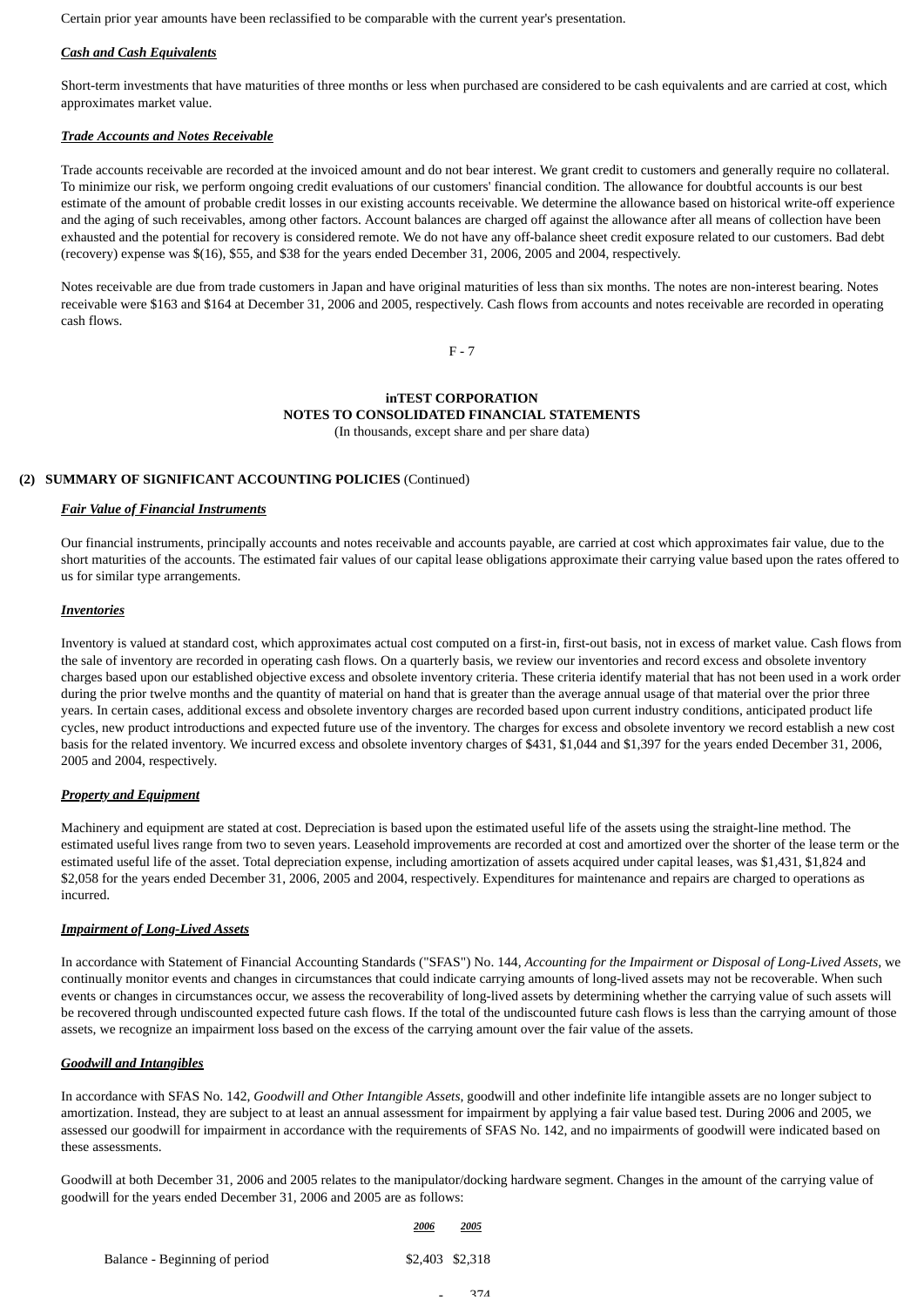| Goodwill recorded during the year      | $\overline{u}$ $\overline{u}$ |
|----------------------------------------|-------------------------------|
| Impact of foreign currency translation | $226$ (289)                   |
| Balance - End of period                | \$2,629 \$2,403               |

F - 8

# **inTEST CORPORATION NOTES TO CONSOLIDATED FINANCIAL STATEMENTS**

(In thousands, except share and per share data)

## **(2) SUMMARY OF SIGNIFICANT ACCOUNTING POLICIES** (Continued)

During 2005, we issued 100,000 shares of common stock to the former owner of our Intestlogic subsidiary. These shares were issued pursuant to a provision contained in the amended agreement of sale that established revenue targets in 2005 that if met would require the issuance of up to 100,000 shares of common stock. During the third and fourth quarters of 2005, the revenue targets were achieved, and shares were issued. In connection with the issuance of these shares, we recorded goodwill of \$374, which represented the fair market value of the shares issued.

As of December 31, 2006 and 2005, definite life intangibles totaled \$299 and \$315, net of accumulated amortization of \$221 and \$152, respectively. These definite life intangibles are the result of our acquisition of Intestlogic and are being amortized using the straight-line method over the remaining estimated useful life of six years. These definite life intangible assets are technology based, include patented technology and are allocated to the manipulator/docking hardware segment. The following table sets forth changes in the amount of the carrying value of definite life intangibles for the years ended December 31, 2006 and 2005, respectively:

|                                        | 2006  | 2005        |
|----------------------------------------|-------|-------------|
| Balance - Beginning of period          |       | \$315 \$414 |
| Amortization                           | (50)  | (49)        |
| Impact of foreign currency translation | - 34  | (50)        |
| Balance - End of period                | \$299 | \$315       |

Estimated annual amortization expense for each of the next five years is \$50.

## *Stock-Based Compensation*

For the years ended December 31, 2005 and 2004, we followed the provisions of SFAS No. 123, *Accounting for Stock-Based Compensation*, as amended by SFAS No. 148, *Accounting for Stock-Based Compensation-Transition and Disclosure*. As permitted under SFAS No.123, we elected to follow the provisions of Accounting Principles Board ("APB") Opinion No. 25 to account for stock-based awards to employees. Under APB Opinion No. 25, compensation expense with respect to such awards was not recognized, if on the date the awards were granted, the award price equaled the market value of the common shares.

On January 1, 2006, we adopted SFAS No. 123 (revised 2004), *Share-Based Payment*, ("SFAS No. 123R"), which discontinues the accounting for sharebased compensation using APB Opinion No. 25 and generally requires that such transactions be recognized in the income statement based on their fair values at the date of grant. Pro forma disclosure is no longer an alternative. See Recently Adopted Accounting Standards below and Note 14 for further disclosures related to the impact of the adoption of SFAS No. 123R and our stock-based compensation plan.

## *Revenue Recognition*

We recognize revenue in accordance with Staff Accounting Bulletin No. 104 ("SAB 104"), *Revenue Recognition*. We recognize revenue when persuasive evidence of an arrangement exists, delivery has occurred or services have been rendered, the price is fixed or determinable, and collectibility is reasonably assured. Sales of our products are made through our sales employees, third-party sales representatives and distributors. There are no differences in revenue recognition policies based on the sales channel. We do not provide our customers with rights of return or exchanges. Revenue is generally recognized upon product shipment. Our sales agreements do not typically contain any customer-specific acceptance criteria, other than that the product performs within the agreed upon specifications. We test all products manufactured as part of our quality assurance process to determine that they comply with specifications prior to shipment to a customer. To the extent that any sales agreements contain customer-spec ific acceptance criteria, revenue recognition is deferred until customer acceptance.

## *Product Warranties*

We generally provide product warranties and record estimated warranty expense at the time of sale based upon historical claims experience. Warranty expense is included in selling expense in the consolidated financial statements.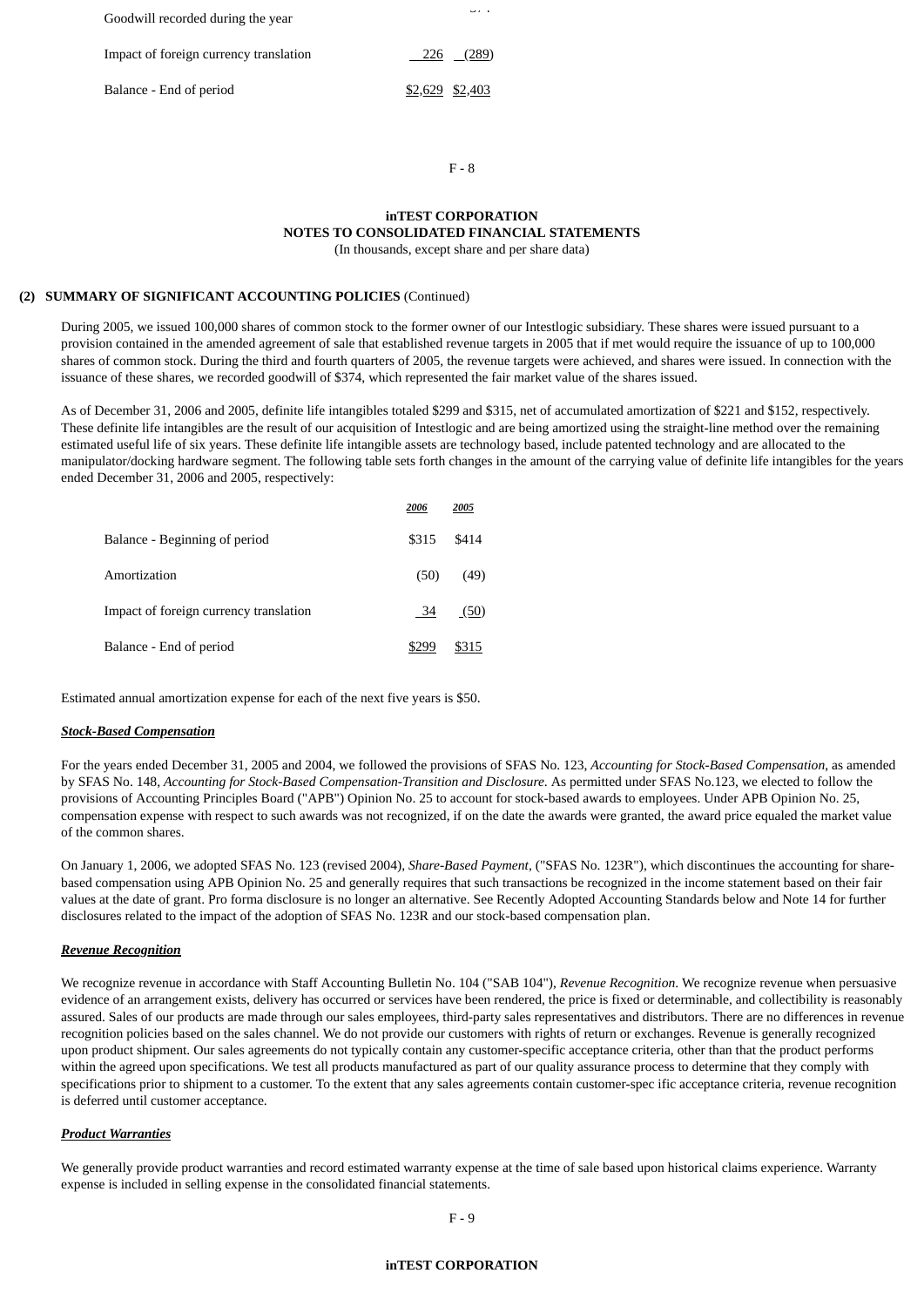## **NOTES TO CONSOLIDATED FINANCIAL STATEMENTS**

(In thousands, except share and per share data)

## **(2) SUMMARY OF SIGNIFICANT ACCOUNTING POLICIES** (Continued)

## *Engineering and Product Development*

Engineering and product development costs, which consist primarily of the salary and related benefits costs of our technical staff, as well as product development costs, are expensed as incurred.

## *Restructuring and Other Charges*

We recognize a liability for restructuring costs at fair value only when the liability is incurred. The three main components of our restructuring plans are related to workforce reductions, the consolidation of excess facilities and asset impairments. Workforce-related charges are accrued when it is determined that a liability has been incurred, which is generally after individuals have been notified of their termination dates and expected severance benefits. Plans to consolidate excess facilities result in charges for lease termination fees and future commitments to pay lease charges, net of estimated future sub-lease income. We recognize charges for consolidation of excess facilities when we have vacated the premises. Assets that may be impaired consist of property, plant and equipment. Asset impairment charges are based on an estimate of the amounts and timing of future cash flows related to the expected future remaining use and ultimate sale or disposal of the asset. These estimates were derived using th e guidance of SFAS No. 146, *Accounting for Exit or Disposal Activities,* and SFAS No. 144, *Accounting for the Impairment of Disposal of Long Lived Assets*.

## *Foreign Currency*

The accounts of our foreign subsidiaries are translated in accordance with SFAS No. 52, *Foreign Currency Translation*, which requires that assets and liabilities of international operations be translated using the exchange rate in effect at the balance sheet date. The results of operations are translated using an average exchange rate for the period. The effects of rate fluctuations in translating assets and liabilities of international operations into U.S. dollars are included in accumulated other comprehensive income (loss) in stockholders' equity. Transaction gains or losses are included in net earnings (loss). For the years ended December 31, 2006, 2005 and 2004, foreign currency transaction gains (losses) were \$23, \$(134) and \$(223). The amount recorded in 2006 includes a \$167 foreign currency translation adjustment related to the final dissolution of our subsidiary located in the U.K. as more fully discussed in Note 10.

## *Income Taxes*

The asset and liability method is used in accounting for income taxes. Under this method, deferred tax assets and liabilities are recognized for operating loss and tax credit carryforwards and for the future tax consequences attributable to differences between the financial statement carrying amounts of existing assets and liabilities and their respective tax bases. Deferred tax assets and liabilities are measured using enacted tax rates expected to apply to taxable income in the years in which those temporary differences are expected to be recovered or settled. The effect on deferred tax assets and liabilities of a change in tax rates is recognized in the results of operations in the period that includes the enactment date. A valuation allowance is recorded to reduce the carrying amounts of deferred tax assets if it is more likely than not that such assets will not be realized.

## *Net Earnings (Loss) Per Common Share*

Net earnings (loss) per common share is computed in accordance with SFAS No. 128, *Earnings Per Share*. Basic earnings (loss) per common share is computed by dividing net earnings (loss) by the weighted average number of common shares outstanding during each year. Diluted earnings (loss) per common share is computed by dividing net earnings (loss) by the weighted average number of common shares and common share equivalents outstanding during each year. Common share equivalents represent stock options and unvested shares of restricted stock and are calculated using the treasury stock method. Common share equivalents are excluded from the calculation if their effect is anti-dilutive.

A reconciliation of weighted average common shares outstanding -- basic to weighted average common shares outstanding -- diluted appears below:

## $F - 10$

## **inTEST CORPORATION NOTES TO CONSOLIDATED FINANCIAL STATEMENTS** (In thousands, except share and per share data)

## **(2) SUMMARY OF SIGNIFICANT ACCOUNTING POLICIES** (Continued)

|                                                      | <b>Years Ended December 31,</b> |                     |           |
|------------------------------------------------------|---------------------------------|---------------------|-----------|
|                                                      | 2006                            | 2005                | 2004      |
| Weighted average common shares outstanding - basic   | 9.046.680                       | 8,806,528 8,479,914 |           |
| Potentially dilutive securities:                     |                                 |                     |           |
| Employee stock options                               | 141,299                         |                     | 324.565   |
| Weighted average common shares outstanding - diluted | 9.187.979                       | 8,806,528           | 8.804.479 |

For the years ended December 31, 2006, 2005 and 2004, an average of 240,637, 912,850, and 84,291 employee stock options and unvested shares of restricted stock with weighted average exercise prices of \$3.72, \$2.90 and \$6.13, respectively, were excluded from the calculation because their effect was anti-dilutive.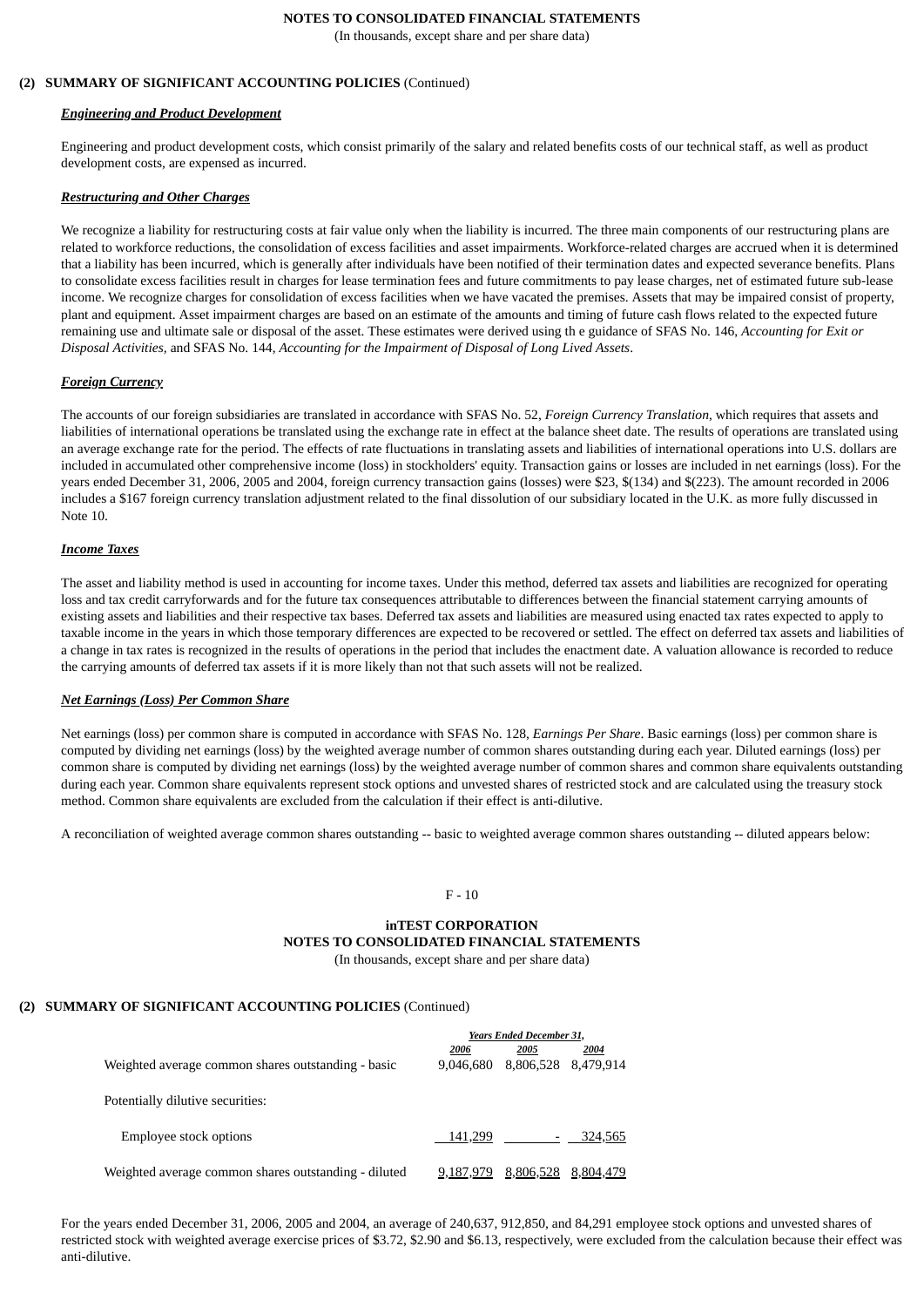#### *Recently Adopted Accounting Standards*

On January 1, 2006, we adopted SFAS No. 151, *Inventory Costs - An Amendment of ARB No. 43*, *Chapter 4,* which clarifies the accounting for abnormal amounts of idle facility expense, freight, handling costs, and wasted material (spoilage). Under SFAS No. 151, such items are recognized as current-period charges. In addition, SFAS No. 151 requires that allocation of fixed production overheads to the costs of manufacturing be based on normal capacity of the production facilities. The adoption of this standard did not have a material impact on our consolidated financial position, results of operations or cash flows.

As previously mentioned, on January 1, 2006, we adopted SFAS No. 123R which amends SFAS No. 123 and supersedes APB Opinion No. 25. SFAS No. 123R requires employee share-based equity awards to be accounted for under the fair value method, and eliminates the ability to account for these instruments under the intrinsic value method prescribed by APB Opinion No. 25 and previously allowed under the original provisions of SFAS No. 123. SFAS No. 123R requires the use of an option pricing model for estimating fair value, which is then amortized to expense over the service periods. We adopted SFAS No. 123R using the modified prospective method. Under this method, we are required to record compensation expense for all awards granted after the date of adoption and for the unvested portion of previously granted awards that remain outstanding at the date of adoption. The modified prospective approach does not allow for the restatement of prior period amounts. The adoption of this standard did not have a materia l impact on our consolidated financial position, results of operations or cash flows. See further disclosures related to our stock-based compensation plan in Note 14.

In November 2005, the FASB issued FASB Staff Position ("FSP") FAS No. 123R-3, *Transition Election Related to Accounting for the Tax Effects of Share-Based Payment Awards* ("FSP FAS 123R-3"). FSP FAS 123R-3 provides a practical exception when a company transitions to the accounting requirements in SFAS No. 123R*.* SFAS No. 123R requires a company to calculate the pool of excess tax benefits available to absorb tax deficiencies recognized subsequent to adopting SFAS No. 123R (the "APIC Pool"), assuming the company had been following the recognition provisions prescribed by FAS 123*.* We have elected to use the guidance in FSP FAS 123R-3 to calculate our APIC Pool. FSP FAS 123R-3 is effective immediately. The adoption of the FSP did not have a material impact on our consolidated financial position, results of operations or cash flows.

In September 2006, the SEC issued Staff Accounting Bulletin No. 108 ("SAB 108"), *Considering the Effects of Prior Year Misstatements when Quantifying Misstatements in Current Year Financial Statements*. SAB 108 provides interpretive guidance on how the effects of prior-year uncorrected misstatements should be considered when quantifying misstatements in the current year financial statements. SAB 108 requires registrants to quantify misstatements using both an income statement ("rollover") and balance sheet ("iron curtain") approach and evaluate whether either approach results in a misstatement that, when all relevant quantitative and qualitative factors are considered, is material. If prior year errors that had been previously considered immaterial now are considered material based on either approach, no restatement is required so long as management properly applied its previous approach and all relevant facts and circumstances were considered. If prior years are not restated, the cumulative effect adj ustment is recorded in opening accumulated earnings (deficit) as of the beginning of the fiscal year of adoption. SAB 108 was effective for fiscal years ending on or after November 15, 2006. The adoption of SAB 108 did not have a material impact on our consolidated financial position, results of operations or cash flows.

F - 11

## **inTEST CORPORATION NOTES TO CONSOLIDATED FINANCIAL STATEMENTS** (In thousands, except share and per share data)

## **(2) SUMMARY OF SIGNIFICANT ACCOUNTING POLICIES** (Continued)

## *New Accounting Standards*

In June 2006, the FASB issued FASB Interpretation No. 48 ("FIN 48"), Accounting for Uncertainty in Income Taxes - an interpretation of FASB Statement No. 109. FIN 48 provides guidance for the recognition and measurement of uncertain tax positions in an enterprise's financial statements. Recognition involves a determination of whether it is more likely than not that a tax position will be sustained upon examination with the presumption that the tax position will be examined by the appropriate taxing authority that would have full knowledge of all relevant information. FIN 48 is effective for fiscal years beginning after December 15, 2006. We do not expect the adoption of FIN 48 to have a material impact on our consolidated financial position, results of operations or cash flows.

In June 2006, the FASB ratified the consensus reached by the Emerging Issues Task Force on Issue No. 06-3 ("EITF 06-3"), *How Sales Taxes Collected From Customers and Remitted to Governmental Authorities Should Be Presented in the Income Statement*. EITF 06-3 requires a company to disclose its accounting policy (i.e. gross vs. net basis) relating to the presentation of taxes within the scope of EITF 06-3. Furthermore, for taxes reported on a gross basis, an enterprise should disclose the amounts of those taxes in interim and annual financial statements for each period for which an income statement is presented. The guidance is effective for all periods beginning after December 15, 2006. We do not expect the adoption of EITF 06-3 to have a material impact on our consolidated financial position, results of operations or cash flows.

In September 2006, the FASB issued SFAS No. 157, *Fair Value Measurements*. SFAS 157 defines fair value, establishes a framework for measuring fair value and expands disclosure of fair value measurements. SFAS 157 applies under other accounting pronouncements that require or permit fair value measurements and accordingly, does not require any new fair value measurements. SFAS 157 is effective for financial statements issued for fiscal years beginning after November 15, 2007. We are currently in the process of assessing the impact the adoption of SFAS 157 will have on our financial statements.

#### **(3) MAJOR CUSTOMERS**

Texas Instruments Incorporated accounted for 19%, 16% and 16% of our consolidated net revenues in 2006, 2005 and 2004, respectively. Teradyne, Inc. accounted for 11% of our net consolidated revenues in 2004. While all three of our operating segments sold to these customers, these revenues were primarily generated by our manipulator/docking hardware and tester interface segments. During the years ended December 31, 2006, 2005 and 2004, no other customer accounted for 10% or more of our consolidated net revenues.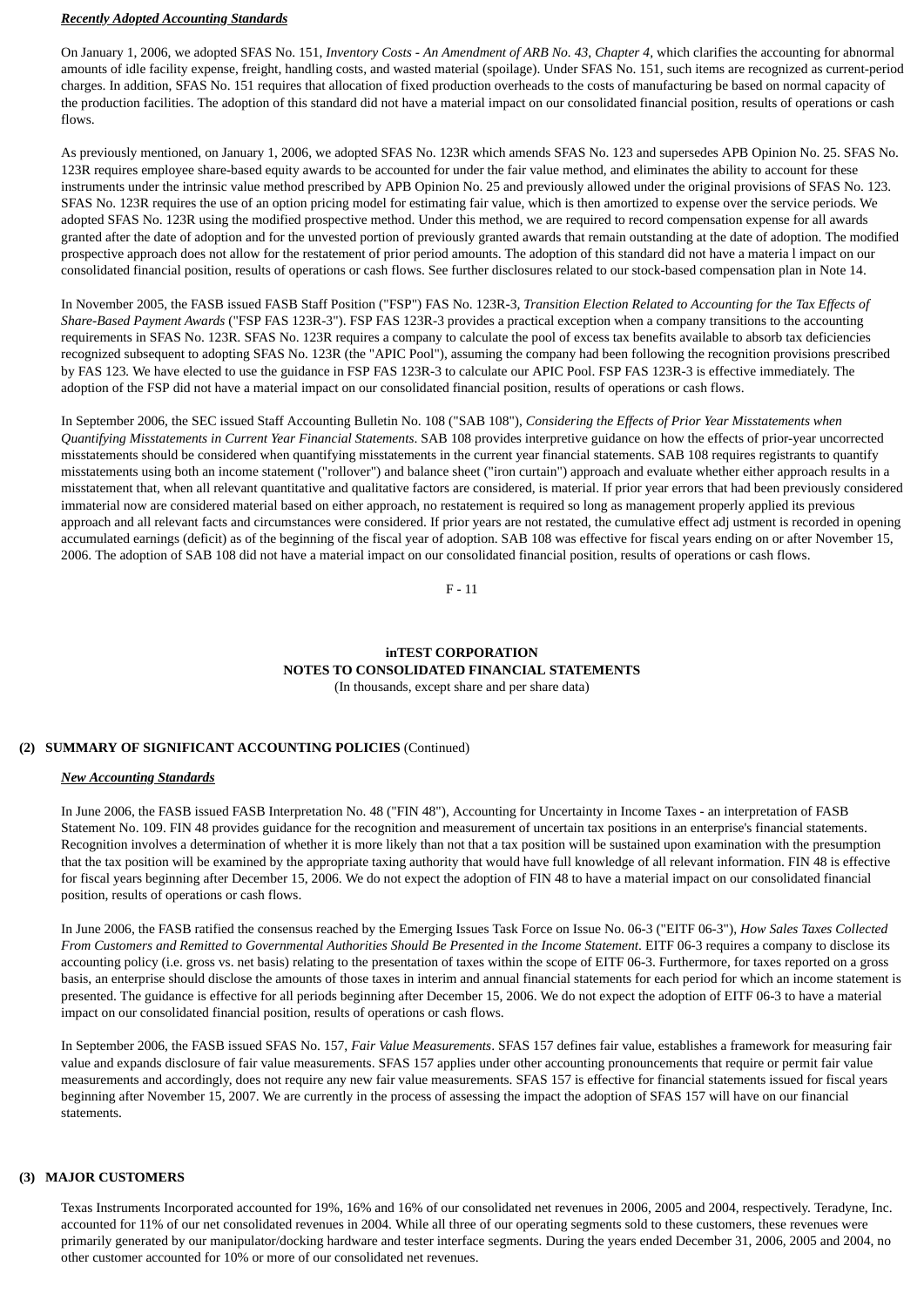## **(4) INVENTORIES**

Inventories held at December 31 were comprised of the following:

| Raw materials                 | 2006    | 2005<br>\$4,415 \$4,835 |
|-------------------------------|---------|-------------------------|
| Work in process               | 497     | 418                     |
| Inventory consigned to others | 357     | 205                     |
| Finished goods                | 924     | 777                     |
|                               | \$6,193 | \$6,235                 |

## F - 12

# **inTEST CORPORATION NOTES TO CONSOLIDATED FINANCIAL STATEMENTS**

(In thousands, except share and per share data)

## **(5) OTHER ACCRUED EXPENSES**

Other accrued expenses consist of the following:

|                              | December 31, |               |  |         |  |
|------------------------------|--------------|---------------|--|---------|--|
|                              |              | 2006          |  | 2005    |  |
| Accrued rent                 |              | \$ 280 \$ 274 |  |         |  |
| Accrued professional fees    |              | 280           |  | 249     |  |
| Accrued repairs              |              | 153           |  | 153     |  |
| Accrued customer obligations |              | 125           |  | 247     |  |
| Other                        |              | 162           |  | 349     |  |
|                              |              | \$1,000       |  | \$1,272 |  |

## **(6) DEBT**

#### *Line of Credit*

As of December 31, 2006, we had a secured credit facility which provided for maximum borrowings of \$250. We have not utilized this facility to borrow any funds. Our only usage consists of the issuance of two letters of credit which are outstanding as of December 31, 2006 in the face amounts of \$200 and \$50, respectively. We pay a quarterly fee of 1.5% per annum on the total amount of the outstanding letters of credit. The terms of the credit facility require that we maintain a minimum level of \$200 of cash with the bank. This credit facility expires on September 30, 2007.

## *Letters of Credit*

As of December 31, 2006 and 2005, we had an outstanding letter of credit in the amount of \$200. This letter of credit was originally issued in December 2000 as a security deposit under a lease that our Temptronic subsidiary entered into for its new facility in Sharon, Massachusetts. This letter of credit expires January 1, 2008; however, the terms of the lease require that the letter of credit be renewed at least thirty days prior to its expiration date for successive terms of not less than one year throughout the entire lease term, which ends February 28, 2011.

As of December 31, 2006 and 2005, we also had an outstanding letter of credit in the amount of \$50. This letter of credit was issued in September 2004 as a portion of the security deposit under a lease that we entered into for a new facility for our tester interface operation based in northern California. We occupied this facility in late January 2005. This letter of credit expires September 13, 2007, however, the terms of the lease require that the letter of credit be renewed at least thirty days prior to its expiration date for successive terms of not less than one year until June 30, 2012, which is sixty days after the expiration of the lease term. If as of December 31, 2008, there have been no events of default or late payments of rent, the letter of credit shall be reduced to \$0 upon our request.

## *Capital Lease Obligations*

Periodically we enter into capital lease agreements to finance equipment purchases. The minimum lease payments under the capital leases in effect at December 31, 2006 are as follows: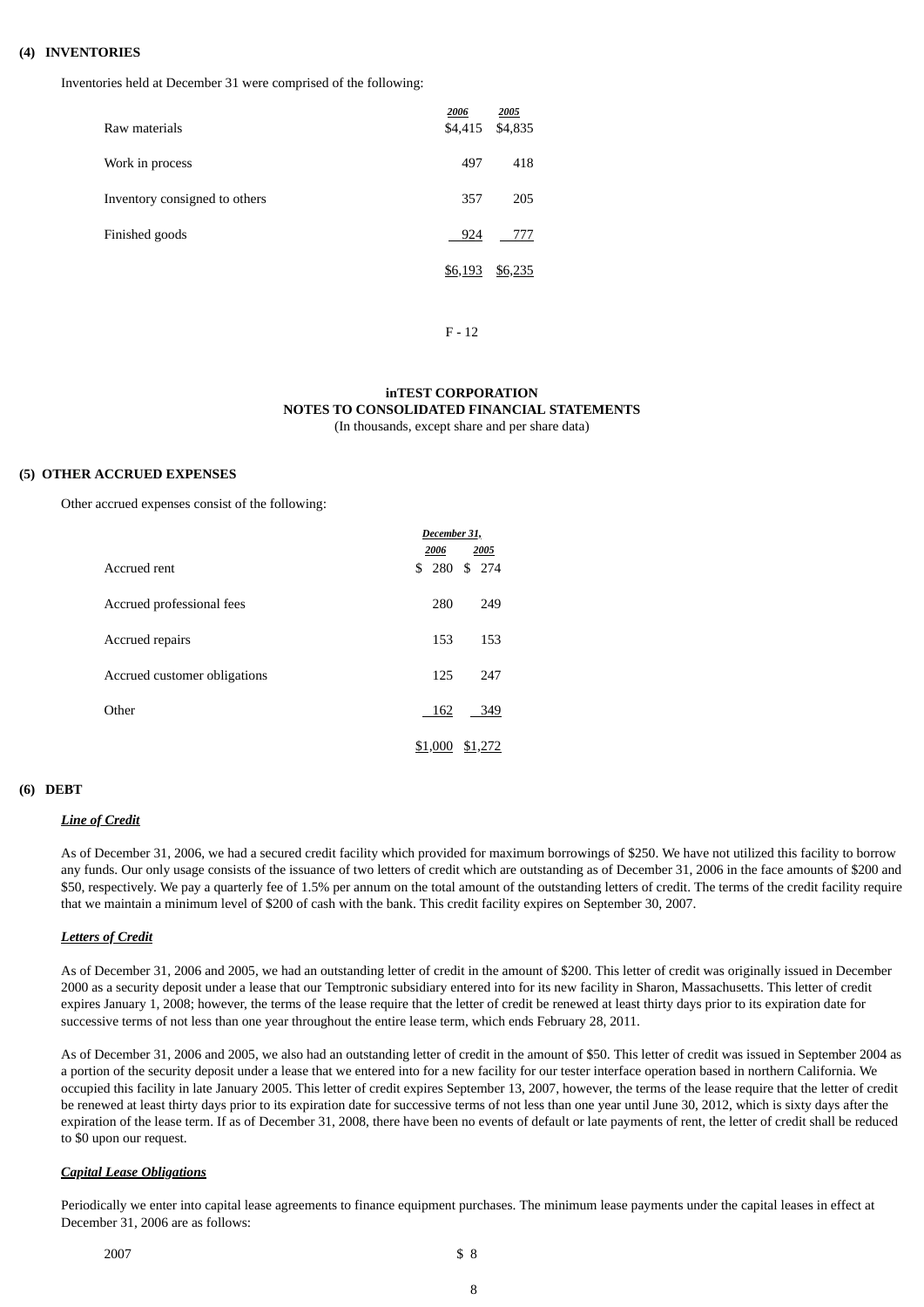| 2009                                                       | 8  |
|------------------------------------------------------------|----|
| 2010                                                       |    |
| Total minimum lease payments                               | 25 |
| Less: Amount representing interest                         |    |
| Present value of minimum lease payments                    | 23 |
| Less: Current portion of capital leases                    |    |
| Obligations under capital lease, excluding current portion | Тb |

F - 13

## **inTEST CORPORATION NOTES TO CONSOLIDATED FINANCIAL STATEMENTS**

(In thousands, except share and per share data)

#### **(7) LEASEHOLD IMPROVEMENTS AND DEFERRED RENT**

In accordance with FASB Technical Bulletin No. 88-1, *Issues Relating to Accounting for Leases*, we record tenant improvements made to our leased facilities based on the amount of the total cost to construct the improvements regardless of whether a portion of that cost was paid through an allowance provided by the facility's landlord. The amount of the allowance, if any, is recorded as deferred rent. We amortize deferred rent on a straight-line basis over the lease term and record the amortization as a reduction of rent expense.

In addition, certain of our operating leases contain predetermined fixed escalations of minimum rentals during the original lease terms. For these leases, we recognize the related rental expense on a straight-line basis over the life of the lease and record the difference between the amounts charged to operations and amounts paid as accrued rent which is included in other accrued expenses on our balance sheet.

During 2005, we recorded \$854 of additions to our leasehold improvements which were paid for on our behalf by the landlord of our new facility in San Jose, California. We occupied this facility during the first quarter of 2005. We also recorded this amount as deferred rent. Amortization of deferred rent for the years ended December 31, 2006 and 2005 was \$118 and \$107, respectively.

## **(8) COMMITMENTS AND CONTINGENCIES**

#### *Operating Lease Commitments*

2008

We lease our offices, warehouse facilities, automobiles and certain equipment under noncancellable operating leases which expire at various dates through 2012. Total rental expense for the years ended December 31, 2006, 2005 and 2004 was \$1,839, \$1,855 and \$2,131, respectively.

The aggregate minimum rental commitments under the noncancellable operating leases in effect at December 31, 2006 are as follows:

| 2007       | \$1,734   |
|------------|-----------|
| 2008       | \$1,554   |
| 2009       | \$1,537   |
| 2010       | \$1,262   |
| 2011       | \$<br>327 |
| Thereafter | \$<br>74  |

## *Minimum Purchase Commitments*

On June 1, 2004, we entered into an exclusive rights agreement to market and sell certain products which are the proprietary and confidential designs of one of the suppliers of our tester interface division. The terms of this agreement included payment of a \$150 nonrefundable fee and certain minimum purchase requirements which are applicable to the forty-eight month period beginning April 1, 2006 and total \$1,533. If we fail to satisfy the minimum purchase requirements, the supplier has the right to terminate our exclusive right to market and sell these products.

During 2006, we did not meet the minimum purchase requirements and we do not expect to meet the minimum purchase requirements in the future. There is no financial liability for not meeting these purchase requirements, however, the supplier has the right to terminate our exclusive right to market and sell the products covered by the agreement. We are not currently using these products in any of the products we sell, although we are still exploring potential uses for them in new product designs. As of December 31, 2006, we have not been notified by the supplier of any intention to terminate the agreement.

#### *Contingencies*

As part of a prior contractual arrangement with a former executive of a subsidiary, we had agreed to provide life insurance in the amount of \$300 to this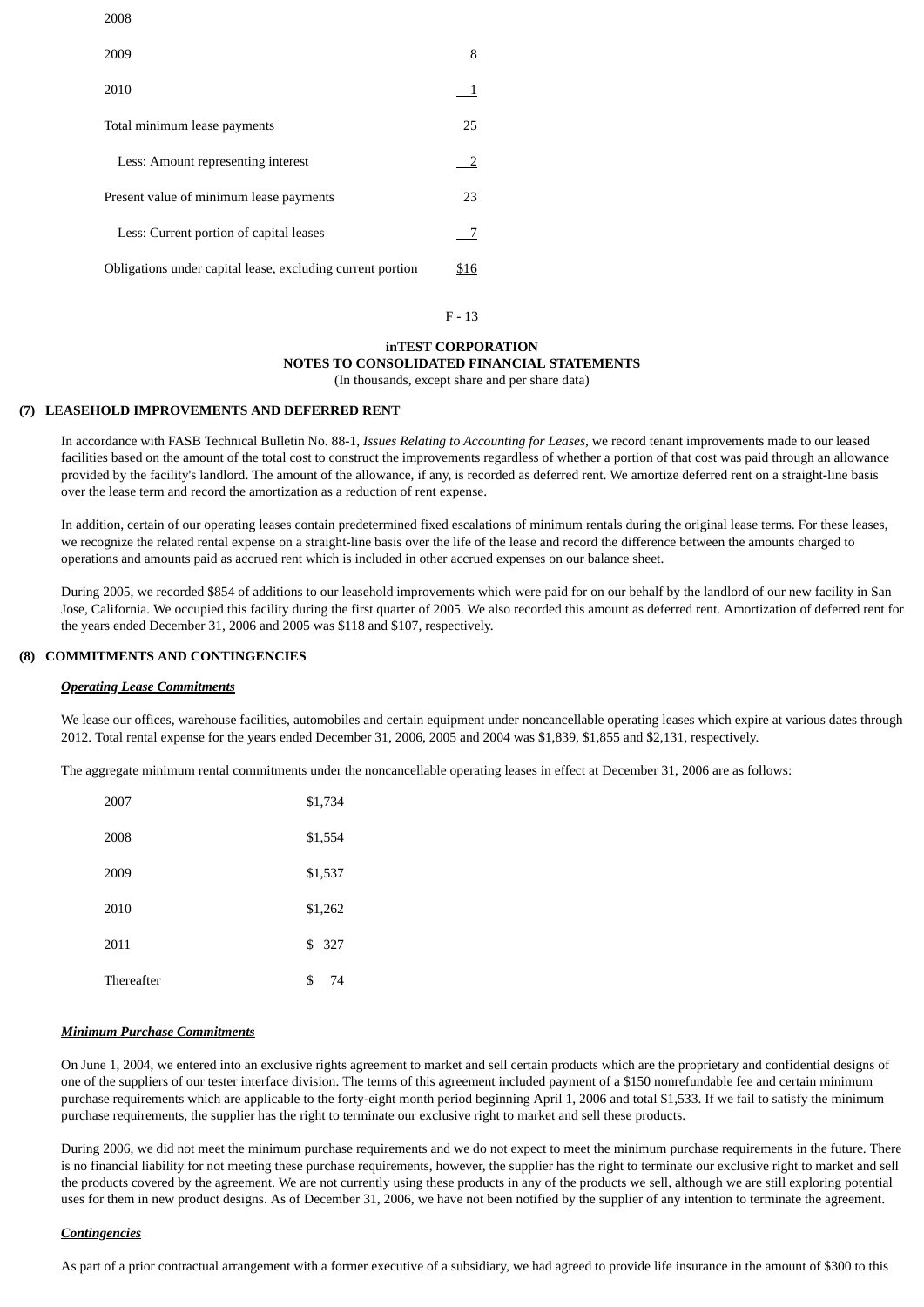former executive until he reached the age of sixty-five. The provision of this life insurance benefit was self-insured by us. This individual reached the age of sixty-five in February 2007 and therefore we are no longer obligated under this arrangement.

F - 14

## **inTEST CORPORATION NOTES TO CONSOLIDATED FINANCIAL STATEMENTS**

(In thousands, except share and per share data)

#### **(9) GUARANTEES**

#### *Product Warranties*

Warranty expense for the years ended December 31, 2006, 2005 and 2004 was \$378, \$549 and \$1,982, respectively. The following table sets forth the changes in the liability for product warranties for the years ended December 31, 2006 and 2005:

| Balance - Beginning of period | 2006  | 2005<br>\$935 \$1,216 |
|-------------------------------|-------|-----------------------|
| Payments made under warranty  |       | $(456)$ $(830)$       |
| Accruals for product warranty | - 378 | - 549                 |
| Balance - End of period       |       | \$857 \$935           |

#### *U.K. Lease Guarantee*

In connection with the closure of our U.K manufacturing operation, as more fully discussed in Note 10, we have entered into a sub-leasing arrangement for the facility which was occupied by this operation prior to its closure. As a condition of the sub-lease, the landlord of this facility has required that we guarantee the performance of the sub-lessee with respect to the lease payments. We have performed a credit analysis of the sub-lessee and believe that a default by them with regard to their obligations under the sub-lease agreement is remote. However, as of December 31, 2006, there was approximately \$431 of future payments that we would be obligated to make if the sub-lessee were to default and we were unable to enter into a new sub-lease agreement with another party. Our original lease on this facility extends through December 31, 2010. As of December 31, 2006 we have not recorded any amounts in our financial statements related to this guarantee.

### **(10) RESTRUCTURING AND OTHER COSTS**

During the fourth quarter of 2004, we began the process of restructuring our operations with the goal of significantly reducing our fixed operating costs to position ourselves to more effectively meet the needs and expectations of the fluid ATE market. In mid-November 2004, we announced organization changes and cost structure adjustments (the "2004 Workforce Reduction"). In mid-March 2005, we announced our decision to close our U.K. manufacturing operation (the "U.K. Operation Closure"). In late July 2005, we made certain cost structure adjustments at our facility in San Jose, California (the "California Workforce Reduction").

#### *2004 Workforce Reduction*

In the quarter ended December 31, 2004, we accrued \$527 for severance and related costs resulting from the termination of 43 domestic and 2 foreign employees. Of this amount, \$266 was paid during the fourth quarter of 2004 and \$261 remained accrued as of December 31, 2004. The severance and related costs were comprised of \$383 in our Manipulator/Docking Hardware segment, \$100 in our Temperature Management segment and \$44 in our Tester Interface segment.

### *U.K. Operation Closure*

In the quarter ended December 31, 2004, due to the history of operating losses experienced by our U.K. operation, combined with our forecasts that indicated potential future losses for this operation, we performed an assessment of the recoverability of the carrying value of this operation's long-lived assets. These long-lived assets consisted of property and equipment. As a result of this analysis we determined that an impairment existed and, accordingly, we recorded a \$100 impairment of long-lived assets during the fourth quarter of 2004.

In March 2005, we announced our intention to close our U.K. operation, and we ceased manufacturing operations at this facility during the second quarter of 2005. During 2005, we accrued \$234 for severance and related costs and \$303 for lease termination costs. The \$205 accrual remaining at December 31, 2005 related primarily to estimated lease termination costs. In November 2006, we entered into an agreement to sub-lease this facility. During the fourth quarter of 2006, we recorded an additional \$23 of lease termination costs as a result of finalizing this sub-leasing arrangement as well as a \$167 foreign currency translation adjustment related to final dissolution of this operation. As of December 31, 2006, there are no accruals

## F - 15

## **inTEST CORPORATION NOTES TO CONSOLIDATED FINANCIAL STATEMENTS**

(In thousands, except share and per share data)

## **(10) RESTRUCTURING AND OTHER COSTS** (Continued)

remaining related to the closure of our U.K. operation as all aspects of the closure are now complete. However, as a part of the sub-lease agreement we have made certain guarantees as more fully described in Note 9. Our U.K. operation was included in our Manipulator/Docking Hardware segment.

#### *California Workforce Reduction*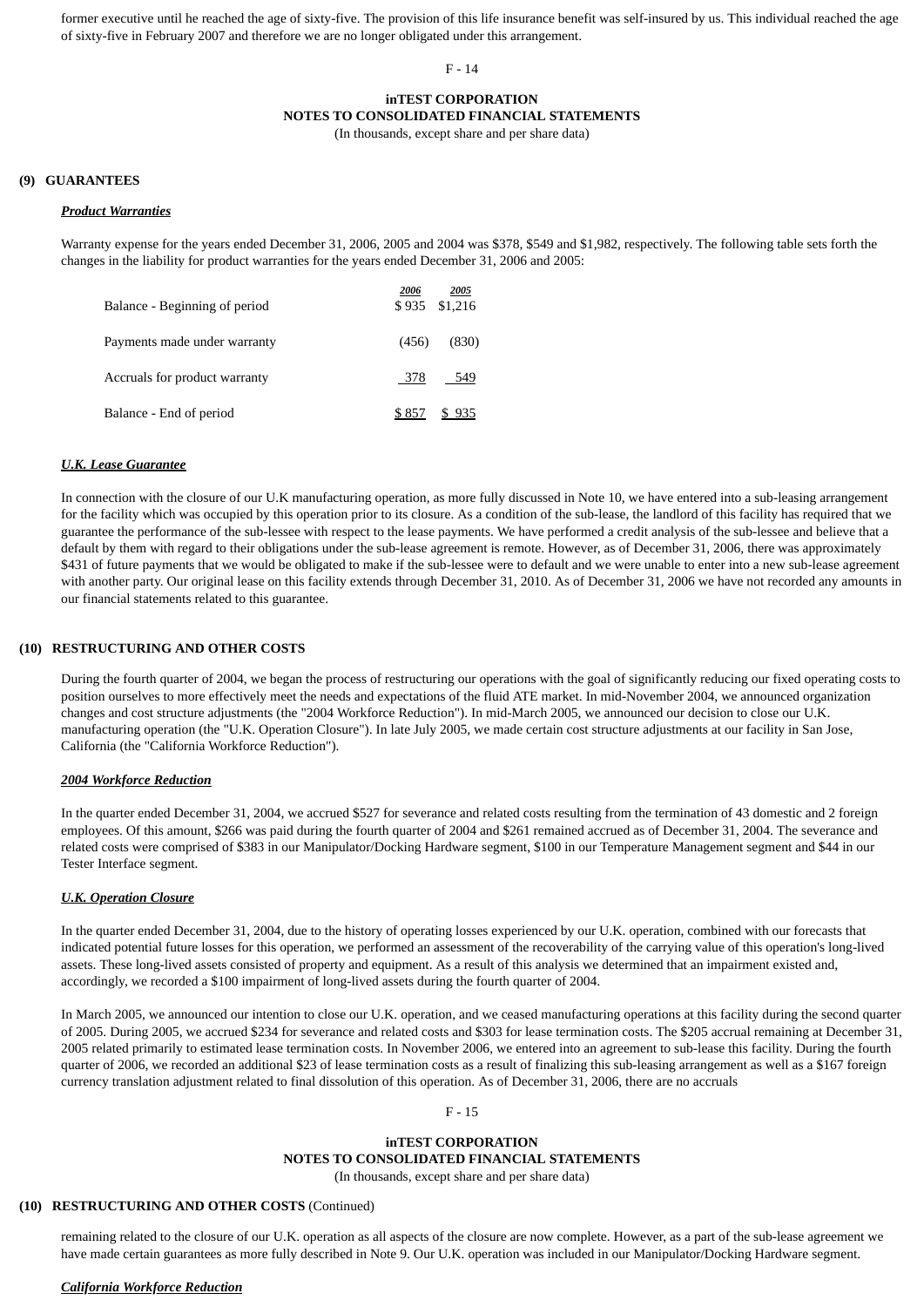In the quarter ended September 30, 2005 we accrued \$35 for severance and related costs resulting from the termination of six employees at our facility in San Jose, California. This entire amount was paid out during the third quarter of 2005. Our facility in San Jose is the headquarters for our tester interface product segment.

Our restructuring and other costs for 2006 and 2005 are summarized as follows:

|                                            | 2004<br><b>Workforce</b><br>Reduction | U.K.<br><b>Operation</b><br><b>Closure</b> | California<br><b>Workforce</b><br>Reduction | <b>Total</b> |
|--------------------------------------------|---------------------------------------|--------------------------------------------|---------------------------------------------|--------------|
| Balance - January 1, 2005                  | \$261                                 | \$                                         | \$                                          | \$261        |
| Accruals in 2005                           |                                       | 537                                        | 35                                          | 572          |
| Severance and other cash payments          | (261)                                 | (332)                                      | (35)                                        | (628)        |
| Balance - December 31, 2005                | \$                                    | \$205                                      | $s -$                                       | \$205        |
| Accruals in 2006                           |                                       | 23                                         |                                             | 23           |
| Cash payments related to lease obligations |                                       | (228)                                      |                                             | (228)        |
| Balance - December 31, 2006                |                                       |                                            |                                             |              |

## **(11) INCOME TAXES**

We are subject to Federal and certain state income taxes. In addition, we are taxed in certain foreign countries. The cumulative amount of undistributed earnings of our foreign subsidiaries which we consider to be permanently reinvested and, as a result, for which U.S. income taxes have not been provided was \$2,001, \$950 and \$2,896 at December 31, 2006, 2005 and 2004, respectively.

Income (loss) before income taxes was as follows:

|          | <b>Years Ended December 31,</b> |                                    |             |  |
|----------|---------------------------------|------------------------------------|-------------|--|
| Domestic | 2006                            | 2005<br>$$1,127$ $$(4,171)$ $$128$ | <u>2004</u> |  |
| Foreign  |                                 | $-2,863$ 787                       | 1,540       |  |
|          |                                 | $$3,990$ $$(3,384)$ $$1,668$       |             |  |

Income tax expense was as follows:

|                     |                        | <b>Years Ended December 31,</b> |       |  |  |  |
|---------------------|------------------------|---------------------------------|-------|--|--|--|
|                     | 2006                   | 2005                            | 2004  |  |  |  |
| Current             |                        |                                 |       |  |  |  |
| Domestic -- Federal | $\mathbb{S}$<br>$\sim$ | \$(229)                         | \$    |  |  |  |
| Domestic -- state   | 10                     | (9)                             |       |  |  |  |
| Foreign             | 1,109                  | 474                             | 398   |  |  |  |
|                     | 1,119                  | 236                             | 398   |  |  |  |
| Deferred:           |                        |                                 |       |  |  |  |
| Domestic -- Federal |                        |                                 |       |  |  |  |
| Domestic -- state   |                        |                                 |       |  |  |  |
|                     |                        |                                 |       |  |  |  |
| Income tax expense  | \$1,119                | \$236                           | \$398 |  |  |  |
|                     | $F - 16$               |                                 |       |  |  |  |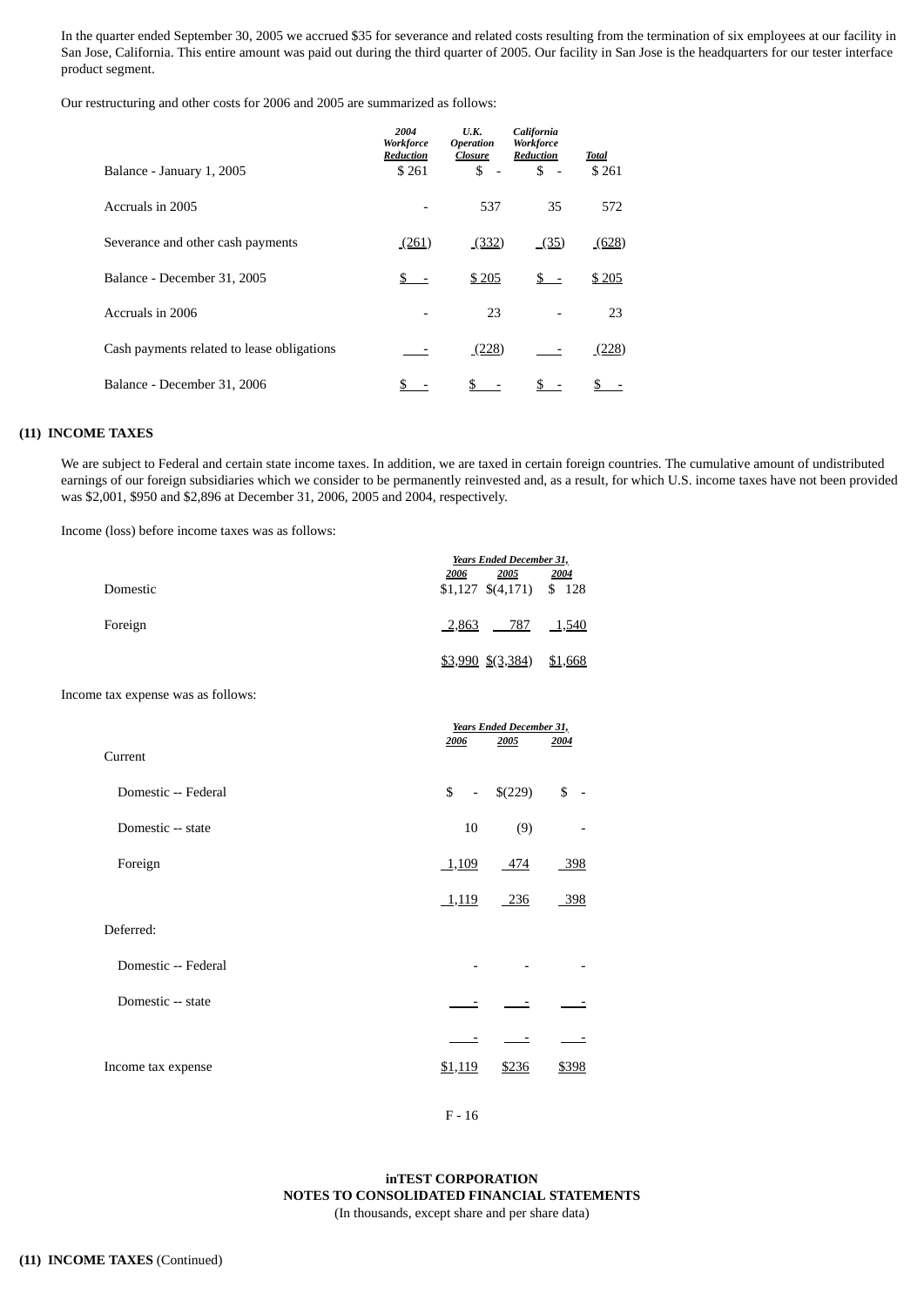During the fourth quarter of 2006, we repatriated \$1.0 million in foreign earnings. There was no tax effect of this distribution as it was offset by our net operating loss carryforwards.

Deferred income taxes reflect the net tax effect of net operating loss and credit carryforwards as well as temporary differences between the carrying amount of assets and liabilities for financial reporting purposes and the amounts used for income tax purposes. The following is a summary of the significant components of our deferred tax assets and liabilities as of December 31, 2006 and 2005:

|                                                 | December 31, |         |  |
|-------------------------------------------------|--------------|---------|--|
| Deferred tax assets:                            | 2006         | 2005    |  |
| Net operating loss (Federal, state and foreign) | \$2,453      | \$2,397 |  |
| Foreign tax credit carryforward                 | 816          | 547     |  |
| Inventories                                     | 340          | 421     |  |
| Depreciation of property and equipment          | 301          | 427     |  |
| Accrued vacation pay                            | 201          | 161     |  |
| Accrued warranty                                | 194          | 270     |  |
| Allowance for doubtful accounts                 | 42           | 64      |  |
| Other                                           | 15           | 12      |  |
|                                                 | 4,362        | 4,299   |  |
| Valuation allowance                             | (4,086)      | (4,048) |  |
| Deferred tax assets                             | 276          | - 251   |  |
| Deferred tax liabilities:                       |              |         |  |
| Unremitted earnings of foreign subsidiaries     | (253)        | (207)   |  |
| Accrued royalty income                          | (23)         | (44)    |  |
| Deferred tax liabilities                        | (276)        | (251)   |  |
|                                                 |              |         |  |
| Net deferred tax asset                          | $s = s$      |         |  |

The valuation allowance for deferred tax assets as of the beginning of 2006 and 2005 was \$4,048 and \$3,404, respectively. The net change in the valuation allowance for the years ended December 31, 2006 and 2005 was an increase of \$38 and \$644, respectively. In assessing the ability to realize the deferred tax assets, we consider whether it is more likely than not that some portion or all of the deferred tax assets will not be realized. The ultimate realization of deferred tax assets is dependent upon the generation of future taxable income during periods in which those temporary differences become deductible. We consider the scheduled reversal of deferred tax liabilities, projected future taxable income and tax planning strategies in making this assessment. In order to fully realize the total deferred tax assets, we will need to generate future taxable income prior to the expiration of net operating loss and credit carryforwards which expire in various years through 2025. Based upon the level of historical taxable income and projections for future taxable income over the periods in which the temporary differences are deductible, we believe it is more likely than not that we will not realize the benefit of the deferred tax asset and, as a result, have recorded a full valuation allowance at December 31, 2006.

An analysis of the effective tax rate for the years ended December 31, 2006, 2005 and 2004 and a reconciliation from the expected statutory rate of 34% is as follows:

F - 17

**inTEST CORPORATION NOTES TO CONSOLIDATED FINANCIAL STATEMENTS**

(In thousands, except share and per share data)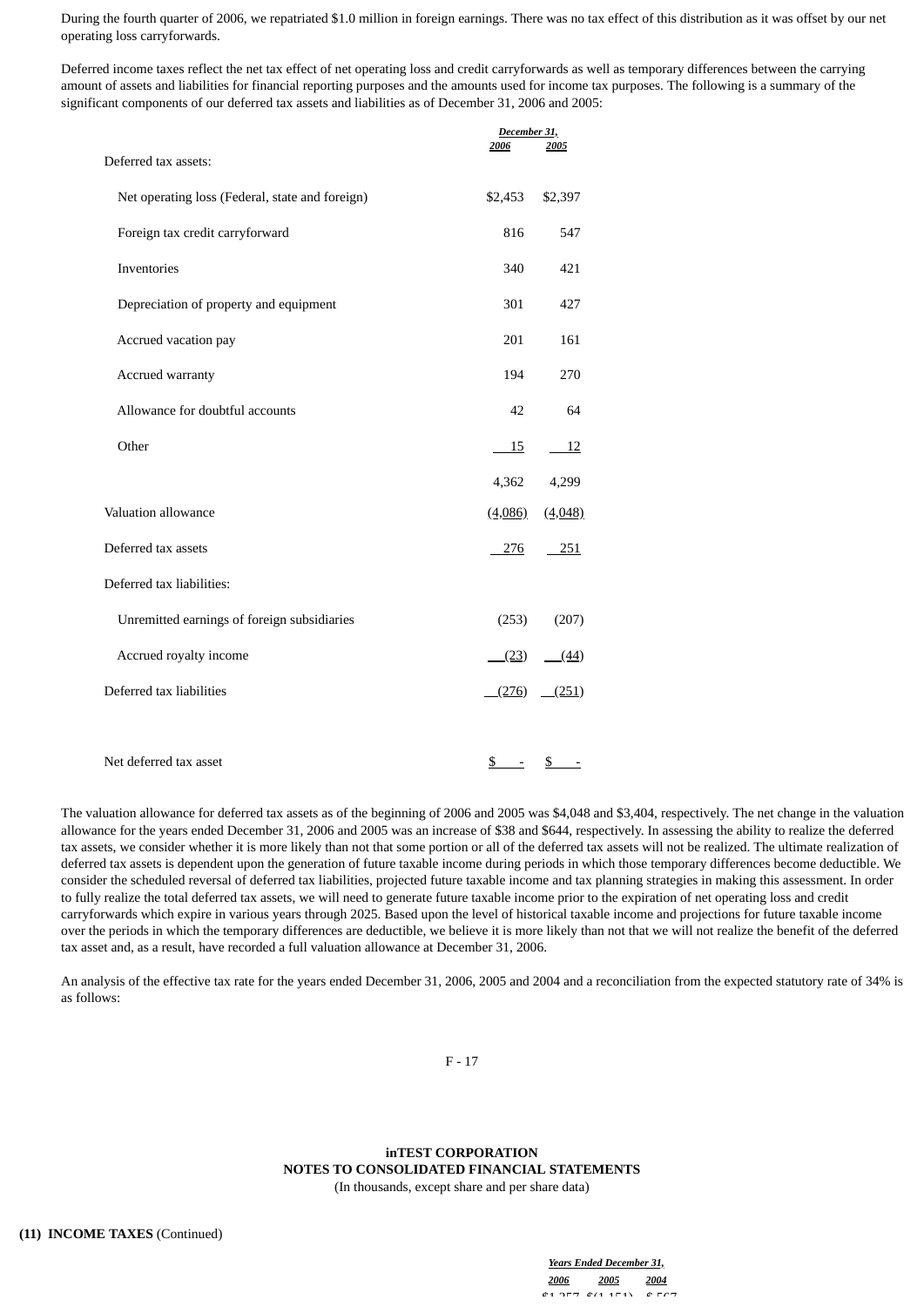| Expected income tax provision at U.S. statutory rate       |         | J1,35/ J(1,151) | $D$ $D$ |
|------------------------------------------------------------|---------|-----------------|---------|
| Increase (decrease) in tax from:                           |         |                 |         |
| Repatriation of international earnings                     | 425     | 423             |         |
| Foreign income tax rate differences                        | 134     | 207             | (126)   |
| Nondeductible expenses                                     | 48      | 61              | 32      |
| State credit                                               | 7       | (6)             |         |
| Federal credits                                            |         | (229)           |         |
| Extraterritorial income exclusion                          | (104)   | (34)            | (146)   |
| Tax impact of liquidation of foreign subsidary             | (185)   |                 |         |
| Effects of NOL and tax credit carryforwards and changes in |         |                 |         |
| valuation allowance                                        | (563)   | 965             | 71      |
| Income tax expense                                         | \$1,119 | \$ 236          | \$398   |

## **(12) LEGAL PROCEEDINGS**

From time to time we may be a party to legal proceedings occurring in the ordinary course of business. We are not currently involved in any legal proceedings the resolution of which we believe could have a material effect on our business, financial position, results of operations or long-term liquidity.

## **(13) RELATED PARTY TRANSACTIONS**

On June 30, 2005, in connection with the closing of our U.K. manufacturing operation, we sold certain assets of this operation, including the machine shop assets, to the then managing director of our U.K. manufacturing operation for \$132. In connection with this transaction, we took back a \$132 note receivable with a five-year term with interest payable quarterly at the rate of 4.5%. During 2006, we advanced an additional \$26 to this individual under this note receivable arrangement. At December 31, 2006 and 2005, the balance outstanding under this note receivable was \$125 and \$101, respectively with interest receivable of \$0 and \$3, respectively. In addition, as of January 1, 2006, we have entered into a lease agreement for office space in a building which is owned by this individual. This office space is for our marketing and support personnel who are based in the U.K. The lease agreement is for a term of five years with rent payable at the rate of \$23 per year.

We paid consulting fees which totaled \$0, \$0 and \$33 during the years ended December 31, 2006, 2005 and 2004, respectively, to one individual who is a member of our Board of Directors.

Some of our foreign subsidiaries paid directors' fees to individuals who are our executive officers which totaled \$0, \$0 and \$24 during the years ended December 31, 2006, 2005 and 2004, respectively.

#### **(14) STOCK-BASED COMPENSATION PLAN**

The Amended and Restated 1997 Stock Plan (the "Plan") provides for the granting of incentive stock options and non-qualified stock options to purchase shares of our common stock and for other stock-based awards to key employees and directors and to non-employee consultants. The Plan consists of two parts: the Non-Qualified Plan (administered by our Board of Directors) and the Key Employee Plan (administered by the Compensation Committee of our Board of Directors). No option may be granted with an exercise period in excess of ten years from the date of grant. Generally, incentive stock options will be granted with an exercise price equal to the fair market value on the date of grant. The exercise price of non-qualified stock options will be determined by either the Board of Directors or the Compensation Committee of the Board of Directors. We have reserved 1,250,000 shares of common stock for issuance upon exercise of options or stock awards under the Plan, of which 87,050 shares remain available for i ssuance as of December 31, 2006. No options or shares of restricted stock may be granted under the Plan after March 31, 2007.

F - 18

## **inTEST CORPORATION NOTES TO CONSOLIDATED FINANCIAL STATEMENTS** (In thousands, except share and per share data)

## **(14) STOCK-BASED COMPENSATION PLAN** (Continued)

As previously mentioned in Note 2, "Recently Adopted Accounting Standards," on January 1, 2006, we adopted SFAS No. 123R. The adoption of SFAS No. 123R did not have a material impact on our results of operations, financial condition or cash flows as we had no unvested stock options outstanding as of December 31, 2005. Our unvested restricted stock awards outstanding are accounted for based on their grant date fair value. As of December 31, 2006, total compensation expense to be recognized in future periods was \$584. All of this expense is related to nonvested shares of restricted stock. The weighted average period over which this expense is expected to be recognized is 2.1 years. We have not granted any stock options during 2006.

#### *Stock Options*

Prior to the adoption of SFAS No. 123R, we used the intrinsic value method prescribed by APB Opinion No. 25 to account for stock options and provided proforma disclosures, as required under SFAS No. 123, as amended by SFAS No. 148, *Accounting for Stock-Based Compensation - Transition and Disclosures*. Under the intrinsic value method, no stock-based employee compensation cost was reflected in the statement of operations when options granted under our stock-based employee compensation plans had an exercise price equal to the market value of the underlying common stock on the date of grant.

The following table illustrates the effect on net earnings (loss) and net earnings (loss) per share for the years ended December 31, 2005 and 2004 if we had applied the fair value recognition provisions of SFAS No. 123 to stock-based employee compensation: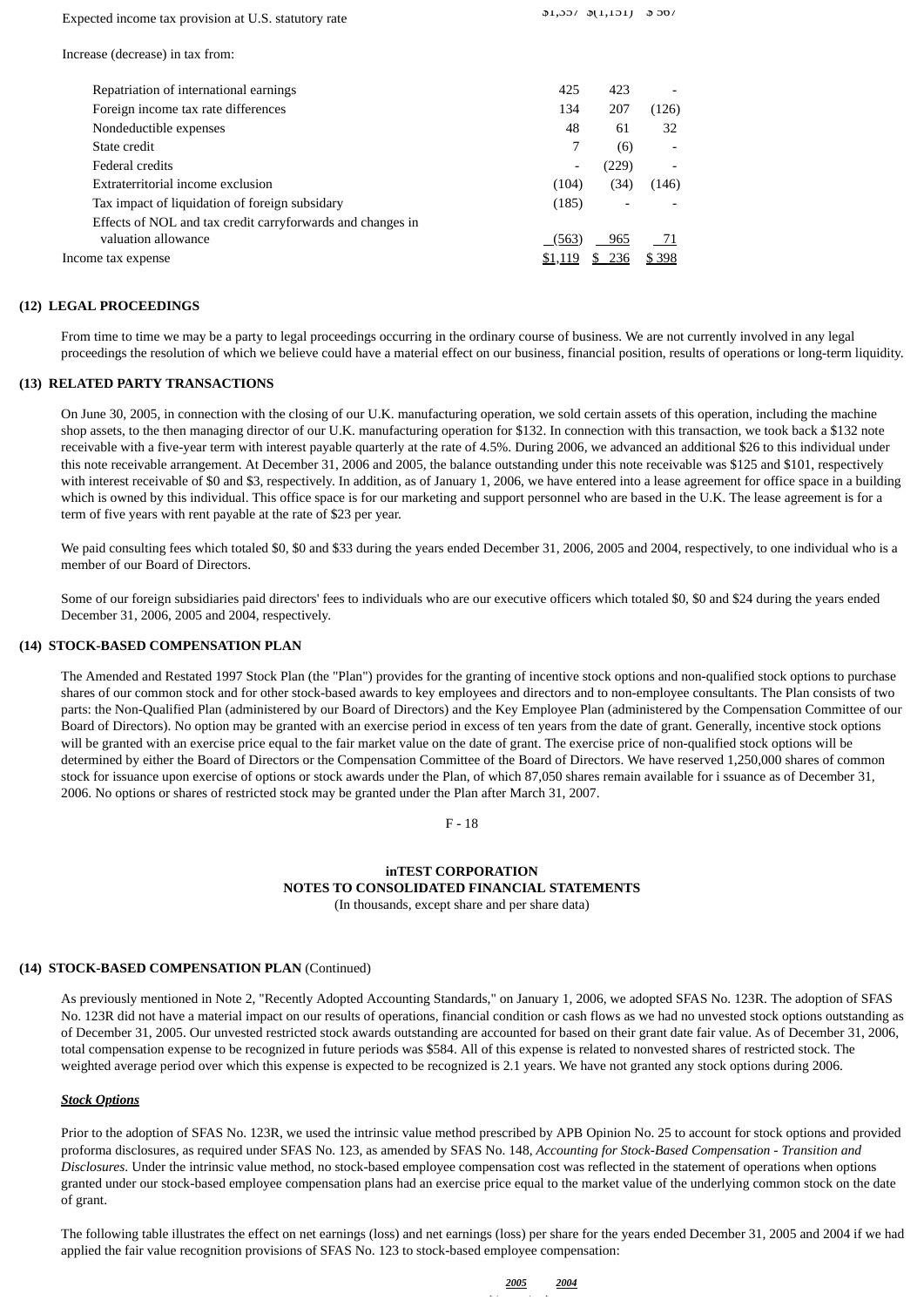| Net earnings (loss), as reported                                                                                                                  | \$(3,620) \$1,270   |        |
|---------------------------------------------------------------------------------------------------------------------------------------------------|---------------------|--------|
| Add: Stock-based employee compensation expense included<br>in reported net earnings (loss), net of related tax effects                            | 277                 | 15     |
| Deduct: Total stock based employee compensation expense<br>determined under fair value based method for all awards,<br>net of related tax effects | $(564)$ $(256)$     |        |
| Pro forma net earnings (loss)                                                                                                                     | $$$ (3,907) \$1,029 |        |
| Net earnings (loss) per share:                                                                                                                    |                     |        |
| Basic - as reported                                                                                                                               | \$(0.41)            | \$0.15 |
| Basic - pro forma                                                                                                                                 | \$(0.44)            | \$0.12 |
| Diluted - as reported                                                                                                                             | \$(0.41)            | \$0.14 |
| Diluted - pro forma                                                                                                                               | \$(0.44)            | \$0.12 |

The fair value for stock-options granted in 2005 and 2004 was estimated at the date of grant using the Black-Scholes option pricing model with the following weighted average assumptions:

| Risk-free interest rate                              | 2005<br>3.89% | 2004<br>3.77% |
|------------------------------------------------------|---------------|---------------|
| Dividend vield                                       | $0.00\%$      | $0.00\%$      |
| Expected common stock market price volatility factor | .99           | .98           |
| Weighted average expected life of stock options      | 5 years       | 5 years       |

The per share weighted average fair value of stock-options granted in 2005 and 2004 was \$2.45 and \$4.24, respectively.

F - 19

## **inTEST CORPORATION NOTES TO CONSOLIDATED FINANCIAL STATEMENTS**

(In thousands, except share and per share data)

## **(14) STOCK-BASED COMPENSATION PLAN** (Continued)

On December 14, 2005, the Board of Directors approved the acceleration of the vesting of 42,200 outstanding options with exercise prices ranging from \$2.99 to \$6.75 per share. At the date of the acceleration of vesting, only 9,000 of these shares were in-the-money by \$0.38 per share or a total of \$3. These options had been issued to employees during 2001 and 2002 under the 1997 Stock Plan and would otherwise have vested during 2006 and 2007. No compensation expense was required to be recorded in our consolidated financial statements during 2005 related to this action. Upon adoption of SFAS No. 123R, on January 1, 2006, we would have recorded compensation expense of approximately \$106 during 2006 and 2007 related to these options had we not accelerated their vesting. Of the total options for which we accelerated the vesting, 12,000 are held by two of our executive officers. None of the other accelerated options are held by our executive officers or directors. As a result of this action, as of December 31, 2005, all of our outstanding options are exercisable. The Board of Directors accelerated the vesting of these options due to their concern that future compensation expense to be recorded in our financial statements upon the vesting of these options would be significantly in excess of the monetary value that would be ultimately realized by the optionees upon exercise of the underlying stock options due to a number of factors, the most significant of which was the volatility of our common stock share price.

The following table summarizes the stock option activity for the three years ended December 31, 2006:

| Options outstanding, January 1, 2004 (597,725)<br>exercisable) | <b>Number</b><br>of Shares<br>967,875 | Weighted<br>Average<br><b>Exercise Price</b><br>\$3.82 |
|----------------------------------------------------------------|---------------------------------------|--------------------------------------------------------|
| Granted                                                        | 20,000                                | 3.04                                                   |
| Exercised                                                      | (232, 659)                            | 3.70                                                   |
| Canceled                                                       | (54, 750)                             | 4.07                                                   |
|                                                                | 700.466                               | 3.82                                                   |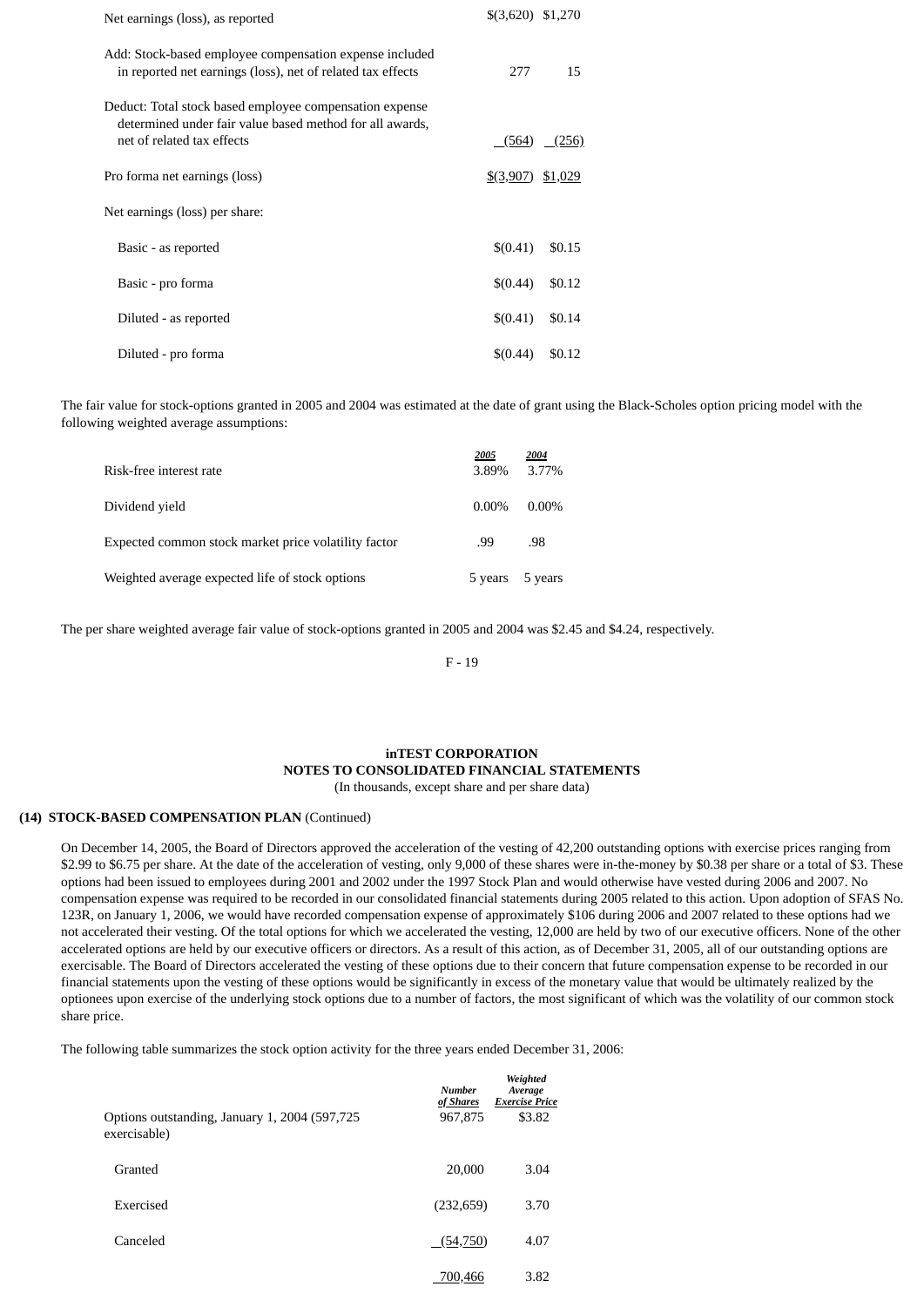### Options outstanding, December 31, 2004 (522,166 exercisable)

| Granted                                                          | 10,000    | 3.25 |
|------------------------------------------------------------------|-----------|------|
| Exercised                                                        | (30,091)  | 3.11 |
| Canceled                                                         | (50, 775) | 4.26 |
| Options outstanding, December 31, 2005 (629,600)<br>exercisable) | 629,600   | 3.87 |
| Granted                                                          |           |      |
| Exercised                                                        | (50, 500) | 3.35 |
| Canceled                                                         | (17,550)  | 4.01 |
| Options outstanding, December 31, 2006 (561,550<br>exercisable)  | 561,550   | 3.91 |

The total intrinsic value of the options exercised during the 2006, 2005 and 2004 was \$122, \$26 and \$1,131, respectively.

The following table summarizes information about stock options outstanding at December 31, 2006. All options outstanding at December 31, 2006 are exercisable:

| Range of<br><b>Exercise Prices</b> | <b>Number</b><br>Outstanding and<br>Exercisable at<br>December 31, 2006 | Weighted<br>Average<br><b>Remaining Life</b> | Weighted<br>Average<br><b>Exercise Price</b> | <b>Aggregate</b><br><b>Intrinsic</b><br>Value |
|------------------------------------|-------------------------------------------------------------------------|----------------------------------------------|----------------------------------------------|-----------------------------------------------|
| $$2.99 - $3.35$                    | 351,500                                                                 | 5.84 years                                   | \$3.11                                       | \$446                                         |
| $$3.61 - $4.25$                    | 85,000                                                                  | 3.54 years                                   | \$4.02                                       | 30                                            |
| $$5.66 - $6.75$                    | 125,050                                                                 | 2.68 years                                   | \$6.08                                       |                                               |
|                                    | 561,550                                                                 |                                              | \$3.91                                       | \$476                                         |
|                                    |                                                                         |                                              | $F - 20$                                     |                                               |

## **inTEST CORPORATION NOTES TO CONSOLIDATED FINANCIAL STATEMENTS** (In thousands, except share and per share data)

#### **(14) STOCK-BASED COMPENSATION PLAN** (Continued)

The aggregate intrinsic value in the table above represents the total pretax intrinsic value, based on a closing price for our stock of \$4.38 at December 31, 2006, assuming all option holders exercised their stock options that were in-the-money as of that date. In general, it is our policy to issue new shares upon the exercise of stock options.

## *Restricted Stock Awards*

We record compensation expense for restricted stock awards (nonvested shares) based on the quoted market price of our stock at the grant date and amortize the expense over the vesting period. Restricted stock awards generally vest over four years. The following table summarizes the compensation expense we recorded during 2006, 2005 and 2004, respectively, related to nonvested shares:

|                                             | <b>Years Ended December 31,</b> |                |      |       |      |      |
|---------------------------------------------|---------------------------------|----------------|------|-------|------|------|
|                                             | 2006                            |                | 2005 |       | 2004 |      |
| Cost of revenues                            |                                 |                |      |       |      |      |
|                                             |                                 | \$ 18 \$ 18 \$ |      |       |      |      |
| Selling expense                             |                                 | 12             |      | 12    |      |      |
| Engineering and product development expense |                                 | 18             |      | 18    |      |      |
| General and administrative expense          |                                 |                |      |       |      |      |
|                                             |                                 | -269           |      | - 229 |      | - 23 |
|                                             |                                 | \$317          |      | \$277 | \$23 |      |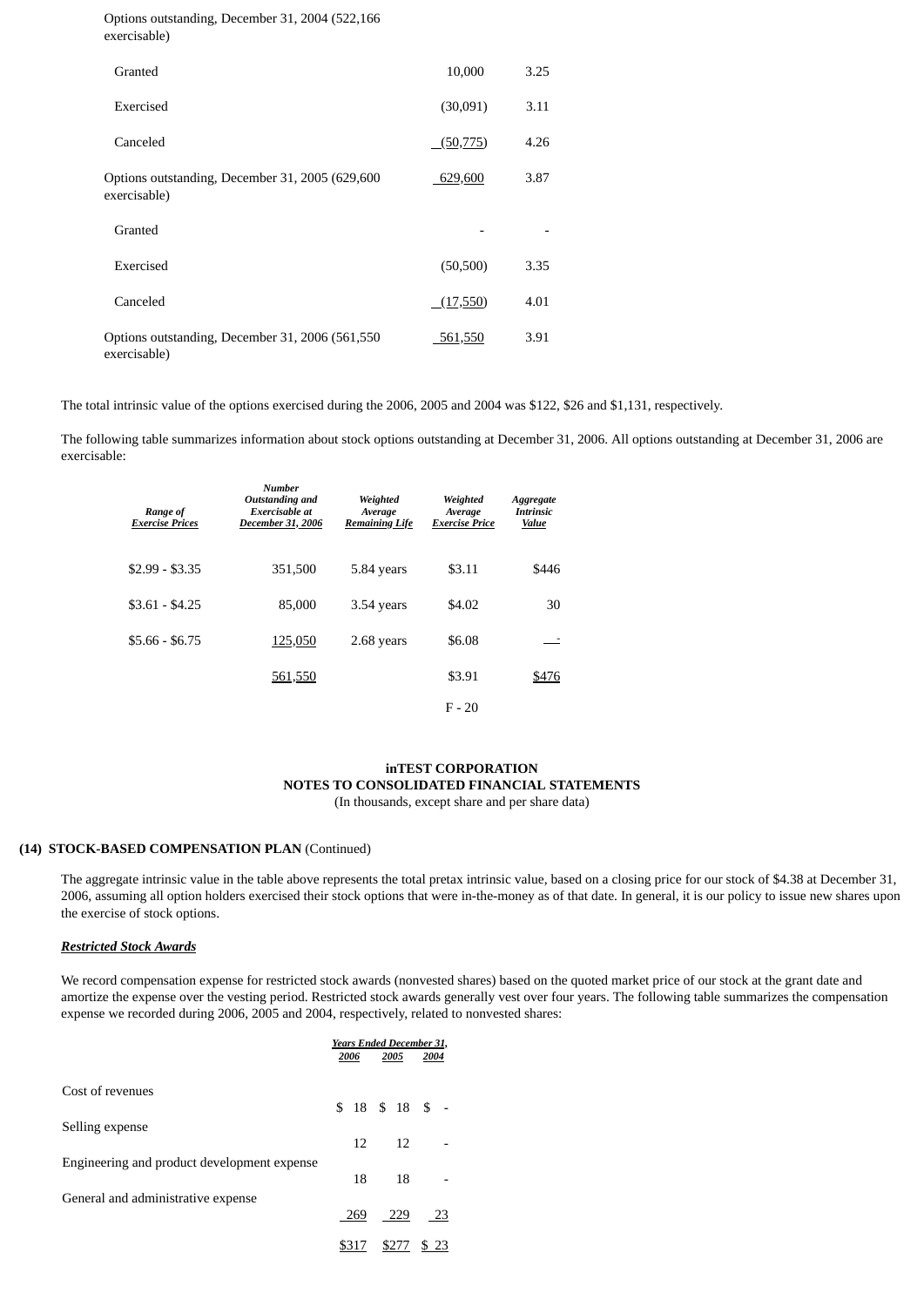There was no compensation expense capitalized in 2006, 2005 or 2004.

The following table summarizes the activity related to nonvested shares for the three years ended December 31, 2006:

| Nonvested shares outstanding, January 1, 2004   | <b>Number</b><br>of Shares | Weighted<br>Average<br><b>Grant Date</b><br><b>Fair Value</b> |
|-------------------------------------------------|----------------------------|---------------------------------------------------------------|
| Granted                                         | 230,000                    | \$4.80                                                        |
| Vested                                          |                            |                                                               |
| Forfeited                                       |                            |                                                               |
| Nonvested shares outstanding, December 31, 2004 | 230,000                    | \$4.80                                                        |
| Granted                                         | 35,000                     | \$3.69                                                        |
| Vested                                          | (56,250)                   | \$4.80                                                        |
| Forfeited                                       | (5,000)                    | \$4.80                                                        |
| Nonvested shares outstanding, December 31, 2005 | 203,750                    | \$4.61                                                        |
| Granted                                         | 7,500                      | \$3.75                                                        |
| Vested                                          | (70,000)                   | \$4.55                                                        |
| Forfeited                                       | (7,500)                    | \$4.80                                                        |
| Nonvested shares outstanding, December 31, 2006 | 133,750                    | \$4.58                                                        |

The total fair value of the shares which vested during the years ended December 31, 2006, 2005 and 2004 was \$348, \$204 and \$0, respectively.

On May 2, 2006, the Board of Directors approved the acceleration of the vesting of 7,500 nonvested shares of restricted stock previously granted to two of our directors. One of these directors terminated his service effective August 2, 2006 as he did not stand for re-election at our 2006 Annual Meeting of Stockholders. The other director retired effective November 1, 2006. The acceleration of vesting of these shares was effective on the last day of service of each of these directors. This action did not have a material impact on our consolidated financial position, results of operations or cash flows.

#### F - 21

## **inTEST CORPORATION**

## **NOTES TO CONSOLIDATED FINANCIAL STATEMENTS**

(In thousands, except share and per share data)

## **(15) EMPLOYEE BENEFIT PLANS**

We have a defined contribution 401(k) plan for our employees who work in the U.S. (the "inTEST 401(k) Plan"). All permanent employees of inTEST Corporation and inTEST Silicon Valley Corp. who are at least 18 years of age are eligible to participate in the plan. During the second and third quarters of 2004, we matched employee contributions dollar for dollar up to 10% of the employee's annual compensation, with a maximum limit of \$5. Matching contributions are discretionary. At various points in time in the past, these matching contributions have been temporarily suspended as a part of our cost containment efforts. The most recent suspension of the matching contribution was implemented at the beginning of the fourth quarter of 2004. We began matching employee contributions again during the third quarter of 2006. Effective January 1, 2006, the plan was amended to reduce the vesting period for employer contributions from six years to four years. We contributed \$190, \$0 and \$231 to the plan for the years ended December 31, 2006, 2005 and 2004, respectively.

Temptronic adopted a defined contribution 401(k) plan for its domestic employees in 1988, that was merged into the inTEST 401(k) Plan effective September 1, 2002. The inTEST 401(k) Plan retains the matching provisions of the prior Temptronic plan for all Temptronic employees. The eligibility and vesting provisions of the prior Temptronic plan have been conformed to those for inTEST Corporation and inTEST Silicon Valley Corporation employees. Temptronic can make discretionary matching contributions determined annually by Temptronic of up to 6% of the employees' annual compensation. Effective October 1, 2001, we suspended the employer matching contributions due to our cost containment efforts. Matching contributions were reinstated in April 2004 but were suspended again at the end of November 2004. We began matching employee contributions again during the third quarter of 2006. Temptronic contributed \$52, \$0 and \$52 to the plan for the years ended December 31, 2006, 2005 and 2004, respectively.

In addition to the employer matching for which Temptronic employees are eligible, upon the termination of the Temptronic Equity Participation Plan ("EPP"), we also acknowledged that it was our intention to contribute \$3,000 in the aggregate to the inTEST 401(k) Plan as a form of profit sharing (not to exceed \$300 per year) for the benefit of Temptronic employees. The amount of these contributions approximates the amount that we had been committed to contribute to the EPP as of its termination date. All such profit sharing contributions are at the discretion of management, and will be allocated to employees annually in the same manner in which the shares held by the EPP had been allocated. The vesting provisions for these contributions will be the same as those of the inTEST 401(k) Plan. Accruals for profit sharing contributions totaling \$278, \$300 and \$150 were made during 2006, 2005 and 2004, respectively. Through December 31, 2006, we had made a total of \$728 in profit sharing contributions. We have histor ically funded these obligations through the use of treasury shares during the quarter subsequent to the quarter in which we record the profit sharing liability.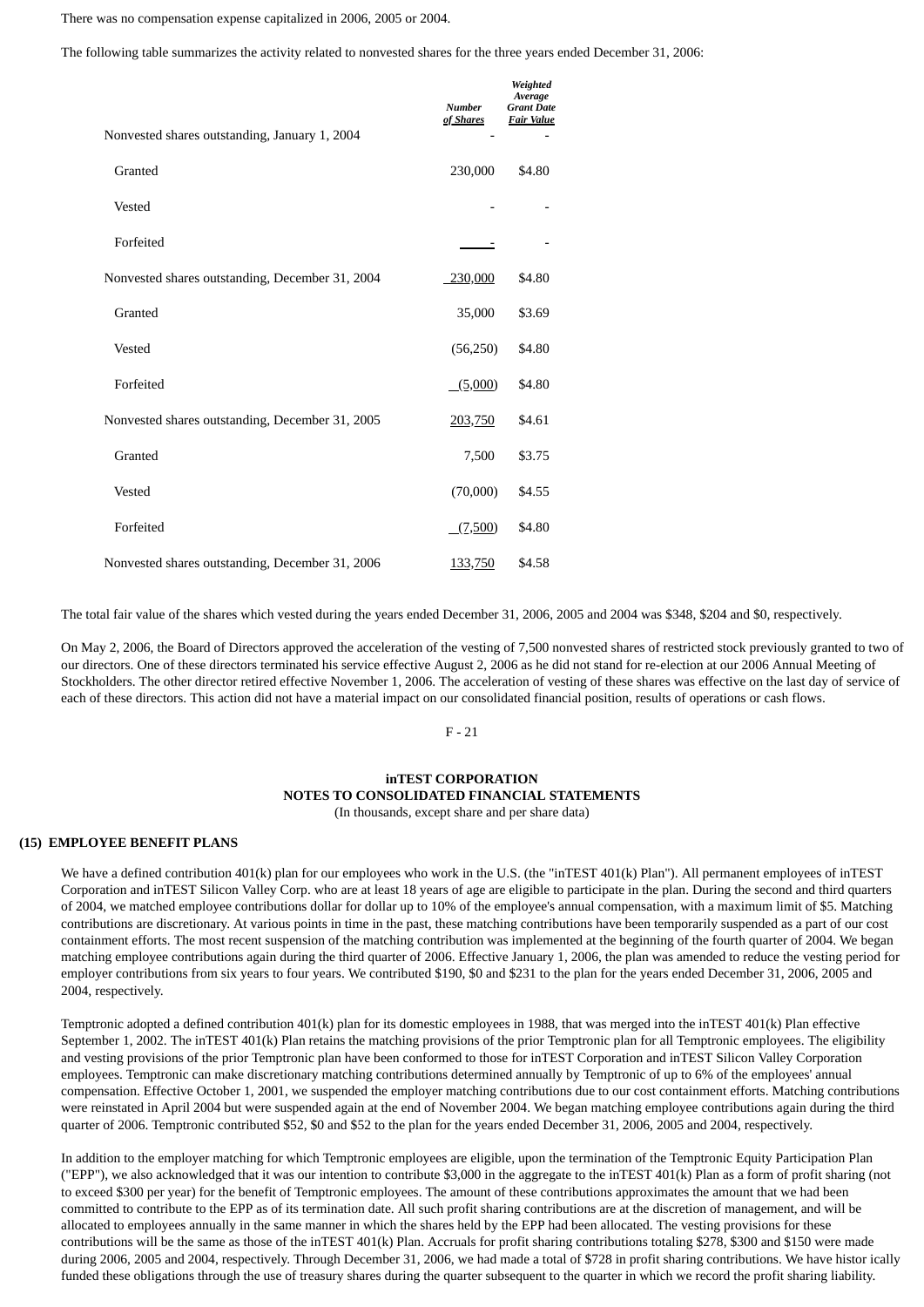## **(16) SEGMENT INFORMATION**

We have three reportable segments: Manipulator/Docking Hardware Products, Temperature Management Systems and Tester Interface Products. The Manipulator and Docking Hardware segment includes the operations of our Cherry Hill, New Jersey manufacturing facility as well as the operations of four of our foreign subsidiaries: inTEST Limited (U.K.), inTEST Kabushiki Kaisha (Japan), inTEST PTE, Limited (Singapore) and Intestlogic GmbH (Germany). We ceased manufacturing operations at our U.K. operation during the quarter ended June 30, 2005. Sales of this segment consist primarily of manipulator and docking hardware products which we design, manufacture and market, as well as certain other related products which we design and market, but which are manufactured by third parties. The Temperature Management segment includes the operations of Temptronic in Sharon, Massachusetts as well as Temptronic GmbH (Germany). Sales of this segment consist primarily of temperature management systems which we design, manufactu re and market under our Temptronic product line. In addition, this segment provides after sale service and support, which is paid for by its customers. The Tester Interface segment includes the operations of inTEST Silicon Valley Corporation. Sales of this segment consist primarily of tester interface products which we design, manufacture and market.

We operate our business worldwide, and all three segments sell their products both domestically and internationally. All three segments sell to semiconductor manufacturers and ATE manufacturers.

Intercompany pricing between segments is either a multiple of cost for component parts or a percentage discount from list price for finished goods.

As of January 1, 2005, we implemented a new cost allocation structure, the effect of which is to better allocate operating expenses to the appropriate product segment. We have reclassified the amounts shown for the prior period to be consistent with our new cost allocation structure.

F - 22

## **inTEST CORPORATION NOTES TO CONSOLIDATED FINANCIAL STATEMENTS** (In thousands, except share and per share data)

### **(16) SEGMENT INFORMATION** (Continued)

|                                           | Years Ended December 31, |                              |                               |
|-------------------------------------------|--------------------------|------------------------------|-------------------------------|
|                                           | 2006                     | 2005                         | 2004                          |
| Net revenues from unaffiliated customers: |                          |                              |                               |
|                                           |                          |                              |                               |
| Manipulator/Docking Hardware              |                          |                              |                               |
|                                           |                          | \$35,244 \$28,838 \$38,414   |                               |
| Temperature Management                    |                          |                              |                               |
|                                           | 22,794                   | 19,967                       | 22,581                        |
| <b>Tester Interface</b>                   |                          |                              |                               |
|                                           | 7,328                    | 6,778                        | 13,516                        |
| Intersegment sales                        |                          |                              |                               |
|                                           |                          |                              | $(3,020)$ $(2,224)$ $(3,300)$ |
|                                           |                          |                              |                               |
|                                           |                          |                              | \$62,346 \$53,359 \$71,211    |
| <b>Intersegment sales:</b>                |                          |                              |                               |
|                                           |                          |                              |                               |
| Manipulator/Docking Hardware              |                          |                              |                               |
|                                           | \$<br>$\overline{4}$     | \$<br>$\mathbf{1}$           | \$<br>53                      |
| Temperature Management                    |                          |                              |                               |
|                                           | 2,475                    | 1,863                        | 1,599                         |
| <b>Tester Interface</b>                   |                          |                              |                               |
|                                           | 541                      | 360                          | <u>_1,648</u>                 |
|                                           | \$3,020                  | \$2,224                      | \$3,300                       |
| Depreciation/amortization:                |                          |                              |                               |
|                                           |                          |                              |                               |
| Manipulator/Docking Hardware              |                          |                              |                               |
|                                           | \$ 778                   | \$1,020                      | \$1,166                       |
| Temperature Management                    |                          |                              |                               |
|                                           | 353                      | 459                          | 508                           |
| <b>Tester Interface</b>                   |                          |                              |                               |
|                                           | 350                      | 394                          | 432                           |
|                                           |                          |                              |                               |
|                                           | <u>\$1,481</u>           | \$1,873                      | \$2,106                       |
| <b>Operating income (loss):</b>           |                          |                              |                               |
|                                           |                          |                              |                               |
| Manipulator/Docking Hardware              |                          |                              |                               |
|                                           |                          | \$2,526 \$ (316) \$ 674      |                               |
| Temperature Management                    |                          |                              |                               |
|                                           | 1,964                    | 450                          | 211                           |
| <b>Tester Interface</b>                   |                          |                              |                               |
|                                           |                          | $(971)$ $(3,251)$            | 1,169                         |
| Corporate                                 |                          |                              |                               |
|                                           |                          |                              | $1$ $(391)$ $(309)$           |
|                                           |                          | $$3,520$ $$(3,508)$ $$1,745$ |                               |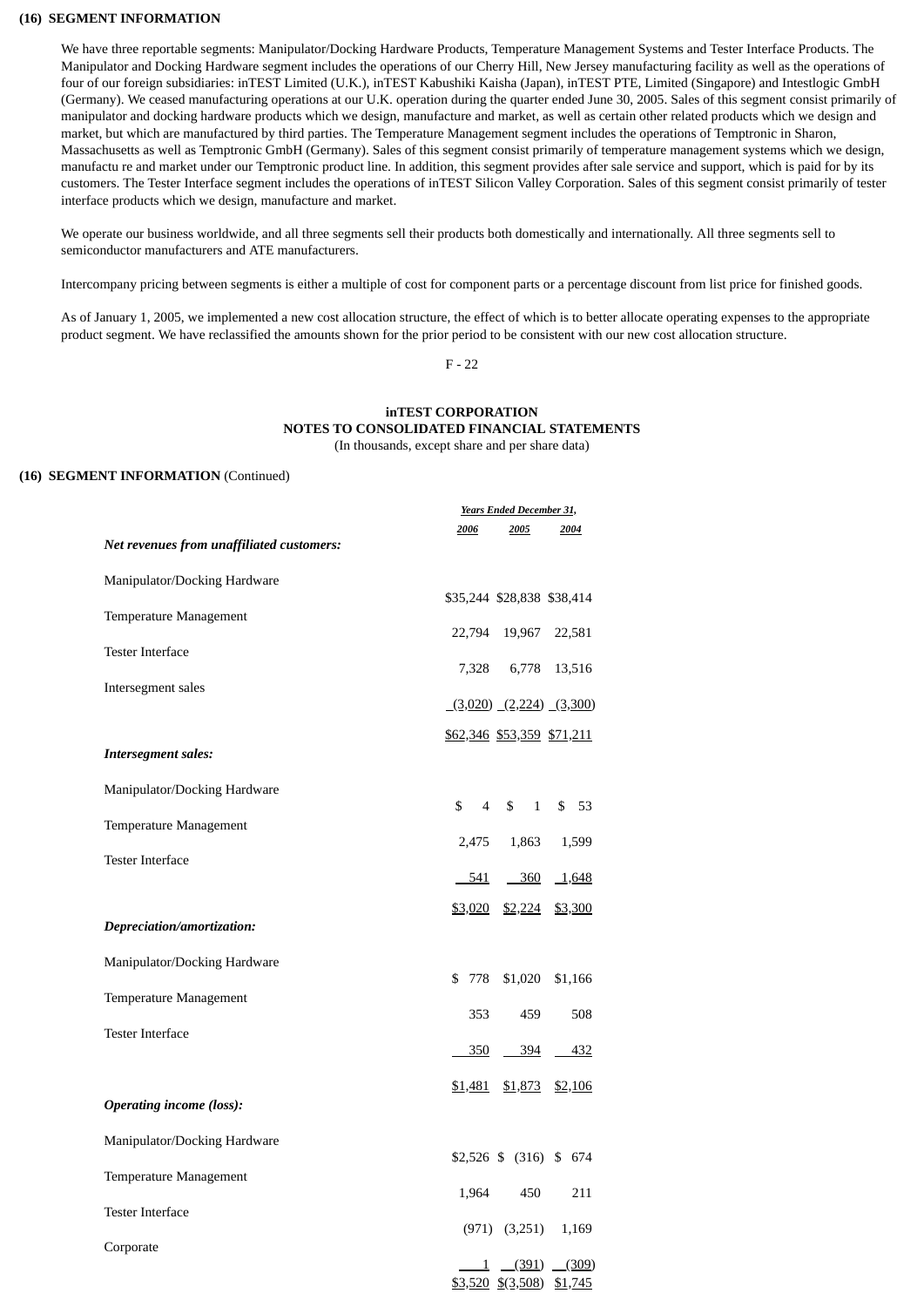## *Earnings (loss) before income taxes:*

| Manipulator/Docking Hardware  |                          | \$2,877 \$ (226) \$ 673                                                                        |                |
|-------------------------------|--------------------------|------------------------------------------------------------------------------------------------|----------------|
| Temperature Management        | 2,146                    | 503                                                                                            | 228            |
| <b>Tester Interface</b>       |                          |                                                                                                |                |
| Corporate                     |                          | $(1,034)$ $(3,270)$                                                                            | 1,076          |
|                               |                          | <u>1 (391) (309)</u>                                                                           |                |
| Income tax expense (benefit): |                          | $$3,990$ $$(3,384)$ $$1,668$                                                                   |                |
| Manipulator/Docking Hardware  | \$985                    | \$222                                                                                          | \$258          |
| Temperature Management        |                          |                                                                                                |                |
| <b>Tester Interface</b>       | 134                      | 52                                                                                             | 140            |
| Corporate                     | $\overline{\phantom{a}}$ | (38)                                                                                           | $\overline{a}$ |
|                               | $\equiv$                 | $\equiv$                                                                                       |                |
| Net earnings (loss):          | \$1,119                  | \$236                                                                                          | \$398          |
| Manipulator/Docking Hardware  |                          |                                                                                                |                |
| Temperature Management        |                          | $$1,892$ \$ (448) \$ 415                                                                       |                |
| <b>Tester Interface</b>       | 2,012                    | 451                                                                                            | 88             |
| Corporate                     |                          | $(1,034)$ $(3,232)$                                                                            | 1,076          |
|                               |                          | $\underline{\hspace{1cm}} 1$ $\underline{\hspace{1cm}} (391)$ $\underline{\hspace{1cm}} (309)$ |                |
| Capital expenditures:         |                          | $$2,871$ $$(3,620)$ $$1,270$                                                                   |                |
| Manipulator/Docking Hardware  | \$233                    | \$222                                                                                          | \$1,426        |
| Temperature Management        |                          |                                                                                                |                |
| <b>Tester Interface</b>       | 304                      | 175                                                                                            | 457            |
|                               | 272                      | 1,051                                                                                          | 443            |
|                               | \$809                    | \$1,448 \$2,326                                                                                |                |

## F - 23

## **inTEST CORPORATION NOTES TO CONSOLIDATED FINANCIAL STATEMENTS** (In thousands, except share and per share data)

## **(16) SEGMENT INFORMATION** (Continued)

|                              | December 31, |                   |
|------------------------------|--------------|-------------------|
| Identifiable assets:         | 2006         | 2005              |
| Manipulator/Docking Hardware |              | \$20,324 \$18,533 |
| Temperature Management       |              |                   |
| <b>Tester Interface</b>      | 11,692       | 8,353             |
|                              | 3,743        | 3,983             |
|                              |              | \$35,759 \$30,869 |

The following table provides information about our geographic areas of operation. Net revenues from unaffiliated customers are based on the location of the selling entity.

|      | <b>Years Ended December 31,</b> |      |
|------|---------------------------------|------|
| 2006 | 2005                            | 2004 |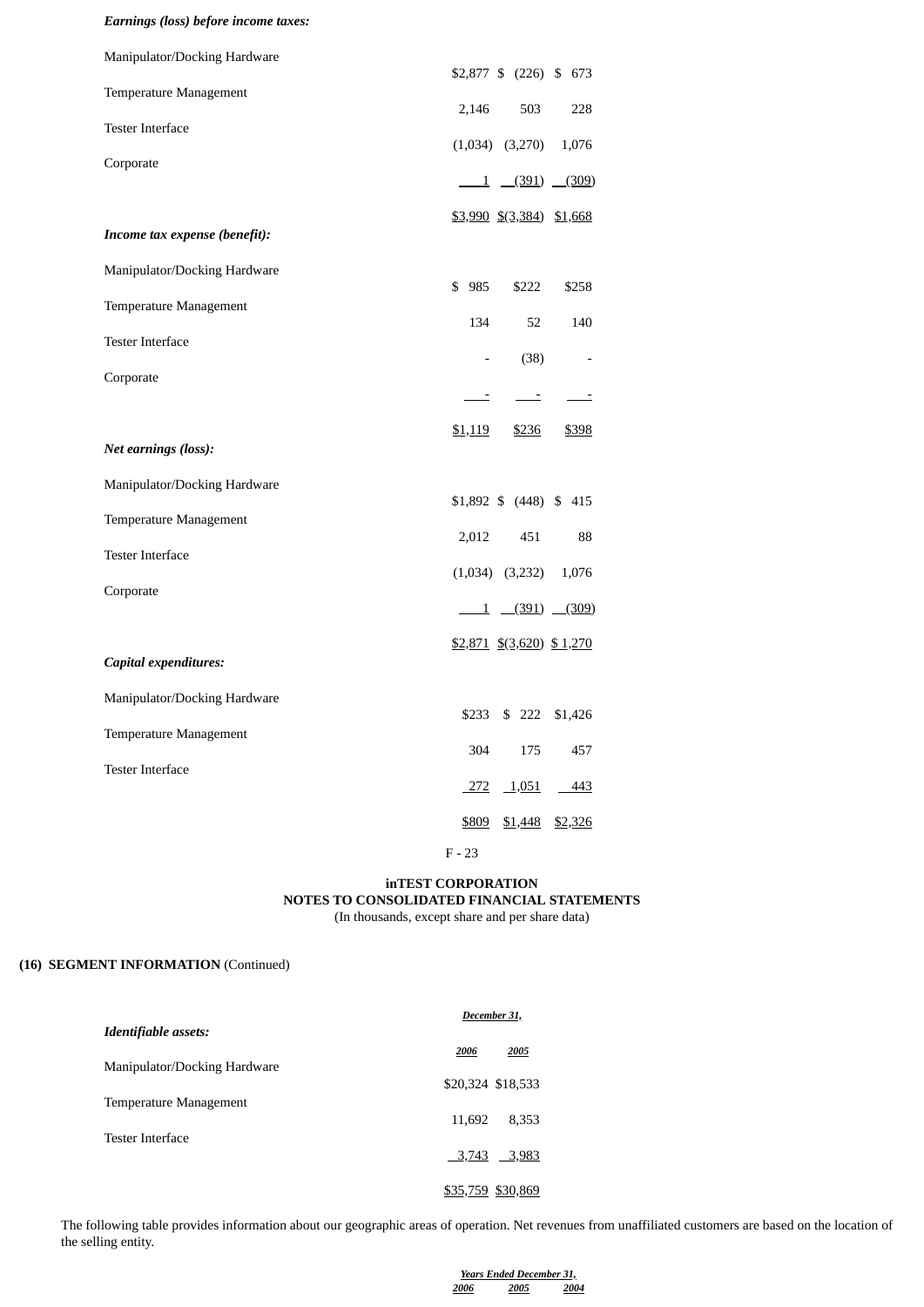## *Net revenues from unaffiliated customers:*

| U.S.               |          |                                                               |                   |
|--------------------|----------|---------------------------------------------------------------|-------------------|
|                    | \$42,559 |                                                               | \$36,894 \$54,123 |
| Europe             |          |                                                               |                   |
|                    | 5,742    | 6,050                                                         | 7,343             |
| Asia-Pacific       |          | $\underline{14,045}$ $\underline{10,415}$ $\underline{9,745}$ |                   |
|                    |          | \$62,346 \$53,359 \$71,211                                    |                   |
|                    |          | December 31,                                                  |                   |
| Long-lived assets: |          |                                                               |                   |
|                    | 2006     | 2005                                                          |                   |
| U.S.               | \$2,983  | \$3,629                                                       |                   |
| Europe             | 315      | 266                                                           |                   |
| Asia-Pacific       |          |                                                               |                   |
|                    | 30       | 56                                                            |                   |
|                    | \$3,328  | \$3,951                                                       |                   |

## **(17) QUARTERLY CONSOLIDATED FINANCIAL DATA (Unaudited)**

The following tables present certain unaudited consolidated quarterly financial information for each of the eight quarters ended December 31, 2006. In our opinion, this quarterly information has been prepared on the same basis as the consolidated financial statements and includes all adjustments (consisting only of normal recurring adjustments) necessary to present fairly the information for the periods presented. The results of operations for any quarter are not necessarily indicative of results for the full year or for any future period.

Year-over-year quarterly comparisons of our results of operations may not be as meaningful as the sequential quarterly comparisons set forth below that tend to reflect the cyclical activity of the semiconductor industry as a whole. Quarterly fluctuations in expenses are related directly to sales activity and volume and may also reflect the timing of operating expenses incurred throughout the year.

|                                                      |           |           | <b>Ouarters Ended</b> |             |           |
|------------------------------------------------------|-----------|-----------|-----------------------|-------------|-----------|
|                                                      | 3/31/06   | 6/30/06   | 9/30/06               | 12/31/06(1) | Total     |
| Net revenues                                         | \$13,732  | \$18,889  | \$16,566              | \$13,159    | \$62,346  |
| Gross margin                                         | 5.848     | 8.397     | 6.923                 | 5.226       | 26,394    |
| Earnings before income taxes                         | 385       | 2.430     | 1,017                 | 158         | 3,990     |
| Income tax expense                                   | 45        | 488       | 509                   | 77          | 1,119     |
| Net earnings                                         | 340       | 1.942     | 508                   | 81          | 2,871     |
| Net earnings per common share - basic                | \$0.04    | \$0.22    | \$0.06                | \$0.01      | \$0.32    |
| Weighted average common shares outstanding - basic   | 8,991,483 | 9,014,751 | 9,053,603             | 9,125,336   | 9,046,680 |
| Net earnings per common share - diluted              | \$0.04    | \$0.21    | \$0.06                | \$0.01      | \$0.31    |
| Weighted average common shares outstanding - diluted | 9,067,697 | 9.123.570 | 9.264,809             | 9,292,525   | 9,187,979 |

#### F - 24

## **inTEST CORPORATION NOTES TO CONSOLIDATED FINANCIAL STATEMENTS**

(In thousands, except share and per share data)

## **(17) QUARTERLY CONSOLIDATED FINANCIAL DATA (Unaudited)**

|                                                      |            |            | <b>Quarters Ended</b> |             |              |
|------------------------------------------------------|------------|------------|-----------------------|-------------|--------------|
|                                                      | 3/31/05(2) | 6/30/05(3) | 9/30/05(4)            | 12/31/05(5) | <b>Total</b> |
| Net revenues                                         | \$10,685   | \$12,155   | \$16,448              | \$14,071    | \$53,359     |
| Gross margin                                         | 3.151      | 4.236      | 6.481                 | 5,912       | 19,780       |
| Earnings (loss) before income taxes                  | (2,406)    | (1, 912)   | 516                   | 418         | (3,384)      |
| Income tax expense (benefit)                         | 6          | (119)      | 123                   | 226         | 236          |
| Net earnings (loss)                                  | (2, 412)   | (1,793)    | 393                   | 192         | (3,620)      |
| Net earnings (loss) per common share - basic         | \$(0.28)   | \$(0.21)   | \$0.05                | \$0.02      | \$(0.41)     |
| Weighted average common shares outstanding - basic   | 8,722,205  | 8,745,042  | 8,823,979             | 8,932,384   | 8,806,528    |
| Net earnings (loss) per common share - diluted       | \$(0.28)   | \$(0.21)   | \$0.04                | \$0.02      | \$(0.41)     |
| Weighted average common shares outstanding - diluted | 8,722,205  | 8,745,042  | 8.911.672             | 9,005,557   | 8,806,528    |

Footnotes

<sup>(1)</sup> The quarter ended December 31, 2006 included \$23 of restructuring charges and a \$167 foreign currency translation adjustment related to the final dissolution of our U.K. operation.

<sup>(2)</sup> The quarter ended March 31, 2005 included \$100 of restructuring charges.

<sup>(3)</sup> The quarter ended June 30, 2005 included \$320 of restructuring charges and a tax benefit of \$191 related to a domestic income tax refund received during the quarter.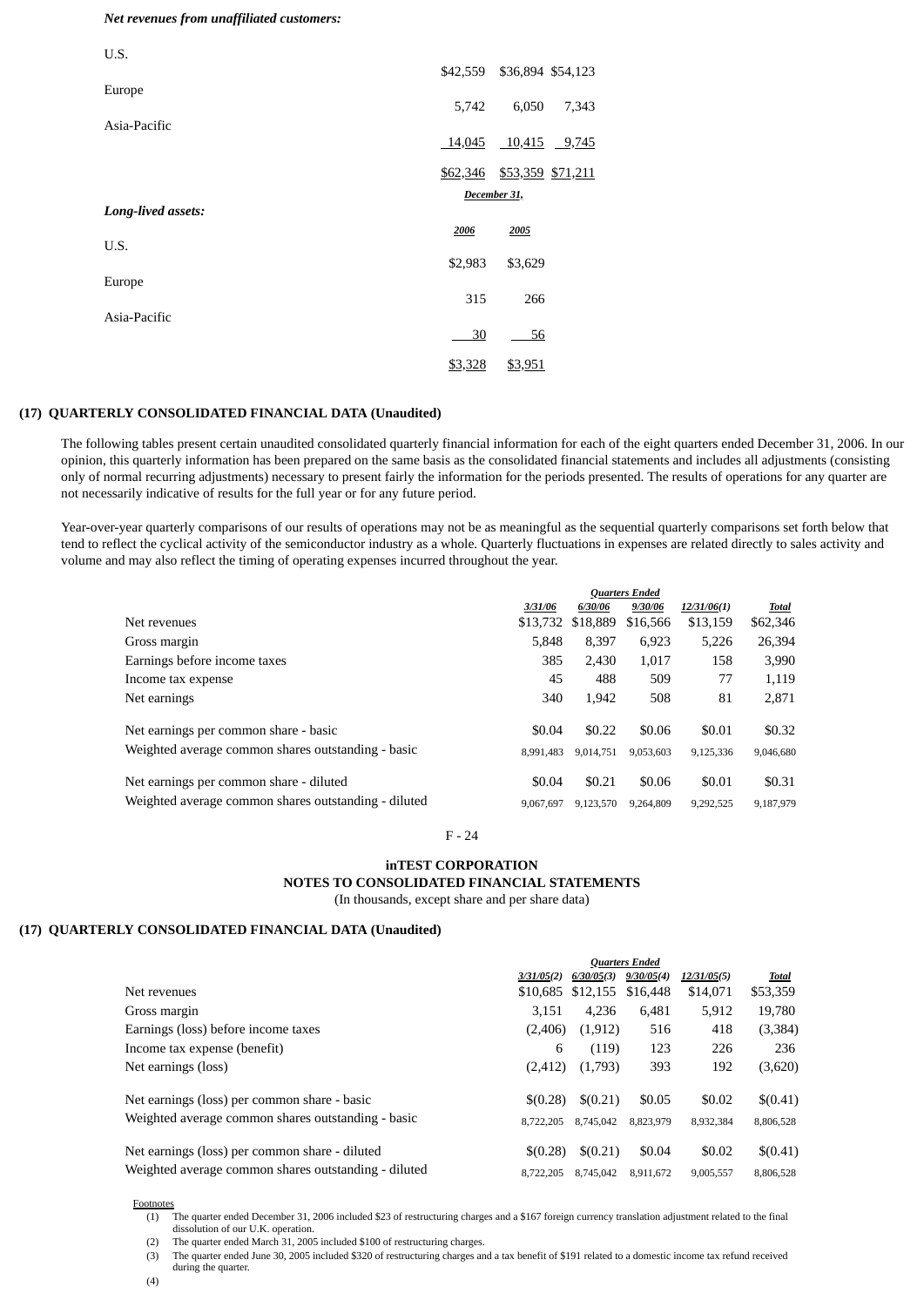The quarter ended September 30, 2005 included \$559 of inventory obsolescence charges, \$28 of restructuring charges and a tax benefit of \$52 related to a domestic income tax refund received during the quarter.

(5) The quarter ended December 31, 2005 included \$124 of restructuring charges.

F - 25

## **inTEST CORPORATION SCHEDULE II -- VALUATION AND QUALIFYING ACCOUNTS** (in thousands)

|                                     | <b>Balance</b> at<br><b>Beginning</b><br>of Period | <b>Expense</b><br>(Recovery) | <b>Deductions</b> | <b>Balance</b> at<br>End of<br>Period |
|-------------------------------------|----------------------------------------------------|------------------------------|-------------------|---------------------------------------|
| Year Ended December 31, 2004        |                                                    |                              |                   |                                       |
| Allowance for doubtful accounts     | 125                                                | 38                           | (4)               | 159                                   |
| Warranty reserve                    | 1,102                                              | 1,982                        | (1,868)           | 1,216                                 |
| Year Ended December 31, 2005        |                                                    |                              |                   |                                       |
| Allowance for doubtful accounts     | 159                                                | 55                           | (15)              | 199                                   |
| Warranty reserve                    | 1,216                                              | 549                          | (830)             | 935                                   |
| <b>Year Ended December 31, 2006</b> |                                                    |                              |                   |                                       |
| Allowance for doubtful accounts     | 199                                                | (16)                         | (50)              | 133                                   |
| Warranty reserve                    | 935                                                | 378                          | (456)             | 857                                   |
|                                     |                                                    |                              |                   |                                       |

F - 26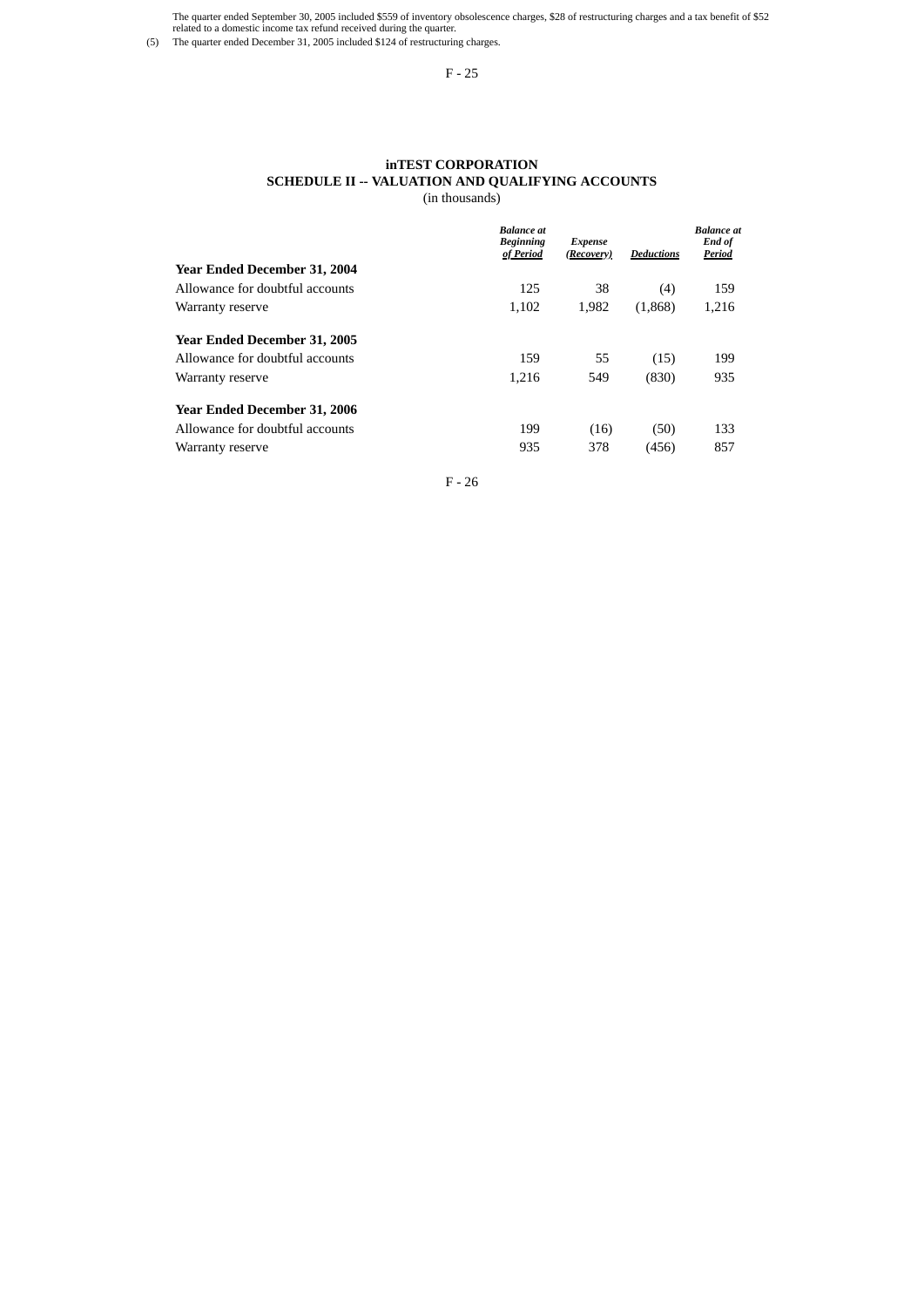## **COMPENSATORY ARRANGEMENTS OF EXECUTIVE OFFICERS AND DIRECTORS.**

Each of our executive officers is employed on an at will basis. The current annual salaries of our executive officers are set forth in the chart below:

| <b>Executive Officers</b><br>Robert E. Matthiessen | <b>Title</b><br>President, CEO and Director                                                 | <b>Salary</b><br>\$317,242 | <b>Incentive Component</b><br>1.0% of consolidated pre-tax<br>profits plus 1.0% of each product<br>segment's pre-tax profits. |
|----------------------------------------------------|---------------------------------------------------------------------------------------------|----------------------------|-------------------------------------------------------------------------------------------------------------------------------|
| Alyn R. Holt                                       | Chairman                                                                                    | \$275,600                  | None                                                                                                                          |
| Daniel J. Graham                                   | Sr. Vice President and General Manager -<br>Manipulator/Docking Hardware Product<br>Segment | \$205,712                  | 2.0% of pre-tax profits of the<br><b>Manipulator and Docking</b><br>Hardware product segment.                                 |
| James Pelrin                                       | Vice President and General Manager-<br>Temperature Management Product Segment               | \$187,565                  | 2.0% of pre-tax profits of the<br>Temperature Management product<br>segment.                                                  |
| Hugh T. Regan, Jr.                                 | Secretary, Treasurer and CFO                                                                | \$187,018                  | Up to a maximum of $$100,000$ . (1)                                                                                           |
| Dale E. Christman                                  | Vice President and General Manager - Tester<br><b>Interface Product Segment</b>             | \$176,000                  | 2.0% of pre-tax profits of the<br>Tester Interface product segment.                                                           |

(1) Subject to the Company achieving consolidated pre-tax profits and the recommendation of the CEO and approval by the Compensation Committee, a majority of independent directors and the Board of Directors.

Each of the foregoing officers receive the Corporation's standard benefits package.

For 2007, Directors who are not also officers of the Corporation (each a "non-employee director") will receive an annual retainer of \$25,000. Members of the Executive Committee are paid an additional annual retainer of \$15,000. The chairmen of the committees of the Board are paid an additional annual fee as follows: the Chairman of the Audit Committee is paid an additional annual fee of \$15,000; the Chairman of the Compensation Committee is paid an additional annual fee of \$10,000; the Chairman of the IP Committee is paid an additional annual fee of \$75,000; and the Chairman of the Nominating and Corporate Governance Committee is paid an additional annual fee of \$10,000.

In addition, Directors and Officers are also eligible for awards of stock options or shares of restricted stock pursuant to the inTEST Corporation Amended and Restated 1997 Stock Plan, however, such awards are made at the discretion of the Compensation Committee subject to the further recommendation of a majority of the independent directors and approval of the Board of Directors. On March 6, 2007, awards of restricted stock were made as follows:

| <b>Executive Officers</b> | <b>Restricted</b><br>Stock<br>Awards | <b>Directors</b>         | <b>Restricted</b><br><b>Stock</b><br>Awards |
|---------------------------|--------------------------------------|--------------------------|---------------------------------------------|
| Robert E. Matthiessen     | 10,000                               | <b>Stuart F. Daniels</b> | 10,000                                      |
| Hugh T. Regan, Jr.        | 10,000                               | James J. Greed, Jr.      | 10,000                                      |
| Daniel J. Graham          | 9,000                                | James W. Schwartz        | 10,000                                      |
| James Pelrin              | 9,000                                | Thomas J. Reilly, Jr.    | 10,000                                      |
| Dale E. Christman         | 9.000                                |                          |                                             |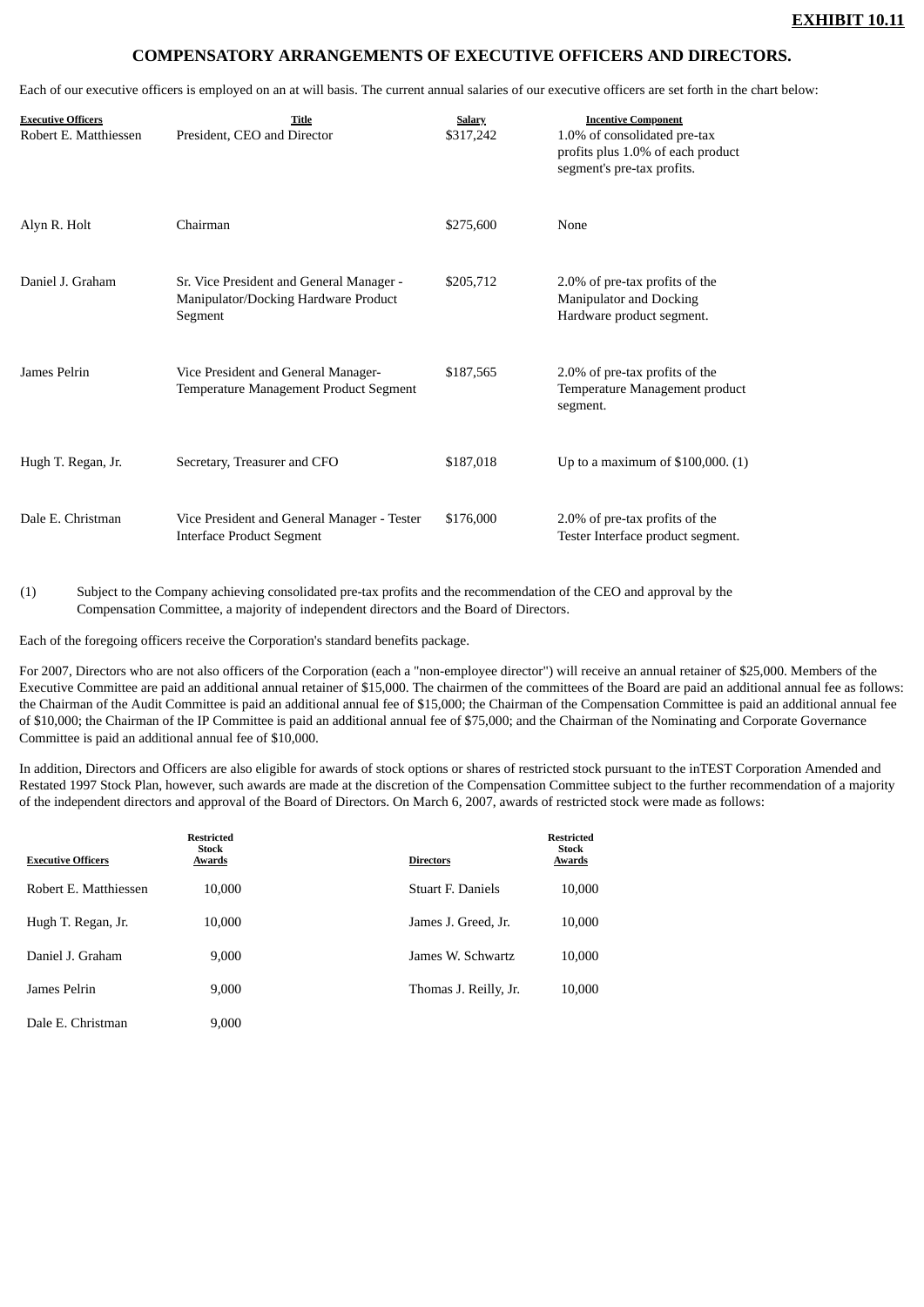## **Subsidiaries of the Registrant**

| <b>Name of Subsidiaries and Names</b>       |
|---------------------------------------------|
| <b>Under Which Subsidiaries Do Business</b> |

## *Jurisdiction of Incorporation*

Temptronic Corporation **Delaware** inTEST Silicon Valley Corporation Delaware inTEST PTE, Ltd. Singapore inTEST Kabushiki Kaisha Japan Intestlogic GmbH Germany<br>
Temptronic GmbH Germany Temptronic GmbH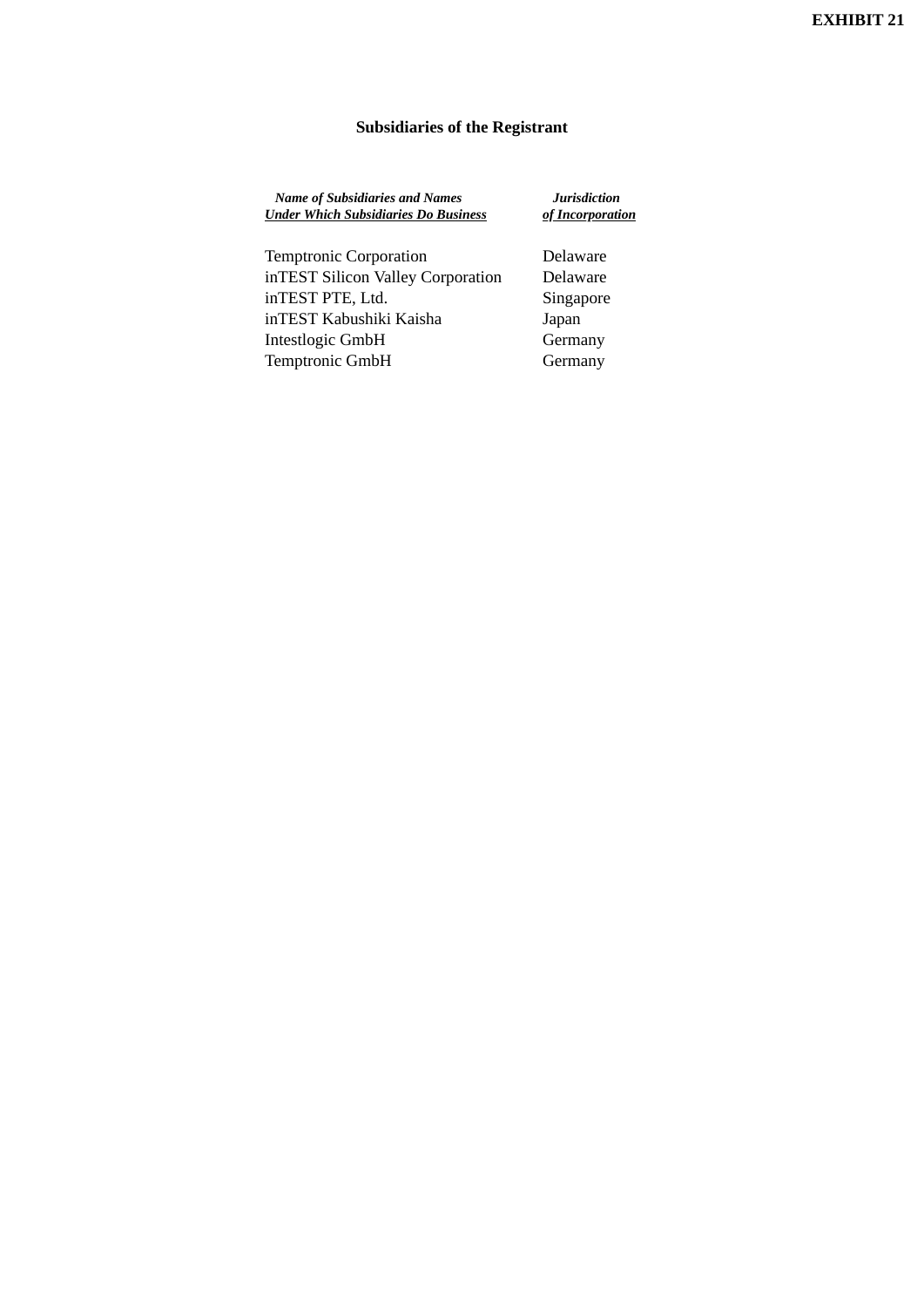## **CONSENT OF INDEPENDENT REGISTERED PUBLIC ACCOUNTING FIRM**

The Board of Directors inTEST Corporation:

We consent to the incorporation by reference in the registration statements (No. 333-33722, No. 333-43096, No. 333-44059, No. 333-70046 and No. 333-90908) on Form S-8 of inTEST Corporation of our report dated March 30, 2007, with respect to the consolidated balance sheets of inTEST Corporation and subsidiaries as of December 31, 2006 and 2005, and the related consolidated statements of operations, comprehensive earnings (loss), stockholders' equity, and cash flows for each of the years in the three-year period ended December 31, 2006, and the related financial statement schedule, which report appears in the December 31, 2006 annual report on Form 10-K of inTEST Corporation.

Our report refers to the Company's adoption, effective January 1, 2006, of Statement of Financial Accounting Standards No. 123R, *Share-Based Payment*.

/s/ KPMG LLP

Philadelphia, Pennsylvania March 30, 2007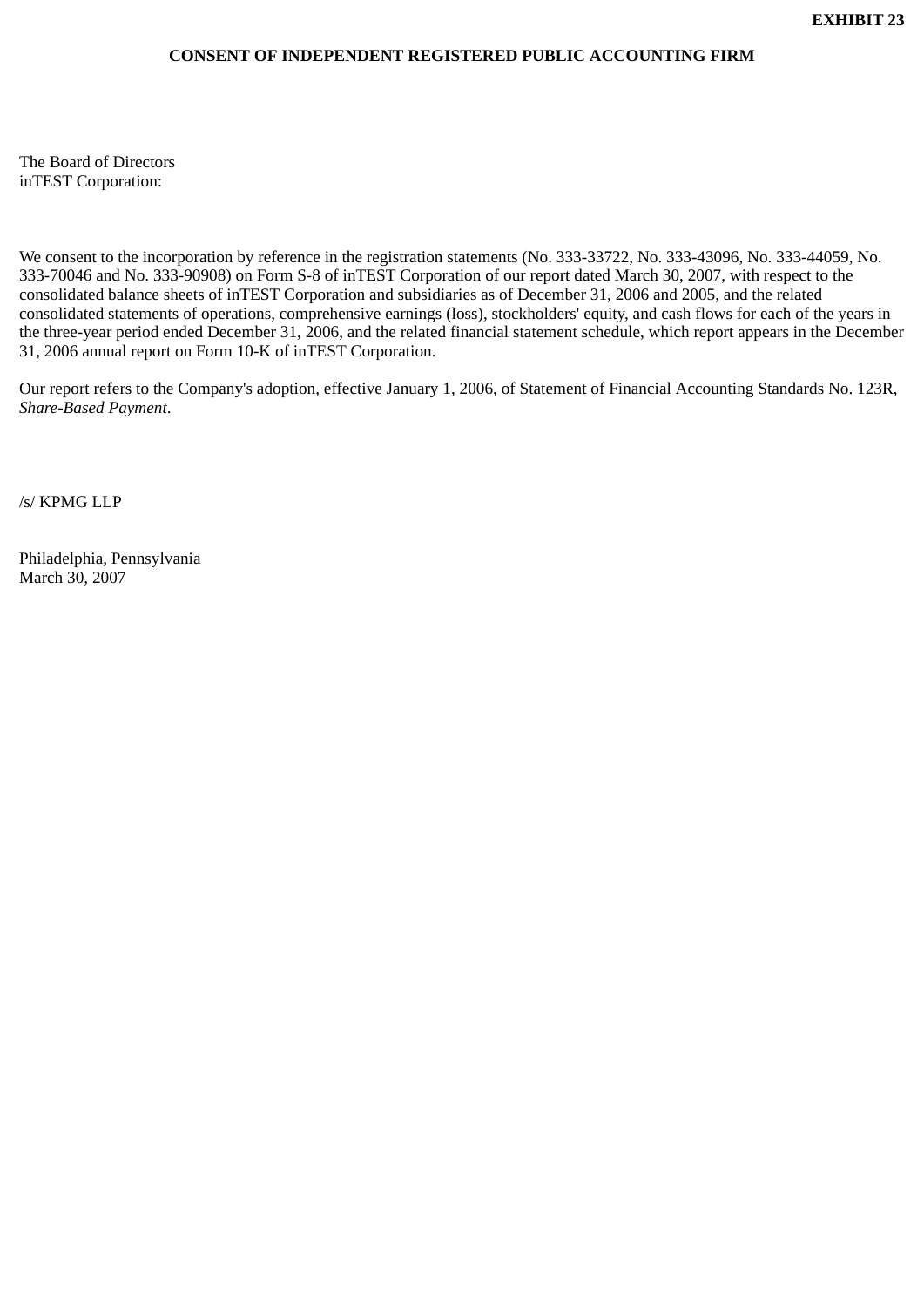## **CERTIFICATION**

I, Robert E. Matthiessen, certify that:

1. I have reviewed this annual report on Form 10-K of inTEST Corporation;

 2. Based on my knowledge, this report does not contain any untrue statement of a material fact or omit to state a material fact necessary to make the statements made, in light of the circumstances under which such statements were made, not misleading with respect to the period covered by this report;

 3. Based on my knowledge, the financial statements, and other financial information included in this report, fairly present in all material respects the financial condition, results of operations and cash flows of the registrant as of, and for, the periods presented in this report;

 4. The registrant's other certifying officer and I are responsible for establishing and maintaining disclosure controls and procedures (as defined in Exchange Act Rules 13a-15(e) and 15d-15(e)) for the registrant and have:

 (a) Designed such disclosure controls and procedures, or caused such disclosure controls and procedures to be designed under our supervision, to ensure that material information relating to the registrant, including its consolidated subsidiaries, is made known to us by others within those entities, particularly during the period in which this report is being prepared;

(b) [Paragraph omitted pursuant to SEC Release Nos. 33-8238 and 34-47986];

 (c) Evaluated the effectiveness of the registrant's disclosure controls and procedures and presented in this report our conclusions about the effectiveness of the disclosure controls and procedures, as of the end of the period covered by this report based on such evaluation; and

 (d) Disclosed in this report any change in the registrant's internal control over financial reporting that occurred during the registrant's most recent fiscal quarter (the registrant's fourth fiscal quarter in the case of an annual report) that has materially affected, or is reasonably likely to materially affect, the registrant's internal control over financial reporting; and

 5. The registrant's other certifying officer and I have disclosed, based on our most recent evaluation of internal control over financial reporting, to the registrant's auditors and the audit committee of the registrant's board of directors:

 (a) All significant deficiencies and material weaknesses in the design or operation of internal control over financial reporting which are reasonably likely to adversely affect the registrant's ability to record, process, summarize and report financial information; and

 (b) Any fraud, whether or not material, that involves management or other employees who have a significant role in the registrant's internal control over financial reporting.

Date: March 30, 2007

/s/ Robert E. Matthiessen Robert E. Matthiessen President and Chief Executive Officer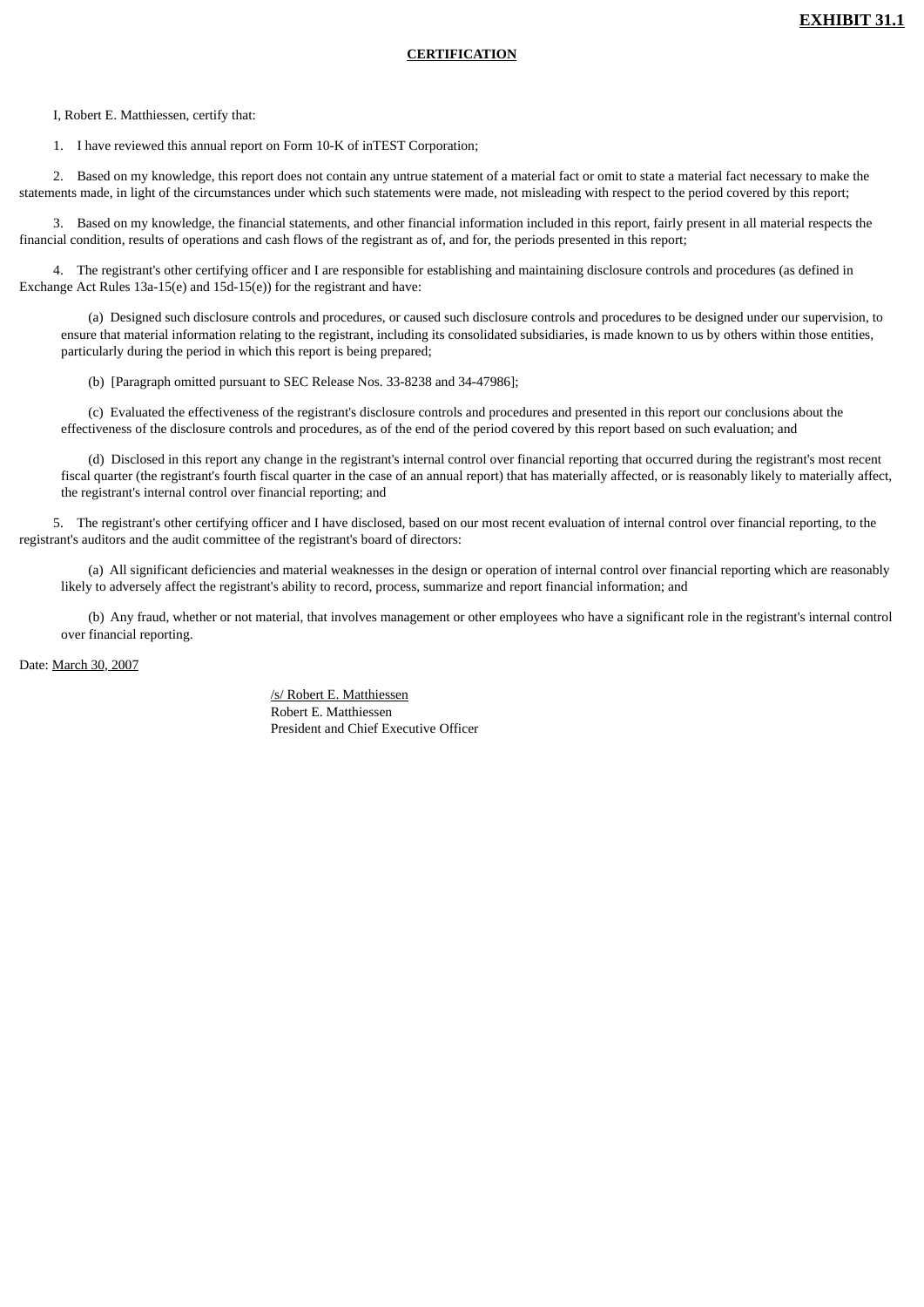I, Hugh T. Regan, Jr., certify that:

1. I have reviewed this annual report on Form 10-K of inTEST Corporation;

 2. Based on my knowledge, this report does not contain any untrue statement of a material fact or omit to state a material fact necessary to make the statements made, in light of the circumstances under which such statements were made, not misleading with respect to the period covered by this report;

 3. Based on my knowledge, the financial statements, and other financial information included in this report, fairly present in all material respects the financial condition, results of operations and cash flows of the registrant as of, and for, the periods presented in this report;

 4. The registrant's other certifying officer and I are responsible for establishing and maintaining disclosure controls and procedures (as defined in Exchange Act Rules 13a-15(e) and 15d-15(e)) for the registrant and have:

 (a) Designed such disclosure controls and procedures, or caused such disclosure controls and procedures to be designed under our supervision, to ensure that material information relating to the registrant, including its consolidated subsidiaries, is made known to us by others within those entities, particularly during the period in which this report is being prepared;

(b) [Paragraph omitted pursuant to SEC Release Nos. 33-8238 and 34-47986];

 (c) Evaluated the effectiveness of the registrant's disclosure controls and procedures and presented in this report our conclusions about the effectiveness of the disclosure controls and procedures, as of the end of the period covered by this report based on such evaluation; and

 (d) Disclosed in this report any change in the registrant's internal control over financial reporting that occurred during the registrant's most recent fiscal quarter (the registrant's fourth fiscal quarter in the case of an annual report) that has materially affected, or is reasonably likely to materially affect, the registrant's internal control over financial reporting; and

 5. The registrant's other certifying officer and I have disclosed, based on our most recent evaluation of internal control over financial reporting, to the registrant's auditors and the audit committee of the registrant's board of directors:

 (a) All significant deficiencies and material weaknesses in the design or operation of internal control over financial reporting which are reasonably likely to adversely affect the registrant's ability to record, process, summarize and report financial information; and

 (b) Any fraud, whether or not material, that involves management or other employees who have a significant role in the registrant's internal control over financial reporting.

Date: March 30, 2007

/s/ Hugh T. Regan, Jr. Hugh T. Regan, Jr. Treasurer and Chief Financial Officer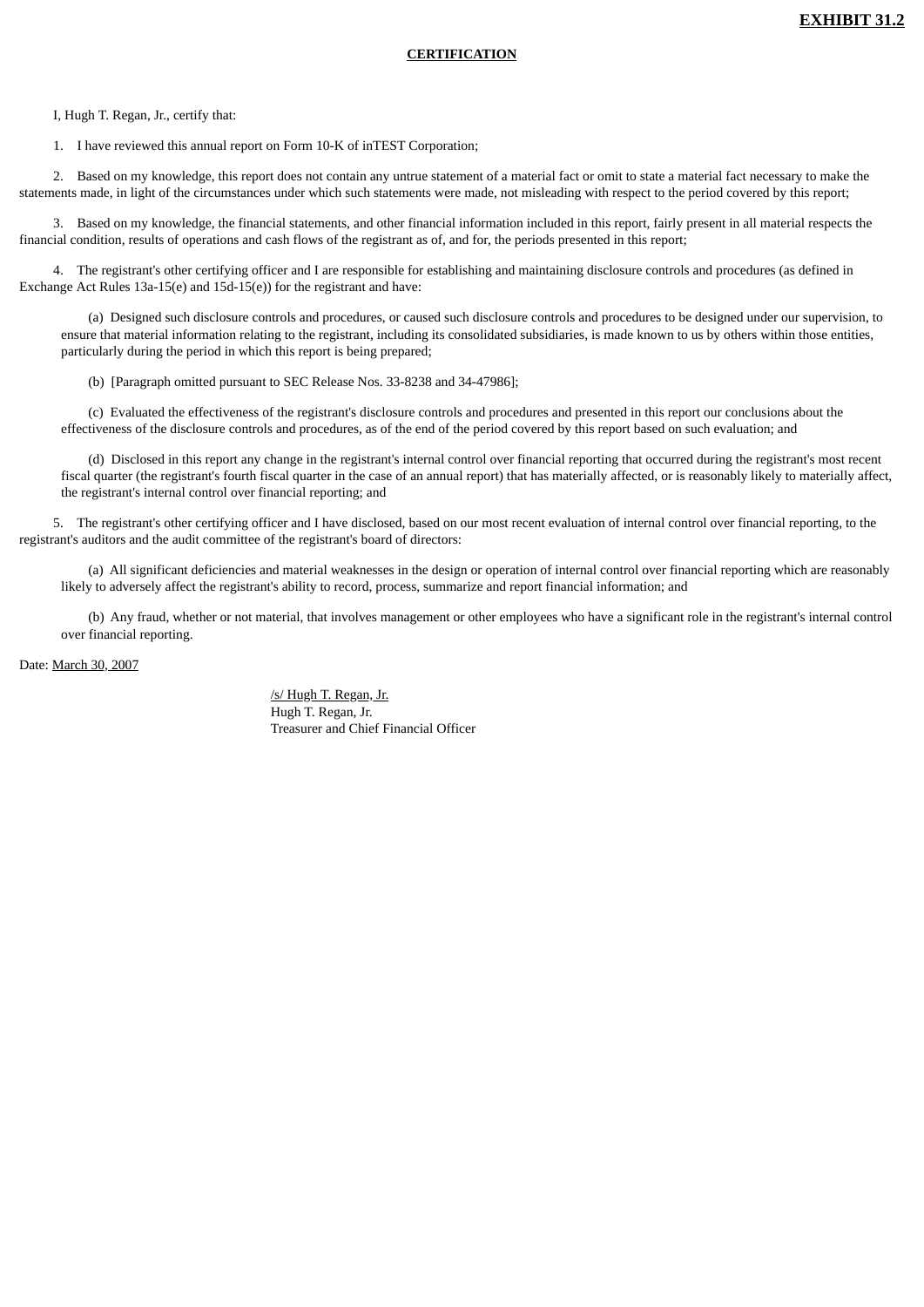# **inTEST CORPORATION**

# CERTIFICATION PURSUANT TO 18 U.S.C. SECTION 1350, AS ADOPTED PURSUANT TO SECTION 906 OF THE SARBANES-OXLEY ACT OF 2002

In connection with the Annual Report of inTEST Corporation (the "Company") on Form 10-K for the year ended December 31, 2006 as filed with the Securities and Exchange Commission on the date hereof (the "Report"), I, Robert E. Matthiessen, President and Chief Executive Officer of the Company, certify, pursuant to 18 U.S.C. Section 1350, as adopted pursuant to Section 906 of the Sarbanes-Oxley Act of 2002, that:

(1) The Report fully complies with the requirements of section 13(a) or 15(d) of the Securities Exchange Act of 1934; and

(2) The information contained in the Report fairly presents, in all material respects, the financial condition and result of operations of the Company.

Date: March 30, 2007

/s/ Robert E. Matthiessen Robert E. Matthiessen President and Chief Executive Officer